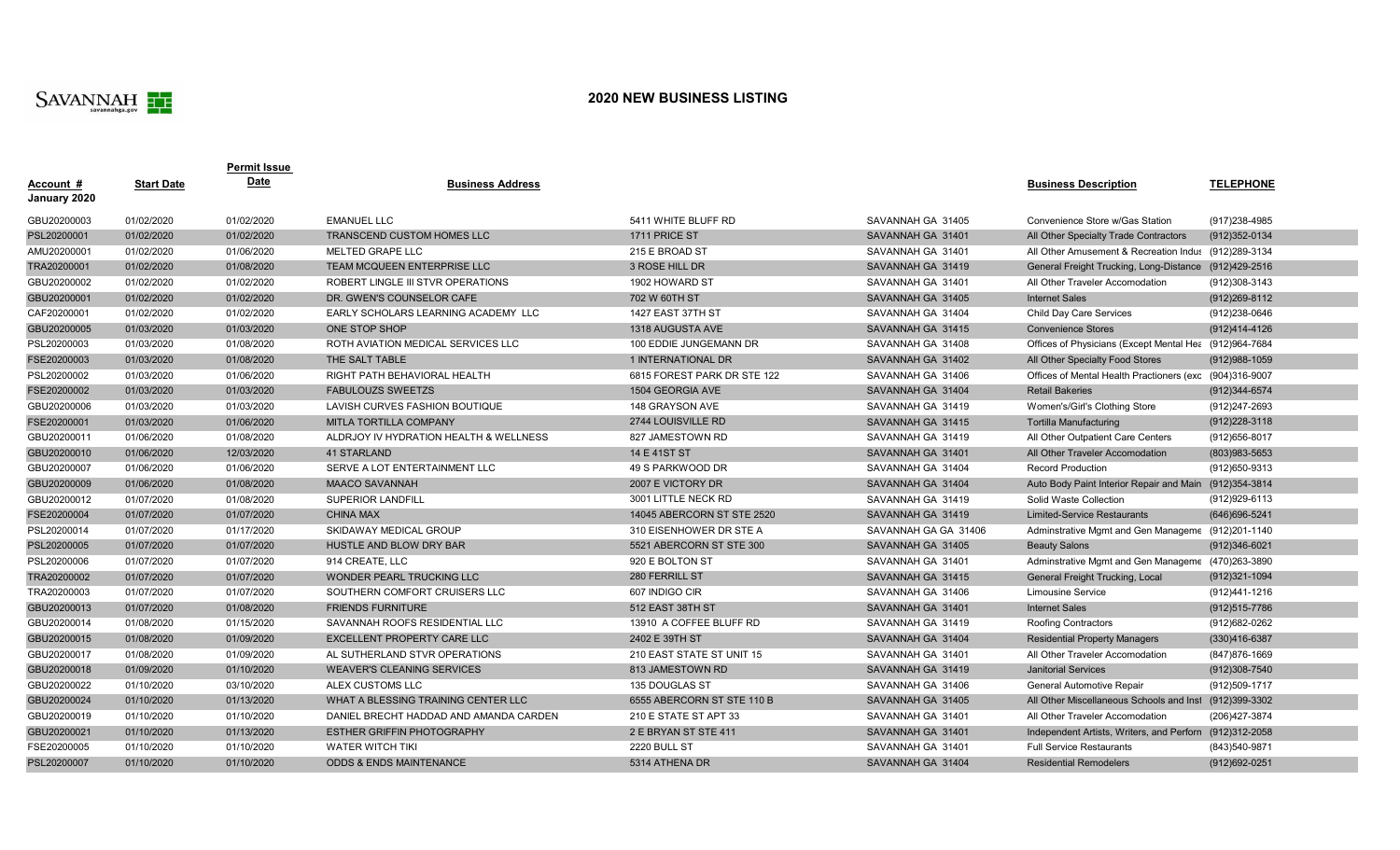| GBU20200023 | 01/10/2020 | 01/10/2020 | SAVANNAH COIN & LAUNDRY                      | 12413 WHITE BLUFF RD                     | SAVANNAH GA 31419 | Coin Operated Laundries and Drycleaner (916)215-8793    |                   |
|-------------|------------|------------|----------------------------------------------|------------------------------------------|-------------------|---------------------------------------------------------|-------------------|
| PSL20200009 | 01/13/2020 | 01/14/2020 | <b>BASIN CO., LLC</b>                        | 2700 GREGORY ST STE 260                  | SAVANNAH GA 31404 | Commercial and Industrial Building Cons (912)200-7008   |                   |
| PSL20200008 | 01/13/2020 | 01/13/2020 | <b>STRANGE POWERS</b>                        | 1214 EAST BROAD ST                       | SAVANNAH GA 31401 | <b>Barber Shops</b>                                     | (303)875-8365     |
| PSL20200010 | 01/14/2020 | 01/14/2020 | ACR MAINTENANCE CONTRACTORS LLC              | 224 ANDOVER DR                           | SAVANNAH GA 31405 | <b>Residential Remodelers</b>                           | (912) 257-5924    |
| GBU20200031 | 01/14/2020 | 01/14/2020 | SUPPLY CHAIN MANAGEMENT LLC                  | 500 MORGAN LAKE INDUSTRIAL BLVD BLDG A   | SAVANNAH GA 31322 | Lessors Of Mini Warehouses and Self-St (912)443-4008    |                   |
| GBU20200034 | 01/14/2020 | 01/15/2020 | <b>FACTORY DIRECT WHOLESALE, LLC</b>         | 503 MORGAN LAKES INDUSTRIAL BLVD STE 200 | POOLER GA 31322   | General Warehousing and Storage                         | (404)202-9994     |
| GBU20200029 | 01/14/2020 | 01/15/2020 | JASMINE FOOD MART #3                         | 9602 WHITE BLUFF RD                      | SAVANNAH GA 31406 | Passenger Car Rental                                    | (912)507-4222     |
| GBU20200027 | 01/14/2020 | 01/17/2020 | AMERICAN ENVIRONMENTAL SERVICES, LLC         | 409 EAST MONTGOMERY CROSS RD             | SAVANNAH GA 31406 | <b>Building Inspection Services</b>                     | (912) 920-6323    |
| GBU20200028 | 01/14/2020 | 01/14/2020 | SORE'S AFRICAN PRODUCTS                      | 4435 SKIDAWAY RD STE B                   | SAVANNAH GA 31404 | <b>Convenience Stores</b>                               | (912)358-0956     |
| GBU20200030 | 01/14/2020 | 03/03/2020 | <b>I LOVE SAVANNAH GIFTS</b>                 | 1 E BROUGHTON ST                         | SAVANNAH GA 31401 | Gift Novelty & Souvenir Stores                          | (912)495-5400     |
| GBU20200032 | 01/14/2020 | 01/27/2020 | <b>BLUTERN PROPERTIES, LLC</b>               | 214 W JONES ST                           | SAVANNAH GA 31401 | All Other Traveler Accomodation                         | (704)989-6378     |
| GBU20200033 | 01/14/2020 | 01/14/2020 | <b>CMJ 1 LOGISTICS LLC</b>                   | 902 ADEL ST                              | SAVANNAH GA 31405 | <b>Office Administrative Services</b>                   | (912)484-0240     |
| GBU20200039 | 01/15/2020 | 01/15/2020 | <b>WESTBROOK EVENT FIRM LLC</b>              | 12 SHERWOOD RD                           | SAVANNAH GA 31406 | <b>Party Planning Service</b>                           | (404)798-9005     |
| GBU20200040 | 01/15/2020 | 01/31/2020 | <b>BRIGHTER DAY</b>                          | <b>1102 BULL ST</b>                      | SAVANNAH GA 31401 | Food (Health) Supplement Stores                         | (912) 236-4703    |
| PSL20200012 | 01/15/2020 | 02/10/2020 | CHILDREN'S ENDOCRINOLOGY AND DIABETES CENTER | 310 EISENHOWER DR BLDG 16                | SAVANNAH GA 31406 | Offices of Physicians (Except Mental Hea (912)357-6001  |                   |
| PSL20200013 | 01/15/2020 | 01/16/2020 | SERENITY SPINE CENTER                        | 41 PARK OF COMMERCE WAY BLDG 200         | SAVANNAH GA 31416 | Offices of Physicians (Except Mental Hea (912)201-1540  |                   |
| GBU20200043 | 01/16/2020 | 01/23/2020 | SAVANNAH CASH ADVANCE                        | 13051 ABERCORN ST STE A1                 | SAVANNAH GA 31419 | <b>Consumer Lending</b>                                 | (912) 352-3435    |
| GBU20200044 | 01/16/2020 | 02/10/2020 | PORT CITY MACHINE CORPORATION                | 65 ROSS RD                               | SAVANNAH GA 31403 | All Other Misc Gen Purpose Machinery N (912)234-5305    |                   |
| GBU20200041 | 01/16/2020 | 01/16/2020 | SAVANNAH PRIME RENTALS                       | 411 W CONGRESS ST UNIT 3                 | SAVANNAH GA 31401 | All Other Traveler Accomodation                         | (201)248-0366     |
| GBU20200042 | 01/16/2020 | 01/16/2020 | STUART MULLENS STVR OPERATIONS               | 344 JEFFERSON ST                         | SAVANNAH GA 31401 | All Other Traveler Accomodation                         | (912) 257-0432    |
| PSL20200015 | 01/17/2020 | 01/23/2020 | ELLISON CONCRETE & PAVING                    | 2114 VERMONT AVE                         | SAVANNAH GA 31404 | Poured Concrete Foundation & Structure (912)666-0676    |                   |
| GBU20200046 | 01/17/2020 | 01/17/2020 | BL MEDIA, LLC                                | 225 SWEETWATER STATION DR                | SAVANNAH GA 31419 | Independent Artists, Writers, and Perforn (912)656-4420 |                   |
| TRA20200004 | 01/17/2020 | 01/22/2020 | OPEN HEARTZ TRANSPORTATION                   | 117 JONESBURG CT                         | SAVANNAH GA 31405 | General Freight Trucking, Long-Distance (912)663-1475   |                   |
| GBU20200045 | 01/17/2020 | 01/17/2020 | CROSSROADS DEFENSE CORP.                     | 13015 ABERCORN ST STE D-1                | SAVANNAH GA 31419 | <b>Sporting Goods Stores</b>                            | $(551)206 - 2789$ |
| GBU20200047 | 01/17/2020 | 01/23/2020 | CITY ELECTRIC SUPPLY COMPANY                 | 116 RANDOLPH ST                          | SAVANNAH GA 31401 | Electrical App and Equip, Wiring Supp M (912)358-2489   |                   |
| PSL20200011 | 01/18/2020 | 01/15/2020 | JAMIE L HOFF COUNSELING SERVICES             | 125 PARK OF COMMERCE DR STE 200          | SAVANNAH GA 31405 | Other Individual & Family Services                      | (708) 937-8801    |
| GBU20200048 | 01/21/2020 | 11/24/2020 | SIYA COMMERCIAL CLEANING LLLP                | 114 VENTURA BLVD                         | SAVANNAH GA 31419 | <b>Janitorial Services</b>                              |                   |
| GBU20200049 | 01/22/2020 | 01/22/2020 | KASANDRA CLARK STVR MANAGEMENT               | 222 EAST ANDERSON ST                     | SAVANNAH GA 31401 | All Other Traveler Accomodation                         | (404) 403-1148    |
| GBU20200051 | 01/22/2020 | 02/10/2020 | COASTAL COMPOSITES CORPORATION               | 68 ROSS RD                               | SAVANNAH GA 31405 | All Other Rubber Product Manufacturing (912)234-5305    |                   |
| GBU20200052 | 01/23/2020 | 01/27/2020 | SPRINT 4554                                  | 7804 ABERCORN ST STE 30                  | SAVANNAH GA 31406 | Wireless Telecom Carriers (exc Satellite) (845)356-8390 |                   |
| FSE20200006 | 01/23/2020 | 01/24/2020 | CREATIVE CATERING OF SAVANNAH LLC            | 251 RIVERVIEW DR STE A                   | SAVANNAH GA 31404 | Caterers                                                | (912) 341-3663    |
| GBU20200053 | 01/23/2020 | 01/27/2020 | ROMANA RILEY LOFTS                           | 1108 E ANDERSON ST                       | SAVANNAH GA 31404 | <b>Residential Property Managers</b>                    | (470) 733-9167    |
| PSL20200016 | 01/24/2020 | 01/27/2020 | LIFESTYLE MANAGEMENT RESOURCES LLC           | 450 MALL BLVD STE L                      | SAVANNAH GA 31406 | Other Individual & Family Services                      | (912)429-2596     |
| GBU20200056 | 01/27/2020 | 01/31/2020 | CONFIDENTIAL BEAUTY                          | 6605 ABERCORN ST STE 214 C               | SAVANNAH GA 31405 | <b>Party Planning Service</b>                           | (912)660-2492     |
| PSL20200017 | 01/27/2020 | 01/27/2020 | FRIZZELL CONSTRUCTION CO, INC.               | 1501 BLUFF CITY HWY                      | BRISTOL TN 37620  | <b>Roofing Contractors</b>                              | (423) 764-5107    |
| PSL20200018 | 01/27/2020 | 01/27/2020 | DIVERSIFIED ASSET GROUP LLC                  | 2319 BREVARD CIR                         | SAVANNAH GA 31404 | Adminstrative Mgmt and Gen Manageme (912)441-6701       |                   |
| GBU20200054 | 01/27/2020 | 01/29/2020 | <b>TRYP BY WYNDHAM</b>                       | 320 MONTGOMERY ST                        | SAVANNAH GA 31401 | Hotels (except Casino Hotels) and Motel: (912)344-4538  |                   |
| GBU20200055 | 01/27/2020 |            | ARDSLEY PARK PET SITTER, LLC                 | 409 E 50TH ST                            | SAVANNAH GA 31405 | Pet Care (ex Vet) Services                              | $(912)508 - 2706$ |
| PSL20200019 | 01/28/2020 | 01/28/2020 | <b>CHARLES R STAHL</b>                       | 412 EAST 35TH ST                         | SAVANNAH GA 31401 | <b>Residential Remodelers</b>                           | (540)903-7562     |
| GBU20200058 | 01/29/2020 | 01/30/2020 | <b>BUNDLES 4 LIFE LLC</b>                    | 1502 BENTON BLVD APT 05305               | SAVANNAH GA 31407 | <b>Internet Sales</b>                                   | (912)412-5775     |
| PSL20200020 | 01/29/2020 | 01/30/2020 | ROWE CONSTRUCTION INC                        | 5518 WATERS DR                           | SAVANNAH GA 31406 | All Other Specialty Trade Contractors                   | (912) 572-2121    |
| GBU20200059 | 01/29/2020 | 01/29/2020 | VIRGO APOTHECARY, LLC                        | 602 EAST HENRY ST                        | SAVANNAH GA 31401 | All Other Health & Personal Care Stores (912)421-9360   |                   |
| GBU20200057 | 01/29/2020 | 01/29/2020 | <b>CKYLLAR BEAUTY BAR</b>                    | 6301 CHIEF OF LOVE RD APT H2             | SAVANNAH GA 31419 | <b>Internet Sales</b>                                   | (912) 572-5450    |
| GBU20200060 | 01/30/2020 | 01/31/2020 | BETTY ROANE STVR OPERATIONS                  | 111 W HUNTINGDON ST                      | SAVANNAH GA 31401 | All Other Traveler Accomodation                         | (912)247-5762     |
| GBU20200061 | 01/30/2020 | 01/31/2020 | CASH FOR SMART DEVICES, LLC                  | 10612 ABERCORN ST APT J 12               | SAVANNAH GA 31419 | <b>Internet Sales</b>                                   | (912)421-9206     |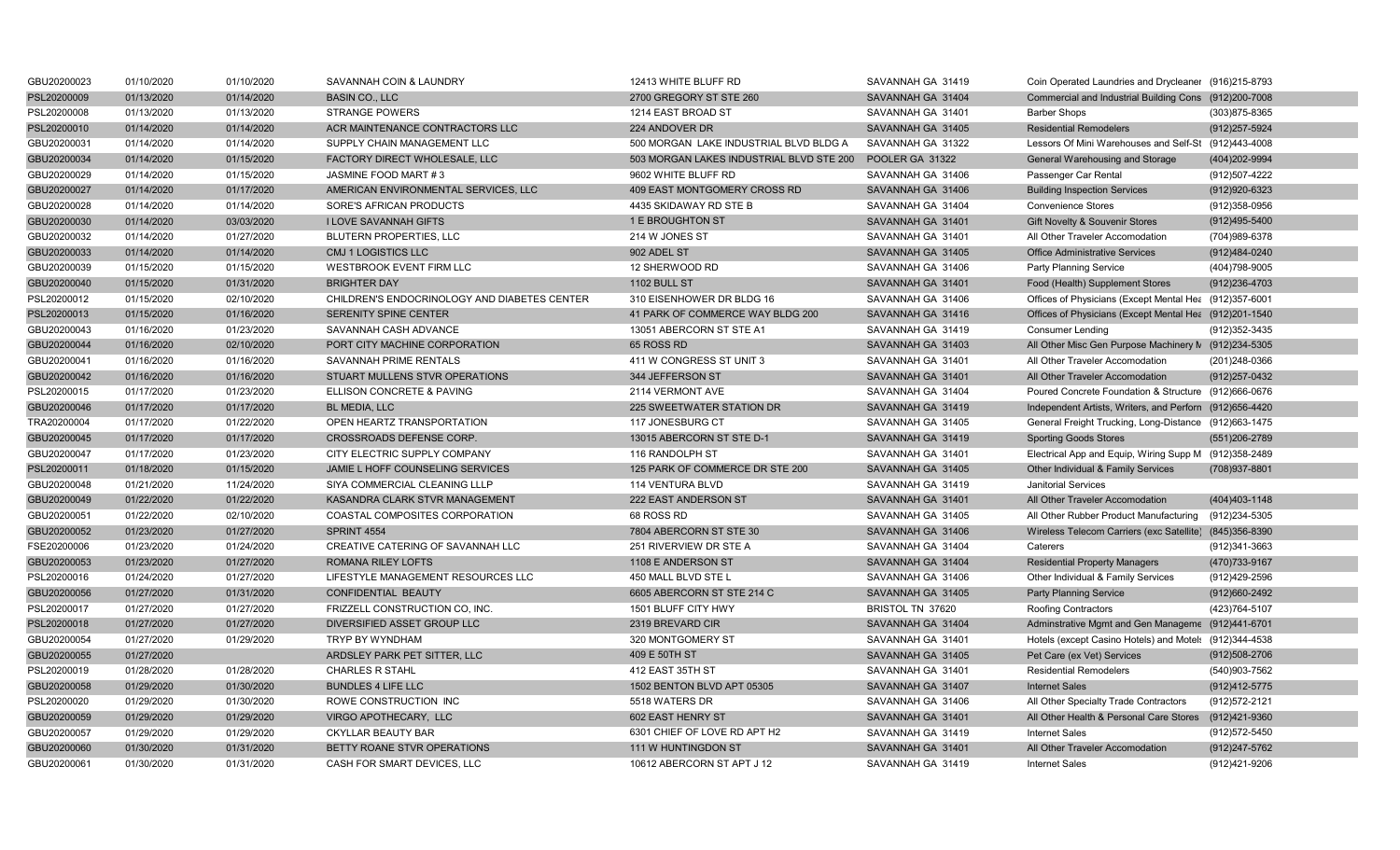| PED20200001   | 01/30/2020 | 01/30/2020 | DARK CYCLE LLC                                | 804 BAYTREE LN                  | STATESBORO GA 30458 | <b>Other Direct Selling Establishments</b>             | (912)432-3846      |
|---------------|------------|------------|-----------------------------------------------|---------------------------------|---------------------|--------------------------------------------------------|--------------------|
| GBU20200062   | 01/30/2020 | 01/31/2020 | <b>REID ENTERPRISE, LLC</b>                   | 4 REDWALL CIR                   | SAVANNAH GA 31407   | Data Processing, Hosting and Related S( (843)259-9421  |                    |
| GBU20200063   | 01/30/2020 | 02/01/2020 | DAVID SAMUELS STVR OPERATIONS                 | 308 W GWINNETT ST               | SAVANNAH GA 31401   | All Other Traveler Accomodation                        | (912)690-0632      |
| GBU20200064   | 01/30/2020 | 02/01/2020 | <b>HATCH DESIGN, LLC</b>                      | 111 LISSNER AVE                 | SAVANNAH GA 31408   | Reupholstery and Furniture Repair                      | (912)438-6183      |
| GBU20200065   | 01/31/2020 | 02/03/2020 | <b>GRAVEFACE MUSEUM</b>                       | 410 EAST LOWER FACTORS WALK     | SAVANNAH GA 31401   | Prerecorded Tape, Compact Disc, and R (773)501-6761    |                    |
| PSL20200022   | 01/31/2020 | 02/04/2020 | ELECTRICAL DESIGN CONSULTANTS INC             | 24 COMMERCE PL UNIT A           | SAVANNAH GA 31406   | <b>Engineering Services</b>                            | (706)830-5627      |
| February 2020 |            |            |                                               |                                 |                     |                                                        |                    |
| PSL20200023   | 02/01/2020 | 02/04/2020 | AIKEN DESIGN CO                               | 603 E 51ST ST                   | SAVANNAH GA 31405   | <b>Architectural Services</b>                          | (912)661-1229      |
| PES20200002   | 02/03/2020 | 02/04/2020 | SHELBIE PIERE COSMETIC TATTOO                 | 7135 HODGSON MEMORIAL DR STE 21 | SAVANNAH GA 31406   | Other Personal Care Services (Baths, ste (912)663-9348 |                    |
| GBU20200067   | 02/03/2020 | 02/04/2020 | <b>SERENITY BOTANICALS</b>                    | 1915 BULL ST UNIT A             | SAVANNAH GA 31401   | Cosmetics, Beauty Supplies, and Perfum (912)728-5501   |                    |
| GBU20200068   | 02/03/2020 | 02/04/2020 | DALE WEST OPERATIONS                          | 211 E CHARLTON LN               | SAVANNAH GA 31401   | All Other Traveler Accomodation                        | (802) 558-6100     |
| GBU20200069   | 02/03/2020 | 02/04/2020 | PRIME FINE LIOUOR & CIGAR                     | 5500 ABERCORN ST STE 20         | SAVANNAH GA 31405   | Beer, Wine, & Liquor Stores                            | $(813)392 - 9659$  |
| GBU20200070   | 02/03/2020 | 02/04/2020 | THE FLOWER BOUTIQUE                           | 8471 WATERS AVE                 | SAVANNAH GA 31406   | Florists                                               | $(912)355-3641$    |
| PSL20200025   | 02/03/2020 | 02/07/2020 | PROGRESSIVE HOME SERVICES, LLC                | 110 FORTUNE WAY                 | RALEIGH NC 27675    | Plumbing, Heating, A/C Contractors                     | (877) 325-0180     |
| GBU20200072   | 02/03/2020 | 02/11/2020 | <b>GRAHAMS PRESSURE WASHING</b>               | 5614 JAN ST                     | SAVANNAH GA 31406   | Other Services to Buildings and Dwelling (912)433-7491 |                    |
| GBU20200071   | 02/03/2020 | 02/11/2020 | INN ON 17                                     | 4009 OGEECHEE RD                | SAVANNAH GA 31405   | Hotels (except Casino Hotels) and Motel: (615)521-1338 |                    |
| PSL20200024   | 02/03/2020 | 02/03/2020 | HB PROFESSIONAL PAINTING AND PRESSURE WASHING | 113 WEST 50TH ST                | SAVANNAH GA 31405   | <b>Residential Remodelers</b>                          | (912)596-0578      |
| GBU20200073   | 02/03/2020 | 04/20/2020 | KITCHEN VIXEN BED & BREAKFAST                 | 307 E 41ST ST                   | SAVANNAH GA 31401   | Bed and Breakfast Inns                                 | $(931)551-6157$    |
| GBU20200074   | 02/04/2020 | 02/04/2020 | TRIDENTWASH, LLC                              | 12 STEPPING STONE WAY           | BLUFFTON SC 29910   | Other Services to Buildings and Dwelling (843)368-2772 |                    |
| PSL20200027   | 02/04/2020 | 02/07/2020 | <b>BING DEMOLITION</b>                        | 705 CLELAND AVE                 | SAVANNAH GA 31415   | <b>Site Preparation Contractors</b>                    | (912)631-0340      |
| WAT20200002   | 02/05/2020 | 02/05/2020 | <b>GRANTS LAWN CARE SERVICE</b>               | 2349 FLEET ST                   | SAVANNAH GA 31404   | <b>Landscaping Services</b>                            | (912)328-7093      |
| TRA20200006   | 02/05/2020 | 02/08/2020 | SAVANNAH BY FOOT LLC                          | 114 1/2 E BOLTON ST             | SAVANNAH GA 31401   | <b>Tour Operators</b>                                  | $(912)238 - 3843$  |
| GBU20200077   | 02/06/2020 | 02/06/2020 | MITCHELL FOR KIDS                             | 7804 ABERCORN ST                | <b>KIOSK #5537</b>  | Clothing Stores (Children & Infants)                   | (914) 607-1252     |
| PED20190021   | 02/06/2020 | 02/07/2020 | <b>JOCELYN HALL</b>                           | 142 LAGUNA WAY                  | SAVANNAH GA 31405   | <b>Other Direct Selling Establishments</b>             | $(912)541 - 2418$  |
| GBU20200079   | 02/07/2020 | 02/13/2020 | <b>CHC SERVICES</b>                           | 132 E 52ND ST                   | SAVANNAH GA 31405   | Other Services to Buildings and Dwelling (912)257-2556 |                    |
| GBU20200080   | 02/07/2020 | 02/07/2020 | <b>TOP STOP</b>                               | 401 E MONTGOMERY XRDS           | SAVANNAH GA 31406   | Convenience Store w/Gas Station                        | (912) 921-9024     |
| PSL20200029   | 02/07/2020 | 02/10/2020 | PRO-FIT PERSONAL TRAINING SERVICES LLC        | 9 MARGATHA DR                   | SAVANNAH GA 31406   | <b>Residential Remodelers</b>                          | (912)341-9477      |
| GBU20200081   | 02/07/2020 | 02/11/2020 | <b>GADSON TAX SERVICE</b>                     | 514 PENNSYLVANIA AVE APT 2831   | SAVANNAH GA 31404   | <b>Tax Preparation Services</b>                        | (912 220-6903      |
| UME20200001   | 02/07/2020 | 02/11/2020 | TAPLEY'S MERCANTILE & ANTIQUES                | 8491 WATERS AVE                 | SAVANNAH GA 31406   | <b>Used Merchandise Stores</b>                         | (912) 335-2610     |
| PSL20200030   | 02/07/2020 | 02/11/2020 | RABHAN REHABILITATION SERVICES                | 308 MCLAWS ST                   | SAVANNAH GA 31405   | Offices of Phys Occup & Speech Ther & (912)596-0219    |                    |
| GBU20200084   | 02/07/2020 | 02/25/2020 | <b>COLEMAN MOWRY STVR OPERATIONS</b>          | 310 W BROUGHTON ST UNIT 3011    | SAVANNAH GA 31401   | All Other Traveler Accomodation                        | (912)312-4008      |
| PSL20200031   | 02/10/2020 | 02/24/2020 | TRUNORTH MECHANICAL, LLC                      | 2010 ABERCORN ST                | SAVANNAH GA 31401   | Plumbing, Heating, A/C Contractors                     | (404)617-9539      |
| GBU20200085   | 02/10/2020 | 02/10/2020 | <b>FORTUNE RECYCLING</b>                      | 102 N GAMBLE RD                 | SAVANNAH GA 31405   |                                                        | (912)236-8514      |
| PSL20200032   | 02/10/2020 | 02/10/2020 | AMERICAN ANESTHESIOLOGY OF GEORGIA LLC        | 400 MALL BLVD STE T             | SAVANNAH GA 31406   | Offices of Physicians (Except Mental Hea (954)384-0175 |                    |
| WAT20200003   | 02/10/2020 | 02/11/2020 | <b>GLASS AND SHINE AUTO</b>                   | 21 BURKE AVE                    | SAVANNAH GA 31408   | Car Washes                                             | (912)257-9760      |
| FSE20200008   | 02/10/2020 | 02/10/2020 | <b>NOT BAD</b>                                | 514 E WASHINGTON ST             | WALTERBORO SC 29488 | <b>Confectionary Merchant Wholesaler</b>               | (415) 475-9077     |
| GBU20200087   | 02/10/2020 | 02/11/2020 | <b>EXPRESS WIRELESS</b>                       | 2021 MONTGOMERY ST              | SAVANNAH GA 31401   | Cable TV providers (except networks)                   | (912) 677-1314     |
| CAF20200005   | 02/10/2020 | 02/11/2020 | <b>TOTS UNIVERSITY</b>                        | 7 ARROWHEAD CT                  | SAVANNAH GA 31406   | <b>Child and Youth Services</b>                        | (912)000-0441-1463 |
| PED20200002   | 02/10/2020 | 06/01/2020 | BLOOM & GROW CANDLE CO                        | 224 ANDOVER DR                  | SAVANNAH GA 31405   | Other Direct Selling Establishments                    | (912)508-1412      |
| PSL20200034   | 02/10/2020 | 02/18/2020 | DIAMOND POOLS AND SPAS, LLC                   | 175H BOARDWALK DR               | RIDGELAND SC 29936  | <b>Commercial and Industrial Building Cons</b>         |                    |
| UME20200002   | 02/11/2020 | 02/12/2020 | <b>ALEX'S FLEA MARKET</b>                     | 5410 SKIDAWAY RD                | SAVANNAH GA 31406   | <b>Used Merchandise Stores</b>                         | (912)231-2101      |
| FSE20200009   | 02/11/2020 | 02/13/2020 | <b>LOKI</b>                                   | 2411 DESOTA AVE                 | SAVANNAH GA 31401   | <b>Mobile Food Services</b>                            | (404)803-0918      |
| PES20200004   | 02/11/2020 | 02/20/2020 | PRO-FIT PERSONAL TRAINING SERVICES LLC        | 9 MARGATHA DR                   | SAVANNAH GA 31406   | All Other Personal Services                            | (912) 341-9477     |
| PSL20200033   | 02/11/2020 | 02/11/2020 | S AND D HANDY SERVICES                        | 107 QUAIL FORREST CT            | SAVANNAH GA 31419   | <b>Residential Remodelers</b>                          | (912)439-0666      |
| GBU20200088   | 02/11/2020 | 02/12/2020 | VERSONA #4074                                 | 7804 ABERCORN ST STE 140        | SAVANNAH GA 31406   | Women's/Girl's Clothing Store                          | (745) 517-7312     |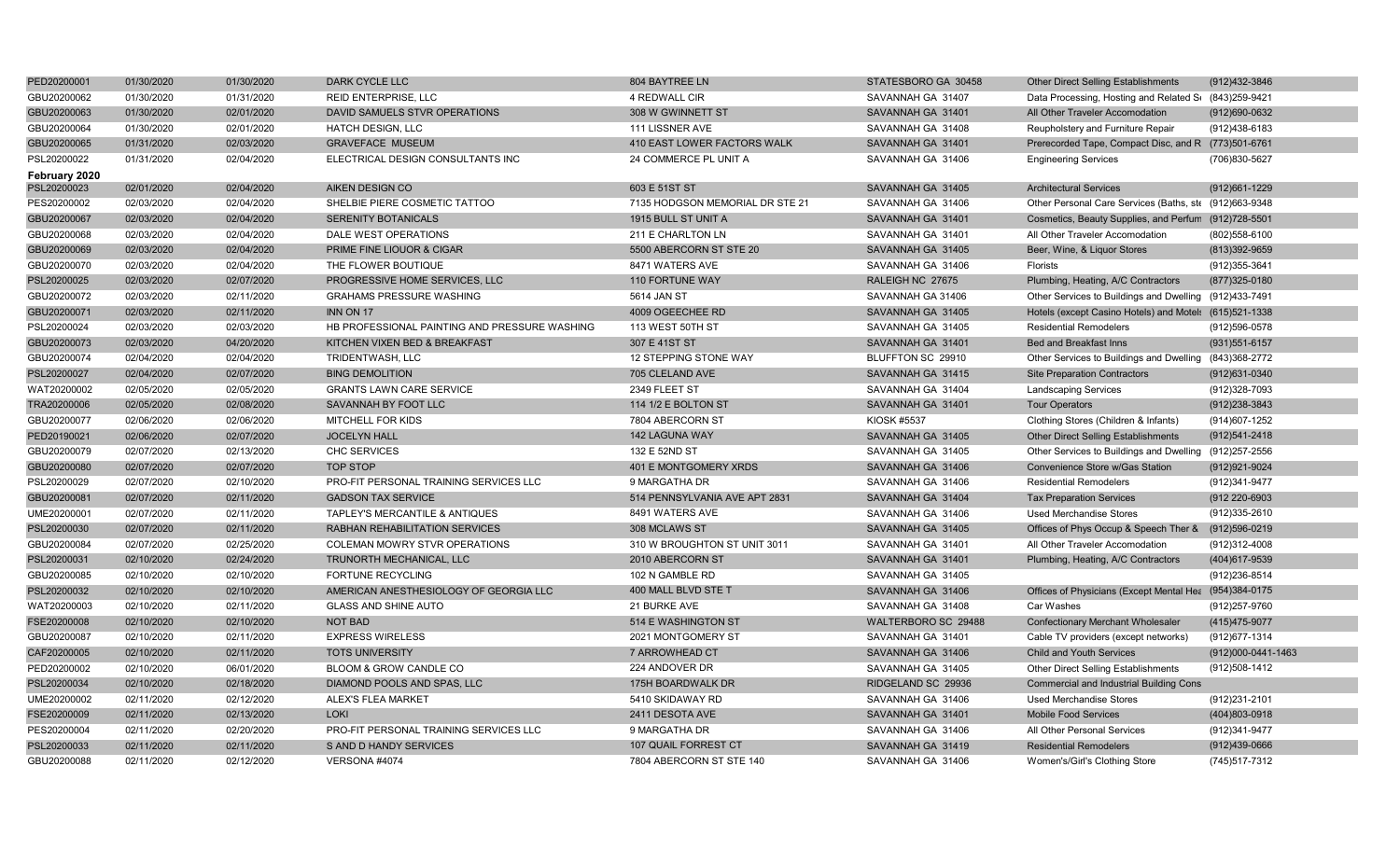| GBU20200090 | 02/11/2020 | 02/12/2020 | RIVERSTREET BEER & WINE LLC         | 503 E RIVER ST                 | SAVANNAH GA 31401        | Beer, Wine, & Liquor Stores                             | (912)398-2340     |
|-------------|------------|------------|-------------------------------------|--------------------------------|--------------------------|---------------------------------------------------------|-------------------|
| PSL20200035 | 02/11/2020 | 02/12/2020 | A D COLLABORATIVE, LLC              | 320 EAST 52ND ST               | SAVANNAH GA 31405        | <b>Architectural Services</b>                           | (803)730-5597     |
| WAT20200004 | 02/12/2020 | 02/12/2020 | <b>TYSON'S LAWNCARE</b>             | 176 SHADY GROVE LN             | SAVANNAH GA 31419        | <b>Landscaping Services</b>                             | (912)328-9367     |
| GBU20200093 | 02/12/2020 | 02/12/2020 | <b>VR TERRITORY</b>                 | 7804 ABERCORN ST UNIT 34 B     | SAVANNAH GA 31406        | Hobby, Toy and Game Stores                              | (912 495-5226     |
| PED20200003 | 02/12/2020 | 02/12/2020 | AL RUNWAY RUNNERS LLC               | 2818 MONTGOMERY ST             | SAVANNAH GA 31405        | <b>Temporary Festival Peddler</b>                       | $(912)224 - 6563$ |
| CAF20200002 | 02/13/2020 | 02/04/2020 | SENIOR HELPERS OF SAVANNAH GA       | 2000 RIVEREDGE PKWY NW STE 885 | ATLANTA GA 30328         | Home Health Care Services                               | (843) 815-3333    |
| GBU20200094 | 02/13/2020 | 02/13/2020 | 2G REALTY LLC                       | 1723 BARNARD ST                | SAVANNAH GA 31401        | <b>Residential Property Managers</b>                    | (912) 677-1338    |
| GBU20200097 | 02/13/2020 | 02/13/2020 | <b>SECQURANCE</b>                   | 108 WINDING ROCK RD            | GOOSE CREEK SC 29445     | Computer and Office Machine Repair and (843)343-6700    |                   |
| UME20200003 | 02/13/2020 |            | CASH FOR SMART DEVICES LLC          | 10612 ABERCORN ST APT J 12     | SAVANNAH GA 31419        | <b>Used Merchandise Stores</b>                          | (912)421-9206     |
| TRA20200007 | 02/13/2020 | 02/13/2020 | HIP TO BE SQUARE SAVANNAH LLC       | 605 WHITAKER ST                | SAVANNAH GA 31401        | <b>Tour Operators</b>                                   | (732)996-5839     |
| PSL20200036 | 02/13/2020 | 02/13/2020 | <b>JOHNS6N ENTERPRISE</b>           | 1503 ARCADIAN ST               | SAVANNAH GA 31405        | <b>Residential Remodelers</b>                           | $(912)412 - 5610$ |
| GBU20200098 | 02/13/2020 | 05/20/2020 | LISA ROSENMEIER ART STUDIO LLC      | 308 W SAINT JULIAN ST UNIT 104 | <b>FNU</b>               | <b>Art Dealers</b>                                      | (912)247-8922     |
| GBU20200095 | 02/13/2020 | 02/13/2020 | COURTEOUS ONE ENTERPRISES, LLC      | 635 SEILER AVE                 | SAVANNAH GA 31401        | <b>Janitorial Services</b>                              | $(912)228-0601$   |
| 021089      | 02/14/2020 | 02/21/2019 | <b>RWP ENGINEERING</b>              | 31 W CONGRESS ST STE 305       | SAVANNAH GA 31401        | <b>Engineering Services</b>                             | (912) 231-9212    |
| PSL20200042 | 02/14/2020 | 02/19/2020 | <b>CLOSETS BY DESIGN</b>            | 7268 INVESTMENT DR             | NORTH CHARLESTON SC 2941 | <b>Finish Carpentry Contractors</b>                     |                   |
| FSE20200010 | 02/14/2020 | 02/19/2020 | LA FONDA ELLA, LLC                  | 310 E MONTGOMERY XRDS STE 1    | SAVANNAH GA 31406        | <b>Full Service Restaurants</b>                         | (912)399-8039     |
| PSL20200038 | 02/14/2020 | 02/18/2020 | J. HENDRICKS HOMES LLC              | 622 E. 38TH ST                 | SAVANNAH GA 31401        | <b>Residential Remodelers</b>                           | (646) 981-3710    |
| GBU20200100 | 02/14/2020 | 02/18/2020 | SHUOYUAN BAI                        | 9208 TENNYSON LN               | SAVANNAH GA 31405        | Independent Artists, Writers, and Perforn (347)263-6489 |                   |
| TRA20200008 | 02/18/2020 | 02/21/2020 | <b>JOYA TRANSPORT</b>               | 152 BRIANNA CIR                | SAVANNAH GA 31419        | General Freight Trucking, Local                         | (850)418-9830     |
| PSL20200043 | 02/18/2020 | 02/19/2020 | THE KAMAYMANOS AD CO.               | 1108 E 51ST ST                 | SAVANNAH GA 31404        | <b>Marketing Consulting Services</b>                    | (912) 257-6739    |
| PES20200005 | 02/18/2020 | 02/19/2020 | BROW ART MANAGEMENT LLC             | 14045 ABERCORN ST UNIT 1126    | SAVANNAH GA 31419        | All Other Personal Services                             | $(912)925 - 6299$ |
| PSL20200044 | 02/18/2020 | 02/18/2020 | SSP CUTZ                            | 310 E MONTGOMERY XRDS STE 8    | SAVANNAH GA 31406        | <b>Barber Shops</b>                                     | (912) 375-4720    |
| GBU20200102 | 02/19/2020 | 02/21/2020 | O'REILLY AUTO PARTS #5407           | 11305 WHITE BLUFF RD           | SAVANNAH GA 31419        | Automotive Parts & Accessories Stores                   | (912)503-2904     |
| WAT20200006 | 02/19/2020 | 02/20/2020 | CONGRESS CAR WASH, LLC              | 115 E CONGRESS ST              | SAVANNAH GA 31401        | Car Washes                                              | (912) 721-4418    |
| PSL20200045 | 02/19/2020 | 02/21/2020 | LOW COUNTRY COUNSELING              | 300 COMMERCIAL CT UNIT F       | SAVANNAH GA 31406        | Offices of Mental Health Practioners (exc (912)503-5744 |                   |
| WAT20200005 | 02/19/2020 | 02/19/2020 | REDD N SONS ROYAL CAR WASH          | 1809 MONTGOMERY ST             | SAVANNAH GA 31401        | Car Washes                                              | (912) 358-9442    |
| GBU20200103 | 02/20/2020 | 02/21/2020 | <b>SEW- SASSY SOCKS LLC</b>         | 2238 E. GWINNETT ST            | SAVANNAH GA 31404        | Cut and Sew Apparel Contractors                         | (912) 596-1290    |
| PSL20200046 | 02/20/2020 | 02/21/2020 | HELL CAT CONSTRUCTION, LLC          | 7805 WATERS AVE UNIT 2B        | SAVANNAH GA 31406        | New Single Fam Housing Cons (exc For- (912)250-0138     |                   |
| PSL20200047 | 02/21/2020 | 02/21/2020 | <b>EVOLUTION DSGN</b>               | 626 E 53RD ST                  | SAVANNAH GA 31405        | <b>Architectural Services</b>                           | (703) 675-1457    |
| GBU20200104 | 02/21/2020 | 02/21/2020 | MO WAYZ N ONE                       | 11838 APACHE AVE               | SAVANNAH GA 31419        | <b>Janitorial Services</b>                              | (912) 677-9706    |
| PSL20200048 | 02/21/2020 | 02/24/2020 | ABOVE & BELOW SOLUTIONS             | 1501 AGATE ST                  | SAVANNAH GA 31415        | <b>Residential Remodelers</b>                           | (912) 713-1849    |
| FSE20200012 | 02/21/2020 | 02/24/2020 | MINT TO BE MOJITO BAR               | 12 W STATE ST                  | SAVANNAH GA 31401        | Drinking Places (Alcoholic Beverages)                   | (912)713-6100     |
| FSE20200011 | 02/21/2020 | 02/21/2020 | SURCHEROS FRESH MEX                 | 8108 ABERCORN ST STE 430       | SAVANNAH GA 31405        | <b>Full Service Restaurants</b>                         | (912)816-2527     |
| PED20200004 | 02/24/2020 | 02/24/2020 | MAUI WOWI HAWAIIAN COFFEES          | 100 KNOWLEDGE DR               | FORT STEWART GA 31314    | <b>Temporary Festival Peddler</b>                       | (912) 572-8136    |
| GBU20200107 | 02/24/2020 | 02/25/2020 | <b>LAVISH BEAUTY</b>                | 1565 BENTON BLVD APT 903       | SAVANNAH GA 31407        | Women's/Girl's Clothing Store                           | (912) 572-1496    |
| GBU20200108 | 02/24/2020 | 02/26/2020 | HANDS-ON JANITORIAL EXPERTS, LLC    | 1448 E 40TH ST                 | SAVANNAH GA 31404        | <b>Janitorial Services</b>                              | (912)441-9923     |
| FSE20200013 | 02/25/2020 | 02/25/2020 | ODYSSEY 2.0 RESTAURANT & LOUNGE     | <b>65 W FAIRMONT ST</b>        | SAVANNAH GA 31406        | Drinking Places (Alcoholic Beverages)                   | (912) 596-3465    |
| FSE20200015 | 02/25/2020 | 02/25/2020 | TA CA ASIAN FUSION & SUSHI BAR      | 513 E OGLETHORPE AVE STE A     | SAVANNAH GA 31401        | <b>Full Service Restaurants</b>                         | (912) 232-8222    |
| FSE20200014 | 02/25/2020 | 02/26/2020 | SUBWAY 3449                         | 8608 ABERCORN ST STE A         | SAVANNAH GA 31406        | <b>Limited-Service Restaurants</b>                      | $(912)201 - 1160$ |
| PSL20200050 | 02/25/2020 | 02/26/2020 | <b>ANDREW TUCKER</b>                | 5353 REYNOLDS ST STE 315       | SAVANNAH GA 31405        | Offices of Physicians (Except Mental Hea (912 354-2634  |                   |
| GBU20200110 | 02/25/2020 | 02/27/2020 | THE MINT GREEN TAG SALE COMPANY LLC | 3025 BULL ST STE 220           | SAVANNAH GA 31405        | All Other Miscellaneous Store Retailers                 | (912 232-1039     |
| GBU20200109 | 02/25/2020 | 02/27/2020 | ELITE SPEED & CONDITIONING LLC      | 6205 ABERCORN ST STE 215       | SAVANNAH GA 31405        | Fitness & Recreational Sports Centers                   | (912)323-3793     |
| FSE20200016 | 02/26/2020 | 02/27/2020 | YATAI INC                           | 10 BARNARD ST                  | SAVANNAH GA 31401        | <b>Full Service Restaurants</b>                         | (912)349-1985     |
| PSL20200052 | 02/26/2020 | 03/18/2020 | <b>EXECUTIVE HOMECARE</b>           | 1602 STRATFORD ST              | SAVANNAH GA 31415        | <b>Residential Remodelers</b>                           | (912)250-8319     |
| GBU20200112 | 02/26/2020 | 02/28/2020 | SAVANNAH ON WHEELS                  | 106 W GWINNETT ST STE 1C       | SAVANNAH GA 31405        | <b>Sporting Goods Stores</b>                            | (912) 777-4620    |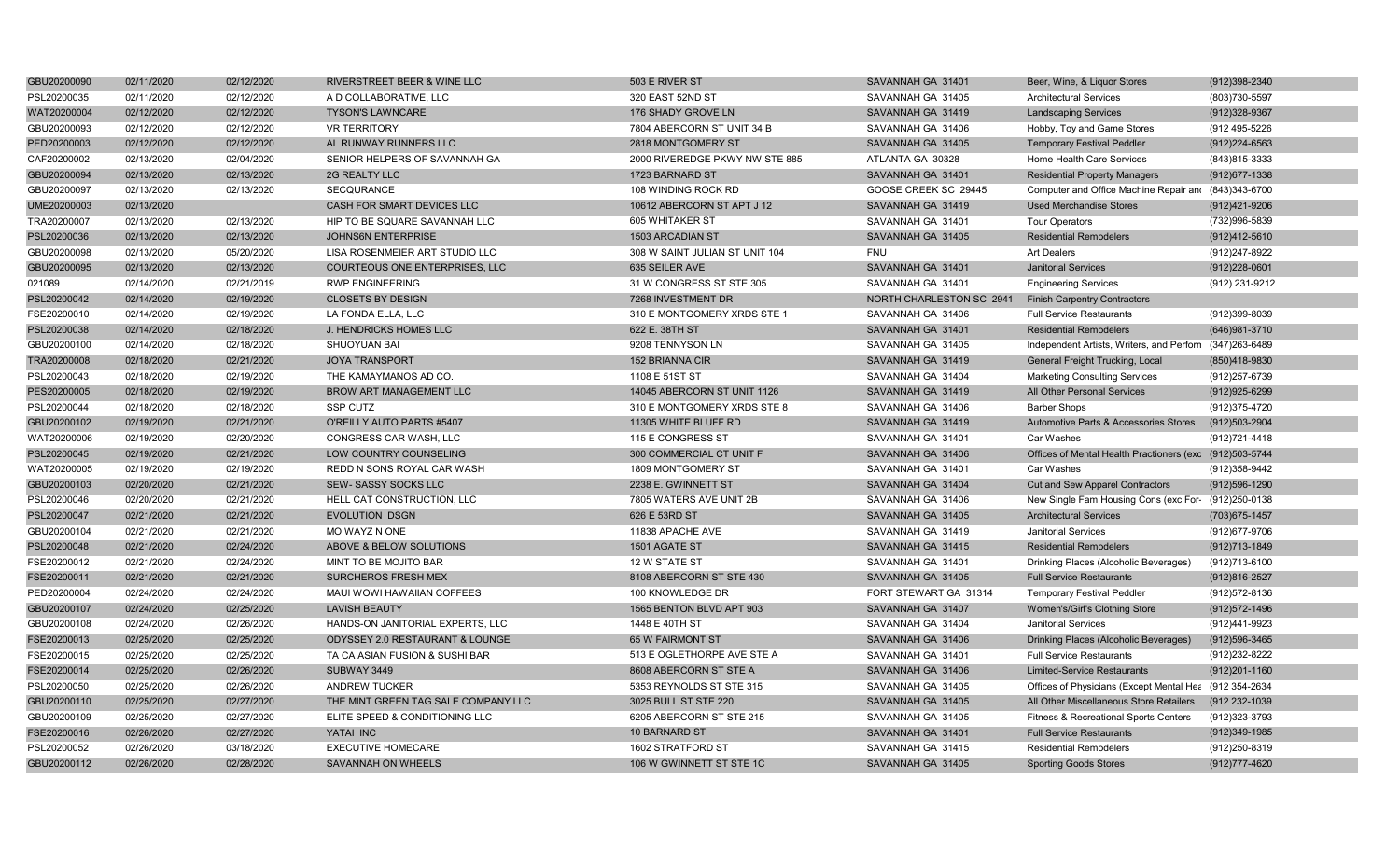| PSL20200053                      | 02/26/2020 | 06/15/2020 | MEMORIAL HEALTH - SURGICAL SPECIALISTS      | 4750 WATERS AVE UNIT 307         | SAVANNAH GA 31404   |                                                          |                   |
|----------------------------------|------------|------------|---------------------------------------------|----------------------------------|---------------------|----------------------------------------------------------|-------------------|
| GBU20200113                      | 02/27/2020 | 03/03/2020 | SPIN CITY-ABERCORN                          | 7407 ABERCORN ST                 | SAVANNAH GA 31406   | Coin Operated Laundries and Drycleaner (843)368-1670     |                   |
| GBU20200116                      | 02/28/2020 | 03/03/2020 | ROYAL WHITE CEMENT, INC                     | 2606 CAUSTON BLUFF RD            | SAVANNAH GA 31404   | Lessors Of Mini Warehouses and Self-St (713)676-0000     |                   |
| GBU20200114                      | 02/28/2020 | 03/03/2020 | <b>GLASSESINC</b>                           | 10612 MIDDLEGROUND RD APT 708    | SAVANNAH GA 31419   | <b>Internet Sales</b>                                    | (912) 272-2526    |
| GBU20200115                      | 02/28/2020 | 03/03/2020 | DUST TIL DAWN CLEANING                      | 506 W 38TH ST                    | SAVANNAH GA 31415   | <b>Janitorial Services</b>                               | (912)323-0922     |
| PSL20200054                      | 02/28/2020 | 09/04/2020 | THE WELL                                    | 7506 WHITE BLUFF RD STE B & C    | SAVANNAH GA 31406   | <b>Beauty Salons</b>                                     | $(912)351 - 0600$ |
| <b>March 2020</b><br>PSL20200056 | 03/02/2020 | 03/03/2020 | <b>STANLEY'S BARBER SHOP</b>                | 11430 ABERCORN ST                | SAVANNAH GA 31419   | <b>Barber Shops</b>                                      | (912) 572-8772    |
| WAT20200007                      | 03/02/2020 | 03/02/2020 | <b>MINT CAR WASH</b>                        | 10002 ABERCORN ST                | SAVANNAH GA 31406   | <b>Car Washes</b>                                        | (912) 925-7220    |
| FSE20200017                      | 03/02/2020 | 03/02/2020 | ROCKYSHELL CATERING                         | 1013 A HEARN ST                  | SAVANNAH GA 31415   | Caterers                                                 | (912)220-3309     |
| GBU20200119                      | 03/02/2020 | 03/04/2020 | FEARLESSLY LOVING YOUR YONI                 | 310 E MONTGOMERY XRDS STE 16     | SAVANNAH GA 31406   | All Other Miscellaneous Store Retailers                  | (912)463-9664     |
| GBU20200120                      | 03/02/2020 | 03/03/2020 | <b>CMF CARRIAGE HOUSE LLC</b>               | 125 TIBET AVE                    | SAVANNAH GA 31406   | <b>Residential Property Managers</b>                     | (866)609-0269     |
| GBU20200121                      | 03/03/2020 | 03/06/2020 | <b>REALM OF RELICS</b>                      | 7303 ABERCORN ST STE E           | SAVANNAH GA 31406   | Hobby, Toy and Game Stores                               | (912)433-3888     |
| GBU20200122                      | 03/03/2020 | 03/05/2020 | <b>JDOG CARPET CLEANING</b>                 | 75 TELFORD ST                    | SAVANNAH GA 31407   | Carpet and Upholstery Cleaning Services (270)331-5660    |                   |
|                                  |            |            |                                             |                                  |                     |                                                          |                   |
| GBU20200123                      | 03/04/2020 | 03/04/2020 | SAVANNAH'S WATERFRONT                       | 322 FACTORS WALK                 | SAVANNAH GA 31401   | <b>Party Planning Service</b>                            | (912)234-0295     |
| PSL20200058                      | 03/04/2020 | 03/06/2020 | ADVANCED NEUROSURGICAL SOLUTIONS            | 8880 ABERCORN ST                 | SAVANNAH GA 31406   | Offices of Physicians (Except Mental Hea (912)348-9495   |                   |
| PSL20200061                      | 03/04/2020 | 04/07/2020 | <b>CUSTOM CABINETS</b>                      | 1102 SHERMAN AVE                 | SAVANNAH GA 31405   | <b>Residential Remodelers</b>                            | (912) 704-7361    |
| FSE20200019                      | 03/04/2020 | 03/06/2020 | THE COLLINS QUARTER AT FORSYTH              | 621 DRAYTON ST                   | SAVANNAH GA 31401   | <b>Full Service Restaurants</b>                          | (912) 777-4147    |
| GBU20200124                      | 03/04/2020 | 03/09/2020 | WALGREENS #21192                            | 300 W BROUGHTON ST               | SAVANNAH GA 31401   | <b>Pharmacies &amp; Drug Stores</b>                      | (912) 999-3333    |
| PSL20200057                      | 03/04/2020 | 03/04/2020 | <b>COASTAL HERITAGE GROUP</b>               | 125 WINSLOW CIR                  | SAVANNAH GA 31407   | <b>Site Preparation Contractors</b>                      | (912) 313-2116    |
| PSL20200059                      | 03/04/2020 | 03/04/2020 | THE RAE MICHELLE GROUP LLC                  | 2 EAST BRYAN ST STE 400          | SAVANNAH GA 31401   | Adminstrative Mgmt and Gen Manageme (919)671-6516        |                   |
| CAF20200006                      | 03/05/2020 | 03/27/2020 | LENDING SENIORS A HELPING HAND              | 1103 ELLIOTT AVE                 | SAVANNAH GA 31415   | Nursing Care Facilities (Skilled Nursing F (912)335-1058 |                   |
| GBU20200128                      | 03/06/2020 | 03/09/2020 | SHOE SHOW #1881                             | 7804 ABERCORN ST                 | SAVANNAH GA 31406   | <b>Shoe Stores</b>                                       | (704) 782-4143    |
| FSE20200018                      | 03/07/2020 | 03/06/2020 | TIME TO EAT LLC                             | 700 DRAYTON ST                   | SAVANNAH GA 31401   | <b>Mobile Food Services</b>                              | (843)812-8348     |
| PSL20200064                      | 03/07/2020 | 03/10/2020 | <b>RESOLVE STRATEGIES, LLC</b>              | <b>5 EXECUTIVE CIR</b>           | SAVANNAH GA 31406   | Offices of Mental Health Practioners (exc (612)507-8576  |                   |
| PED20200010                      | 03/09/2020 | 03/10/2020 | <b>CHARLIE CROSBY</b>                       | 807 E ESTATES BLVD               | CHARLESTON SC 29414 | <b>Temporary Festival Peddler</b>                        | (843) 763-6496    |
| PSL20200066                      | 03/09/2020 | 03/10/2020 | SAVANNAH BEHAVIORAL PEDIATRICS, LLC         | 310 EISENHOWER DR BLDG 5         | SAVANNAH GA 31406   | Offices of Mental Health Practioners (exc (912)436-6789  |                   |
| PED20200016                      | 03/09/2020 | 03/10/2020 | <b>EVLIA FAIRO</b>                          | 4850 OAKDALE RD NE APT C-49      | ATLANTA GA 30307    | <b>Temporary Festival Peddler</b>                        | (404)889-0027     |
| PSL20200067                      | 03/10/2020 | 03/10/2020 | ECO FRIENDLY CONTRACTING LLC                | 1600 STALEY AVE UNIT A           | SAVANNAH GA 31405   | Commercial and Industrial Building Cons (912)344-4229    |                   |
| GBU20200130                      | 03/10/2020 | 03/10/2020 | TAILOR-MADE STAFFING SERVICES LLC           | 611 WINDSOR RD                   | SAVANNAH GA 31419   | <b>Employment Placement Agencies</b>                     | (912)224-5380     |
| GBU20200132                      | 03/10/2020 | 03/11/2020 | <b>BURLINGTON COAT FACTORY</b>              | 7400 ABERCORN ST STE 105         | SAVANNAH GA 31406   | Department Stores (except Discount Dep (912)920-3960     |                   |
| GBU20200133                      | 03/10/2020 | 03/11/2020 | TYBEE SALT COTTAGE LLC                      | 148 ABERCORN ST                  | SAVANNAH GA 31401   | Cosmetics, Beauty Supplies, and Perfum (912)507-5243     |                   |
| PES20200006                      | 03/10/2020 | 03/10/2020 | A.K.A. STAFFING                             | 515 PENNSYLVANIA AVE APT 223     | SAVANNAH GA 31404   | All Other Personal Services                              | $(912)755 - 8608$ |
| GBU20200131                      | 03/10/2020 | 03/11/2020 | <b>EAST SIX</b>                             | 106 E BROUGHTON ST               | SAVANNAH GA 31401   | Hobby, Toy and Game Stores                               | (912)401-2226     |
| PES20200007                      | 03/11/2020 | 03/13/2020 | <b>HEAVENLY BODY STUDIOS &amp; BOUTIQUE</b> | 6815 FOREST PARK DR STE 222      | <b>SAVANNAH GA</b>  | All Other Personal Services                              | (912) 209-5858    |
| PES20200008                      | 03/12/2020 | 03/13/2020 | CHARLES DANE MASSAGE THERAPY                | 37 W FAIRMONT AVE STE 320        | SAVANNAH GA 31406   | Other Personal Care Services (Baths, ste (912)231-9298   |                   |
| PSL20200069                      | 03/12/2020 | 03/18/2020 | LOW COUNTRY DERMATOLOGY, LLC                | 6510 WATERS AVE                  | SAVANNAH GA 31406   | Offices of Physicians (Except Mental Hea (912)354-1018   |                   |
| GBU20200134                      | 03/12/2020 | 03/13/2020 | CMF RIDGEWOOD LLC                           | 12008 MIDDLEGROUND RD            | SAVANNAH GA 31406   | <b>Residential Property Managers</b>                     | (813) 281-1023    |
| GBU20200136                      | 03/13/2020 | 03/17/2020 | ALPHA ROOFING SERVICES                      | 502 E MONTGOMERY CROSS RD UNIT A | SAVANNAH GA 31406   | <b>Roofing Contractors</b>                               | (912)800-5454     |
| CAF20200008                      | 03/16/2020 | 03/18/2020 | AJW MONTESSORI LEARNING CENTER 2.0 LLC      | 911 DUTCHTOWN RD                 | SAVANNAH GA 31419   | Child and Youth Services                                 | (912)507-2252     |
| CAF20200009                      | 03/16/2020 | 03/19/2020 | ACTI-KARE RESPONSIVE IN-HOME CARE           | 41 TEAL LAKE DR                  | SAVANNAH GA 31419   | Home Health Care Services                                | (607) 220-7979    |
| GBU20200137                      | 03/16/2020 | 03/18/2020 | CMF ASCEND MIDTOWN, LLC                     | 2200 E VICTORY DR                | SAVANNAH GA 31404   | Nonresidential Property Managers                         | (866)609-0209     |
| GBU20200138                      | 03/16/2020 | 03/18/2020 | CMF ASCENT AT SAVANNAH, LLC                 | 10714 ABERCORN ST                | SAVANNAH GA 31419   | Nonresidential Property Managers                         | (866)609-0269     |
| GBU20200139                      | 03/17/2020 | 05/01/2020 | <b>MDC SAVANNAH</b>                         | 200 COMMERCIAL CT                | SAVANNAH GA 31406   | Dental Equipment and Supplies Manufac (248)581-8558      |                   |
| GBU20200140                      | 03/17/2020 | 03/25/2020 | SPARTINA 449                                | 309 W SAINT JULIAN ST            | SAVANNAH GA 31401   | <b>Clothing Accessories Stores</b>                       | (843) 681-8860    |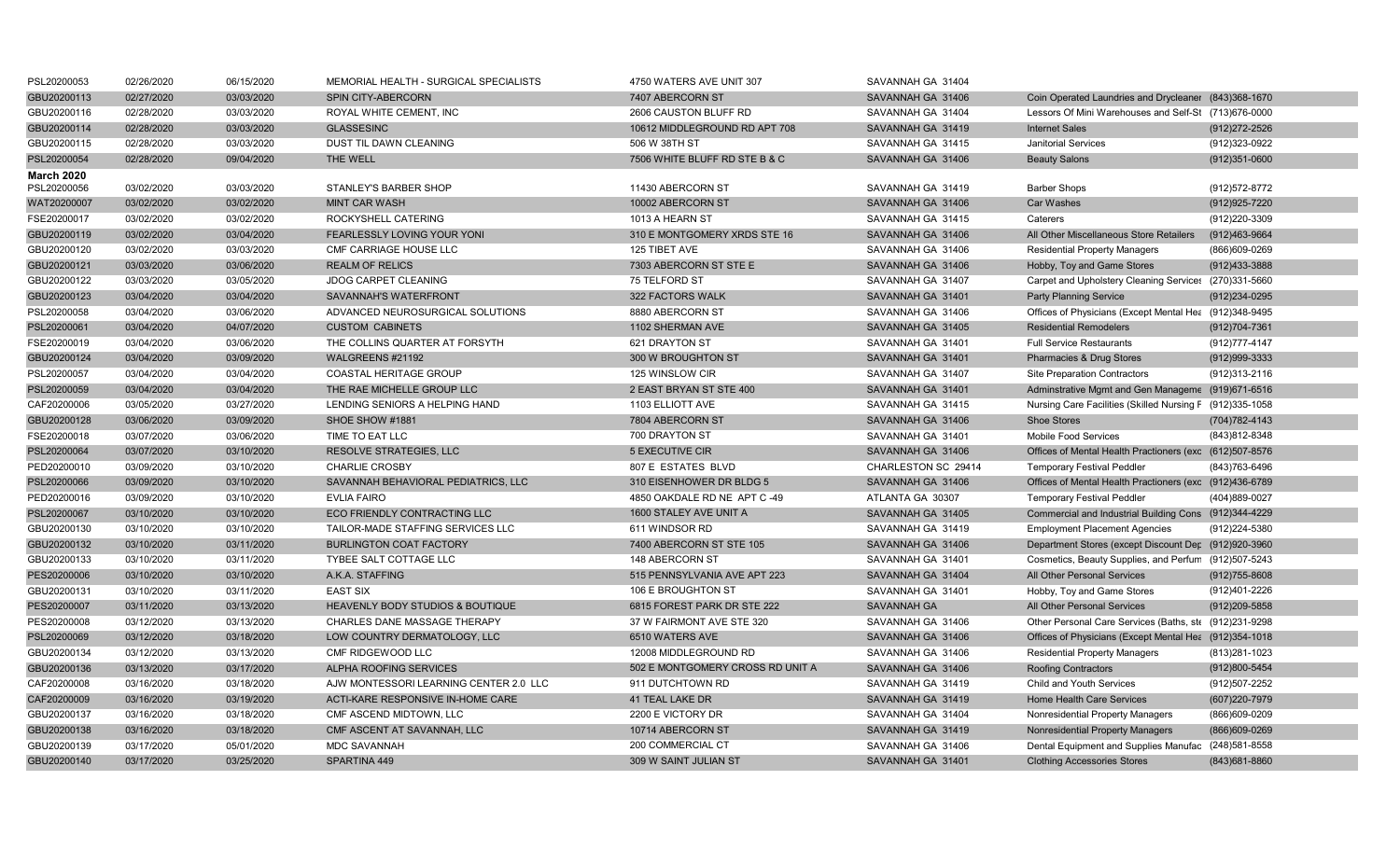| PSL20200071 | 03/17/2020 | 03/18/2020 | BC CONSTRUCTION GROUP, LLC             | 10153 GRAND RIVER              | BRIGHTON MI 48116        | Commercial and Industrial Building Cons (810)225-2004    |                   |
|-------------|------------|------------|----------------------------------------|--------------------------------|--------------------------|----------------------------------------------------------|-------------------|
| PSL20200072 | 03/17/2020 | 03/17/2020 | BALFOUR BEATTY CONSTRUCTION GROUP, INC | 600 GALLERIA PKWY STE 1500     | ATLANTA GA 30339         | Commercial and Industrial Building Cons (912)414-8094    |                   |
| GBU20200142 | 03/17/2020 | 03/17/2020 | QUEST DIAGNOSTICS LABORATORIES         | 340 EISENHOWER DR              | SAVANNAH GA 31406        | <b>Medical Laboratories</b>                              | (727)501-0521     |
| PSL20200051 | 03/17/2020 | 02/28/2020 | R. PEACOCK CONSTRUCTION LLC            | 6602 ABERCORN ST STE 206       | SAVANNAH GA 31406        | New Single Fam Housing Cons (exc For- (912)441-2320      |                   |
| PSL20200073 | 03/17/2020 | 03/17/2020 | <b>MR HAIRCUT INC</b>                  | 411 EAST MONTGOMERY CROSS RD   | SAVANNAH GA 31406        | <b>Beauty Salons</b>                                     | (912) 925-5812    |
| PSL20200074 | 03/17/2020 | 03/17/2020 | JT MADDOX CONCRETE EXPERTS LLC         | 1904 DELESSEPS AVE             | SAVANNAH GA 31404        | Poured Concrete Foundation & Structure (912)944-4575     |                   |
| GBU20200143 | 03/19/2020 | 03/23/2020 | <b>VAREL APPAREL</b>                   | 106 WEST 31ST LN               | SAVANNAH GA 31401        | <b>Internet Sales</b>                                    | (404) 522-9411    |
| TRA20200009 | 03/19/2020 | 03/23/2020 | WALK WITH ME SAVANNAH TOURS            | 2 E BRYAN ST                   | 4TH FLOOR                | <b>Tour Operators</b>                                    | $(912)963 - 1556$ |
| GBU20200144 | 03/19/2020 | 03/19/2020 | IT'S FROM GOD'S HEART BOUTIQUE, LLC    | 125 TIBET AVE APT 205 B        | SAVANNAH GA 31406        | Hobby, Toy and Game Stores                               | (912)217-8872     |
| PSL20200076 | 03/19/2020 | 03/23/2020 | BEYOND EXCEPTIONAL DENTISTRY LLC       | 1317 ABERCORN ST               | SAVANNAH GA 31401        | <b>Offices of Dentists</b>                               | (912)234-8282     |
| FSE20200021 | 03/19/2020 | 03/23/2020 | <b>WHAT'S FOR DINNER, LLC</b>          | 1138 E 72ND ST                 | SAVANNAH GA 31405        | <b>Food Service Contractors</b>                          | (912)353-2023     |
| GBU20200145 | 03/19/2020 | 03/23/2020 | DREAM COACH AUTO SALES                 | 1 TIBET AVE                    | SAVANNAH GA 31406        | Used car dealers                                         | (912) 349-1251    |
| PSL20200078 | 03/20/2020 | 03/23/2020 | COASTAL RHEUMATOLOGY ASSOCIATE         | 5400 WATERS AVE                | SAVANNAH GA 31404        | Offices of Physicians (Except Mental Hea (912)349-4227   |                   |
| GBU20200149 | 03/20/2020 | 03/23/2020 | <b>VESPER</b>                          | 412 WHITAKER ST STE B          | SAVANNAH GA 31401        | <b>Other Clothing Stores</b>                             | (912) 657-0792    |
| GBU20200146 | 03/20/2020 | 03/23/2020 | COMCAST OF GEORGIA SOUTH CAROLINA, LLC | 5500 ABERCORN ST STE 45        | SAVANNAH GA 31405        | All Other Miscellaneous Store Retailers                  | (215) 286-7557    |
| PSL20200096 | 03/21/2020 | 05/06/2020 | ANDRAKA CALI LLC                       | 2 E BRYAN ST FL 4TH            | SAVANNAH GA 31401        | Adminstrative Mgmt and Gen Manageme (912)297-9535        |                   |
| GBU20200150 | 03/23/2020 | 03/25/2020 | BUMPER TO BUMPER #18                   | 2 TELEVISION CIR               | SAVANNAH GA 31406        | Automotive Parts & Accessories Stores                    | (229)425-3948     |
| CAF20200011 | 03/23/2020 | 03/25/2020 | SUNABELLA AT SAVANNAH LLC              | 11310 WHITE BLUFF RD           | SAVANNAH GA 31419        | Nursing Care Facilities (Skilled Nursing F (863)226-0358 |                   |
| GBU20200152 | 03/23/2020 | 03/24/2020 | SMYRNA READY MIX CONCRETE LLC          | 1076 LOUISVILLE RD             | SAVANNAH GA 31415        | Ready Mix Concrete Manufacturing                         | (615) 355-1028    |
| PSL20200079 | 03/23/2020 | 03/24/2020 | THE SACK COMPANY                       | 3302 ZELL MILLER PKWY          | STATESBORO GA 30458      | Commercial and Industrial Building Cons (912)817-8771    |                   |
| GBU20200151 | 03/23/2020 | 03/24/2020 | COASTAL HOME CARE LLC                  | 6602 ABERCIRN ST STE 200       | SAVANNAH GA 31416        | Corporate Subsidiary and Regional Mana (912)354-3680     |                   |
| CAF20200010 | 03/23/2020 | 03/24/2020 | <b>COASTAL HOME CARE LLC</b>           | 6602 ABERCIRN ST STE 200       | SAVANNAH GA 31416        | <b>Home Health Care Services</b>                         | $(912)354 - 3680$ |
| PSL20200080 | 03/24/2020 | 03/25/2020 | <b>CIRCA LIGHTING LLC</b>              | 356 MARTIN LUTHER KING JR BLVD | SAVANNAH GA 31401        | Adminstrative Mgmt and Gen Manageme (912)447-6670        |                   |
| GBU20200154 | 03/24/2020 | 03/25/2020 | <b>IRENE SAINZ MAYO FINE ARTS</b>      | 409 WHITAKER ST                | SAVANNAH GA 31401        | All Other Miscellaneous Store Retailers                  | (912) 631-3351    |
| GBU20200153 | 03/24/2020 | 03/24/2020 | ALLIED LEARNING CENTER, LLC            | 15 E MONTGOMERY CROSS RD STE D | SAVANNAH GA 31406        | All Other Miscellaneous Schools and Inst (912)257-3387   |                   |
| WAT20200008 | 03/24/2020 | 03/25/2020 | <b>HADWIN AUTO DETAIL</b>              | 6706 WHITE BLUFF RD            | SAVANNAH GA 31406        | Car Washes                                               | (912)844-9633     |
| GBU20200155 | 03/24/2020 | 04/20/2020 | <b>GARNER'S LANDSCAPING</b>            | 12 CHANTILLY CT                | SAVANNAH GA 31419        | <b>Lawncare Services</b>                                 | (912) 667-4760    |
| GBU20200157 | 03/27/2020 | 04/03/2020 | HOMEWOOD SUITES BY HILTON              | 149 W MULBERRY                 | SAVANNAH GA 31322        | Hotels (except Casino Hotels) and Motel: (912)450-5555   |                   |
| WAT20200009 | 03/30/2020 | 03/31/2020 | COLDWATER-SAVANNAH CAR WASH, LLC       | 10509 ABERCORN ST              | SAVANNAH GA 31419        | Car Washes                                               | (912) 961-9274    |
| GBU20200158 | 03/30/2020 | 03/31/2020 | <b>GARNER STUDIOS</b>                  | 207 1/2 W 31ST ST UNIT 6       | SAVANNAH GA 31401        | <b>Fine Arts Schools</b>                                 | (843)368-6228     |
| April 2020  |            |            |                                        |                                |                          |                                                          |                   |
| GBU20200159 | 04/01/2020 | 04/01/2020 | HEALTHCARE STAFFING INC                | 6555 ABERCORN ST STE 117A      | SAVANNAH GA 31405        | <b>Employment Placement Agencies</b>                     | (912)691-4992     |
| PSL20200083 | 04/01/2020 | 05/06/2020 | <b>CHARLESTON SIGN LLC</b>             | 4200 DORCHESTER RD             | NORTH CHARLESTON SC 2940 | Elect Contractors/Oth Wiring Install Cont (843)529-1414  |                   |
| GBU20200160 | 04/01/2020 | 04/02/2020 | MARY JANE'S CBD DISPENSARY             | 302 W VICTORY DR UNIT F        | SAVANNAH GA 31401        | Food (Health) Supplement Stores                          | (912)349-7666     |
| GBU20200161 | 04/01/2020 | 04/02/2020 | LADY JANE CLOTHING                     | 902 E 39TH ST                  | SAVANNAH GA 31401        | <b>Internet Sales</b>                                    | (407) 617-2952    |
| GBU20200162 | 04/02/2020 | 04/02/2020 | <b>WILLIAMS AUTOMOTIVE</b>             | 245 SWEETWATER STATION DR      | SAVANNAH GA 31419        | All Other Automotive Repair and Mainten (912)412-5999    |                   |
| PSL20200084 | 04/02/2020 | 04/02/2020 | HANDYMAN SERVICE EXPERTS               | 7 GORDONSTON AVE               | SAVANNAH GA 31404        | <b>Residential Remodelers</b>                            | $(912)604 - 0640$ |
| PSL20200085 | 04/03/2020 | 04/03/2020 | N. CALHOUN ANDERSON, JR. PC            | 800 COMMERCIAL CT              | SAVANNAH GA 31406        | Offices of Lawyers                                       | (912) 354-2245    |
| GBU20200163 | 04/06/2020 | 04/06/2020 | K & L INVESTMENT PROPERTIES LLC        | 2020 MONTGOMERY ST             | SAVANNAH GA 31401        | <b>Residential Property Managers</b>                     | (912)247-4312     |
| PSL20200086 | 04/06/2020 | 05/01/2020 | VQ MOTORS, LLC                         | 328 EAST MONTGOMERY CROSS RD   | SAVANNAH GA 31406        | <b>Used Car Dealers</b>                                  | (912)777-4205     |
| GBU20200165 | 04/06/2020 | 04/09/2020 | SUN PAIN INSTITUTE                     | 836 E 65TH ST STE 38           | SAVANNAH GA 31405        | All Other Outpatient Care Centers                        | (912) 692-0755    |
| PSL20200087 | 04/07/2020 | 04/08/2020 | JACKIE COALSON ENTERPRISES CORP        | 10469 ATLEE STATION RD         | ASHLAND VA 23005         | <b>Residential Remodelers</b>                            | (804)362-6600     |
| GBU20200166 | 04/07/2020 | 04/14/2020 | <b>FUNCTIONAL BODIES</b>               | 821 EAST 66TH ST               | SAVANNAH GA 31405        | <b>Party Planning Service</b>                            | (912) 667-0487    |
| PES20200009 | 04/10/2020 | 04/13/2020 | <b>PD FITNESS</b>                      | 902 E 67TH ST                  | SAVANNAH GA 31405        | All Other Personal Services                              | (912) 658-3938    |
| GBU20200168 | 04/14/2020 | 04/15/2020 | <b>COFFEE BLUFF MARINA</b>             | 14915 COFFEE BLUFF RD          | SAVANNAH GA 31419        | <b>Sporting Goods Stores</b>                             | (912)231-3628     |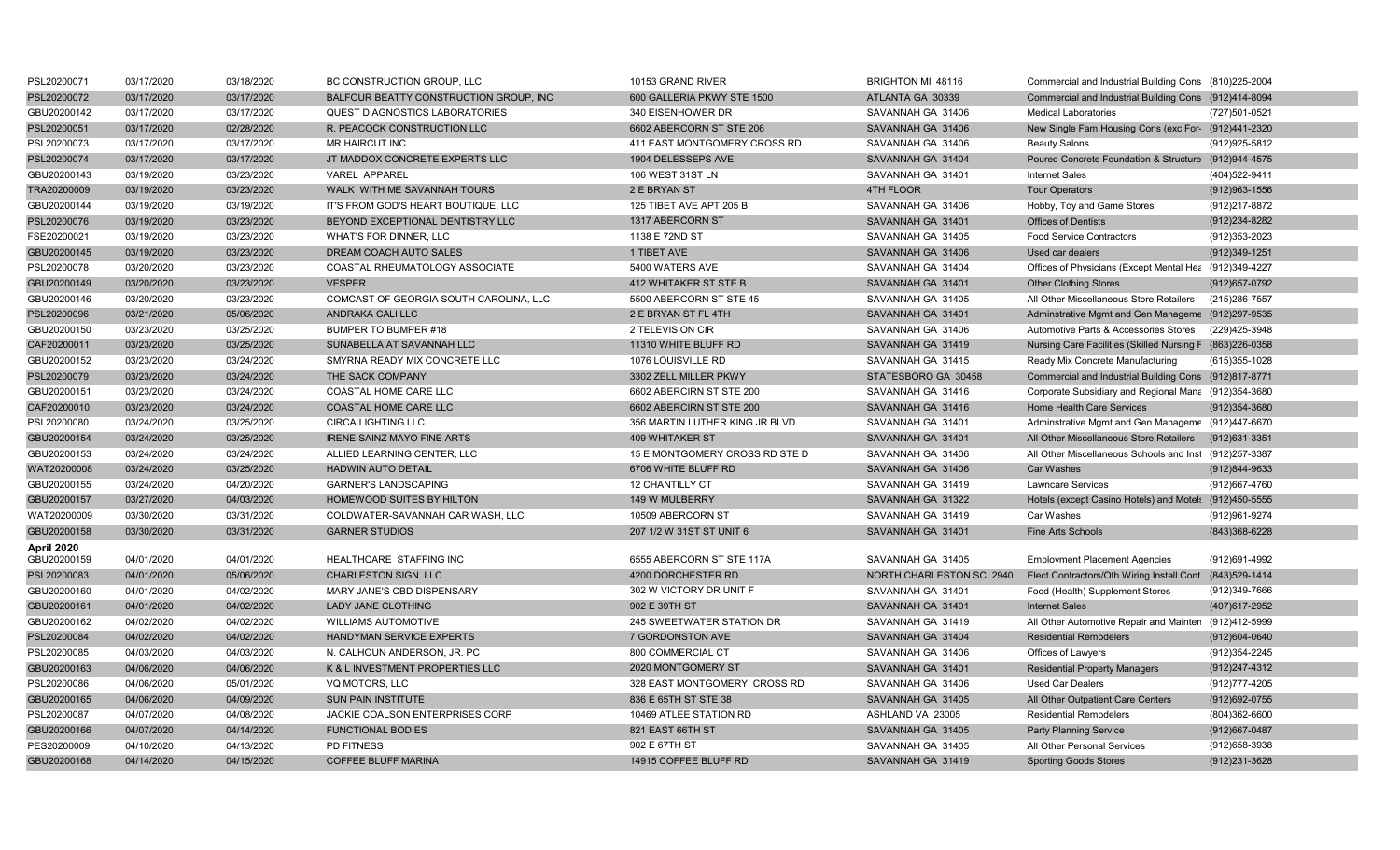| GBU20200169 | 04/14/2020 | 04/15/2020 | JELANI BEAUTY SUPPLY STORE                      | 4425 SKIDAWAY RD                 | SAVANNAH GA 31404     | Cosmetics, Beauty Supplies, and Perfum (404)453-1071     |                   |
|-------------|------------|------------|-------------------------------------------------|----------------------------------|-----------------------|----------------------------------------------------------|-------------------|
| PSL20200091 | 04/15/2020 | 04/20/2020 | SEARS HOME IMPROVEMENT PRODUCTS                 | 1650 INTERNATIONAL COURT         | NORCROSS GA 30093     | <b>Residential Remodelers</b>                            |                   |
| WAT20200010 | 04/17/2020 | 04/17/2020 | SIMON LANDSCAPE, INC.                           | 101 E BACK ST                    | SAVANNAH GA 31419     | <b>Landscaping Services</b>                              | (912)247-0401     |
| PSL20200092 | 04/17/2020 | 04/20/2020 | SAVANNAH CHIROPRACTIC AND REHABILITATION CENTER | 7208-B SKIDAWAY RD               | SAVANNAH GA 31406     | Offices of Chiropractors                                 | (229) 292-5209    |
| PSL20200093 | 04/17/2020 | 04/20/2020 | <b>J.C. LEWIS LINCOLN LLC</b>                   | 10101 ABERCORN ST                | SAVANNAH GA 31406     | <b>New Car Dealers</b>                                   | (912)297-1000     |
| GBU20200173 | 04/17/2020 | 04/20/2020 | BRAINSTORMING SAVANNAH CLEANING SERVICES        | 99 GATEWAY BLVD WEST APT 315     | SAVANNAH GA 31419     | <b>Janitorial Services</b>                               |                   |
| PSL20200094 | 04/17/2020 | 04/20/2020 | J.C. LEWIS MAZDA                                | 10101 ABERCORN ST                | SAVANNAH GA 31406     | <b>New Car Dealers</b>                                   | (912) 927-1000    |
| CAF20200013 | 04/17/2020 | 04/28/2020 | NIGHTINGALE INFUSION INC                        | 9100 WHITE BLUFF RD STE 604      | SAVANNAH GA 31406     | <b>Home Health Care Services</b>                         | $(912)355-6472$   |
| PES20200010 | 04/21/2020 | 04/27/2020 | ENCHANTED LOVE WEDDINGS OF SAVANNAH             | 100 BULL ST STE 200              | SAVANNAH GA 31401     | All Other Personal Services                              | (912)712-6556     |
| GBU20200174 | 04/21/2020 | 05/19/2020 | <b>HOSTESS PROVISIONS LLC</b>                   | 213 W gordon ST                  | SAVANNAH GA 31401     | Packaging and Labeling Services                          | (912) 507-5723    |
| GBU20200175 | 04/21/2020 | 04/21/2020 | COP HERITAGE HOLDING, INC.                      | 202 BOURNE BLVD STE 210          | SAVANNAH GA 31408     | All Other Misc Chemical Product/Prepara                  | (630)469-3838     |
| TRA20200010 | 04/22/2020 | 04/22/2020 | <b>L&amp;WP SAVANNAH LLC</b>                    | 610 W OGLETHORPE AVE             | SAVANNAH GA 31401     | Charter Bus Industry                                     | (912)604-7073     |
| PSL20200097 | 04/23/2020 | 05/27/2020 | COLORBOXX SALON                                 | 1100 EISENHOWER DR STE 15        | SAVANNAH GA 31406     | <b>Beauty Salons</b>                                     | (912)236-8800     |
| GBU20200177 | 04/23/2020 | 05/19/2020 | DIXIE CONTRACT CARPET                           | 7523 PHILLIPS HWY                | JACKSONVILLE FL 32241 | <b>Floor Contractors</b>                                 | $(904)296 - 0023$ |
| GBU20200176 | 04/24/2020 | 04/24/2020 | SOUTHERN TIDE SAVANNAH                          | 300 W RIVER ST UNIT 6D           | SAVANNAH GA 31401     | <b>Family Clothing Stores</b>                            | (843) 768-5365    |
| GBU20200178 | 04/24/2020 | 04/29/2020 | EXPRESS DRUGS SAVANNAH PHARMACY                 | 824 E DERENNE AVE                | SAVANNAH GA 31405     | Pharmacies & Drug Stores                                 | (912) 777-3230    |
| PSL20200098 | 04/24/2020 | 04/28/2020 | COASTAL ENGINEERING & CONSULTING                | 6605 ABERCORN ST STE 214 F       | SAVANNAH GA 31405     | Adminstrative Mgmt and Gen Manageme (912)964-4509        |                   |
| CAF20200015 | 04/27/2020 | 04/28/2020 | <b>PALMETTO INN</b>                             | 1 SAVANNAH SQUARE DR             | SAVANNAH GA 31406     | Nursing Care Facilities (Skilled Nursing F (912)354-6185 |                   |
| GBU20200180 | 04/27/2020 | 04/28/2020 | HIRE DYNAMICS SKILLED STAFFING, LLC             | 702 MALL BLVD                    | SAVANNAH GA 31406     | <b>Employment Placement Agencies</b>                     | (678) 482-8041    |
| GBU20200181 | 04/27/2020 | 04/28/2020 | MAGNOLIA COTTON DESIGN                          | 2001 COLONIAL DR                 | SAVANNAH GA 31406     | <b>Internet Sales</b>                                    | (912) 655-1454    |
| CAF20200014 | 04/27/2020 | 04/28/2020 | SAVANNAH SQUARE HEALTH CENTER                   | 1 SAVANNAH SQUARE DR             | SAVANNAH GA 31406     | Nursing Care Facilities (Skilled Nursing F (912)354-6185 |                   |
| GBU20200182 | 04/27/2020 | 05/28/2020 | NONNIE TOUCHE' AROMATHERAPY CLEANING ENTERPRISE | 714 W 57TH ST APT 624            | SAVANNAH GA 31405     | <b>Janitorial Services</b>                               | (305)900-7720     |
| PSL20200099 | 04/28/2020 | 05/06/2020 | KING, EDWIN W JR, PC                            | 532 STEPHENSON AVE UNIT 300      | SAVANNAH GA 31405     | Offices of Lawyers                                       | (912)238-9010     |
| GBU20200183 | 04/28/2020 | 06/02/2020 | <b>EXPEDIENT TAX SERVICE, LLC</b>               | 18 COMMERCE PL STE B             | SAVANNAH GA 31406     | <b>Tax Preparation Services</b>                          | $(912)694 - 4550$ |
| PSL20200102 | 04/29/2020 | 04/30/2020 | NEW HEIGHTS DAY SERVICES                        | 3 OGLETHORPE PROFESSIONAL BLVD   | SAVANNAH GA 31406     | Human Resources Consulting Services                      | (912) 677-7239    |
| PSL20200101 | 04/29/2020 | 04/29/2020 | ENLOE, INC.                                     | 1604 HAMTON AVE                  | <b>AIKEN SC 29801</b> | All Other Specialty Trade Contractors                    |                   |
| GBU20200184 | 04/29/2020 | 05/08/2020 | CAPSTONE HME, INC                               | 1103 MENTE ST                    | SAVANNAH GA 31416     | Other Comm & Ind Machinery & Equip R (912)341-8021       |                   |
| TRA20200011 | 04/29/2020 | 04/30/2020 | <b>WASHINGTON MOVERS</b>                        | 2015 EAST 51ST ST                | SAVANNAH GA 31404     | <b>River Passenger Transportation</b>                    | (912 352-4385     |
| GBU20200186 | 04/29/2020 | 04/30/2020 | MONALISA ANTI-AGING & IV RETREAT                | 11151 ABERCORN ST                | SAVANNAH GA 31419     | All Other Outpatient Care Centers                        |                   |
| May 2020    |            |            |                                                 |                                  |                       |                                                          |                   |
| GBU20200188 | 05/01/2020 | 05/01/2020 | MACK LAWN AND CLEANING SERVICES                 | 1201 E 68TH ST                   | SAVANNAH GA 31404     | <b>Lawncare Services</b>                                 | (912) 658-3174    |
| PSL20200103 | 05/07/2020 | 05/11/2020 | EXECUTIVE BARBER SHOP STUDIOS                   | 7370 HODGSON MEMORIAL DR STE A-1 | SAVANNAH GA 31406     | <b>Barber Shops</b>                                      | (912) 667-5357    |
| GBU20200190 | 05/08/2020 | 08/04/2020 | <b>FOX APPLIANCE PARTS</b>                      | 4104 OGEECHEE RD                 | SAVANNAH GA 31405     | Comm/Ind Mach/Equipm Repair and Mai (404)363-3313        |                   |
| PSL20200104 | 05/08/2020 | 05/11/2020 | D & D NAILS SPA                                 | 318 MALL BLVD STE 600B           | SAVANNAH GA 31406     | Nail Salons                                              | (912) 777-4830    |
| GBU20200191 | 05/08/2020 | 05/08/2020 | LEGACY CAR & TRUCK SALES                        | 7805 WATERS AVE STE 10B#4        | SAVANNAH GA 31406     | Used car dealers                                         | $(912)354 - 2558$ |
| GBU20200192 | 05/08/2020 | 05/11/2020 | SAVANNAH COMMUNITY LAND TRUST                   | 123 MONICA BLVD                  | SAVANNAH GA 31419     | <b>Residential Property Managers</b>                     | (912 257-9839     |
| PSL20200105 | 05/11/2020 | 05/13/2020 | 1-800 WATER DAMAGE OF SAVANNAH/HILTON HEAD      | 507 STUART CT                    | SAVANNAH GA 31405     | Remediation Services - Asbestos abaten (912)417-3996     |                   |
| PSL20200106 | 05/12/2020 | 05/12/2020 | <b>STANICK CONSTRUCTION</b>                     | 227 TANNING CREEK CT             | CHAPIN SC 29036       | Roofing Contractors                                      |                   |
| GBU20200194 | 05/12/2020 | 05/13/2020 | THE ALCHEMIST COLLECTION                        | 802 EAST 41 ST ST                | SAVANNAH GA 31401     | <b>Party Planning Service</b>                            | $(912)200 - 5108$ |
| GBU20200196 | 05/12/2020 | 08/31/2020 | PROMISE CONVENIENCE STORE                       | 1108 MILLS B LANE BLVD           | SAVANNAH GA 31405     | <b>Convenience Stores</b>                                | (912)247-4910     |
| GBU20200197 | 05/12/2020 | 05/13/2020 | <b>CROSS CLEANING SERVICES</b>                  | 2326 WALZ DR                     | SAVANNAH GA 31404     | <b>Janitorial Services</b>                               | (912) 631-3690    |
| GBU20200199 | 05/13/2020 | 05/18/2020 | JEN'S IMMACULATE CLEANING SERVICE               | 2019 TEXAS AVE                   | SAVANNAH GA 31404     | <b>Janitorial Services</b>                               | (912)412-5092     |
| FSE20200022 | 05/14/2020 | 05/18/2020 | MCDONALD'S 13758                                | 4306 OGEECHEE RD                 | SAVANNAH GA 31406     | <b>Limited-Service Restaurants</b>                       | (912)233-3266     |
| PSL20200110 | 05/15/2020 | 05/18/2020 | ROYALTY HAIR SALON                              | 8408 MARCUS PL STE A             | SAVANNAH GA 31406     | <b>Beauty Salons</b>                                     | (912)220-4557     |
| PSL20200109 | 05/15/2020 | 05/27/2020 | <b>GILL PLUMBING COMPANY</b>                    | 70 ARCADO ROAD RD SW             | LILBURN GA 30047      | Plumbing, Heating, A/C Contractors                       | (770)923-7070     |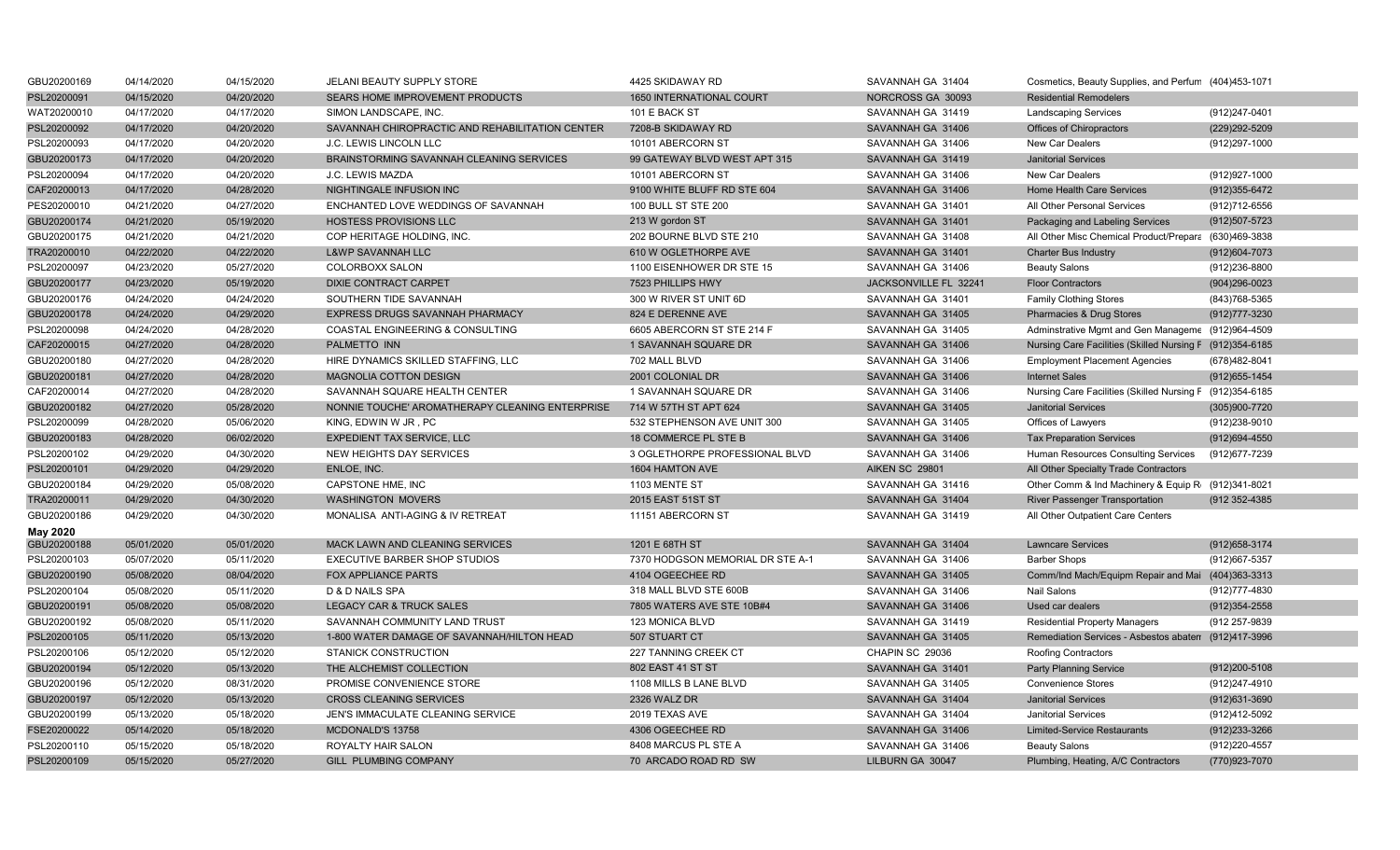| PSL20200111      | 05/15/2020 | 05/18/2020 | HEALING SOLUTIONS COUNSELING                       | 6711 FOREST PARK DR               | SAVANNAH GA 31406          | Offices of Mental Health Practioners (exc (912)604-0901 |                   |
|------------------|------------|------------|----------------------------------------------------|-----------------------------------|----------------------------|---------------------------------------------------------|-------------------|
| TRA20200012      | 05/15/2020 | 05/15/2020 | SAVANNAH CARRIAGE TOURS LLC                        | 100 ABERDEEN ST                   | SAVANNAH GA 31401          | <b>Tour Operators</b>                                   | (912 443-9333     |
| GBU20200200      | 05/15/2020 | 05/20/2020 | STARLIGHT DRONE SERVICES LLC                       | 124 LAKEPOINTE DR                 | SAVANNAH GA 31407          | Independent Artists, Writers, and Perforn (912)614-5550 |                   |
| PSL20200113      | 05/18/2020 | 05/20/2020 | OAK SOLID REPAIRS, LLC                             | 409 E MONTGOMERY CROSS RD STE 1-A | SAVANNAH GA 31406          | <b>Residential Remodelers</b>                           | $(912)659-2884$   |
| AMU20200003      | 05/18/2020 | 06/04/2020 | THE ART BASH STUDIO                                | 7704 WATERS AVE                   | SAVANNAH GA 31406          | All Other Amusement & Recreation Indus (912)231-7272    |                   |
| FSE20200023      | 05/18/2020 | 05/19/2020 | <b>MCDONALDS RESTAURANT</b>                        | 600 E DERENNE AVE                 | SAVANNAH GA 31405          | <b>Limited-Service Restaurants</b>                      | (912) 352-3481    |
| PSL20200112      | 05/18/2020 | 05/19/2020 | <b>VISION ELECTRIC LLC</b>                         | 121 PARK 42 DR STE A              | LOCUST GROVE GA 30248      | Elect Contractors/Oth Wiring Install Cont (404)925-8534 |                   |
| PSL20200116      | 05/19/2020 | 05/21/2020 | <b>CCXI BEAUTY SALON, LLC</b>                      | 240 EISENHOWER DR                 | SAVANNAH GA 31406          | <b>Beauty Salons</b>                                    | (912) 272-7717    |
| PSL20200115      | 05/19/2020 | 05/19/2020 | WILLA WILLA WAY HANDYMAN SERVICE                   | 131 VERDE BND                     | SAVANNAH GA 31419          | <b>Residential Remodelers</b>                           | (912) 228-1015    |
| PSL20200117      | 05/20/2020 | 05/22/2020 | SHEAR CONCEPTS SALON                               | 7135-C HODGSON MEMORIAL DR STE 10 | SAVANNAH GA 31406          | <b>Beauty Salons</b>                                    | (912)507-9834     |
| GBU20200202      | 05/20/2020 | 06/11/2020 | PURE SHINE LLC                                     | 3622 DUANE CT APT C               | SAVANNAH GA 31404          | <b>Janitorial Services</b>                              | (816) 673-3167    |
| GBU20200203      | 05/21/2020 | 05/27/2020 | ROI-YUL-TEE BOUTIQUE & DAIR BY ADAIR               | 9 SIDNEY DR                       | SAVANNAH GA 31406          | <b>Family Clothing Stores</b>                           | (870) 692-7055    |
| GBU20200204      | 05/21/2020 | 05/26/2020 | BERNAYS INCORPORATED, LLC                          | 814 E VICTORY DR                  | SAVANNAH GA 31405          | <b>Marketing Consulting Services</b>                    | (912)220-6875     |
| PSL20200118      | 05/21/2020 | 05/27/2020 | <b>CENTRAL ANIMAL HOSPITAL</b>                     | <b>2417 BULL ST</b>               | SAVANNAH GA 31401          | <b>Veterinary Services</b>                              | (912) 234-4772    |
| GBU20200205      | 05/21/2020 | 05/22/2020 | THE BRICE HOTEL                                    | 601 E BAY ST                      | SAVANNAH GA 31401          | Hotels (except Casino Hotels) and Motel: (912)238-1200  |                   |
| FSE20200024      | 05/22/2020 | 05/27/2020 | THE FOOD BOXX                                      | 1001 EAST HENRY ST                | SAVANNAH GA 31404          | <b>Food Service Contractors</b>                         | (912) 231-7405    |
| PSL20200119      | 05/26/2020 | 05/28/2020 | WILLIAMS CO.                                       | 2402 ALASKA ST                    | SAVANNAH GA 31404          | <b>Residential Remodelers</b>                           | (912)401-9931     |
| GBU20200206      | 05/27/2020 | 05/28/2020 | SAVANNAH PARKINSONS SUPPORT                        | 7232 VARNEDOE DR                  | SAVANNAH GA 31406          | <b>Fitness &amp; Recreational Sports Centers</b>        | (912) 658-4676    |
| GBU20200207      | 05/27/2020 | 06/04/2020 | <b>BAY STREET MOTORS</b>                           | 3249 W BAY ST                     | SAVANNAH GA 31408          | Used car dealers                                        | (912)349-4606     |
| PSL20200120      | 05/28/2020 | 05/29/2020 | ACTION ROOFING AND SIDING                          | 102 JUNIPER CIR                   | SAVANNAH GA 31419          | <b>Roofing Contractors</b>                              | (912)436-5064     |
| <b>June 2020</b> |            |            |                                                    |                                   |                            |                                                         |                   |
| PSL20200121      | 06/01/2020 | 06/03/2020 | <b>GEORGIA BEHAVIORAL HEALTHCARE PROFESSIONALS</b> | 322 STEPHENSON AVE STE B          | SAVANNAH GA 31405          | Offices of Physicians, Mental Health Spe (912)352-2992  |                   |
| PSL20200122      | 06/01/2020 | 06/02/2020 | S.J HAMILL CONSTRUCTION COMPANY LLC                | 2008 CHERRY HILL LN               | CHARLESTON SC 29405        | New Single Fam Housing Cons (exc For- (843) 872-8000    |                   |
| CAF20200018      | 06/01/2020 | 06/03/2020 | SAVANNAH SPECIALTY HOME CARE, LLC                  | 18 COMMERCE PL STE B              | SAVANNAH GA 31406          | Home Health Care Services                               | (912) 659-1105    |
| PSL20200123      | 06/01/2020 | 06/01/2020 | SAVANNAH HARDSCAPES INC                            | 64 MCDOWELL CIR                   | HARDEEVILLE SC 29927       | <b>Masonry Contractors</b>                              |                   |
| CAF20200019      | 06/02/2020 | 06/05/2020 | HELPING HANDS AT HOME CARE, LLC                    | 130 TIBET AVE STE 207-E           | SAVANNAH GA 31406          | Home Health Care Services                               | (912) 677-2500    |
| PES20200011      | 06/02/2020 | 06/03/2020 | ALL HOURS PRIVATE DUTY NURSING AND CARE, LLC       | <b>12 CONSERVATION DR</b>         | SAVANNAH GA 31419          | All Other Personal Services                             | (912)398-0978     |
| GBU20200209      | 06/03/2020 | 06/03/2020 | <b>BTO OUTREACH MINISTRIES</b>                     | 2020 CAPITAL ST                   | SAVANNAH GA 31404          | All Other Miscellaneous Store Retailers                 | (912)235-2388     |
| UME20200004      | 06/03/2020 | 06/03/2020 | RHEA LANA'S OF SAVANNAH                            | 1915 EAST VICTORY DR UNIT #9      | SAVANNAH GA 31401          | <b>Used Merchandise Stores</b>                          | (304) 650-6276    |
| FSE20200025      | 06/04/2020 | 06/05/2020 | OAK 36                                             | 5500 ABERCORN ST STE 36           | SAVANNAH GA 31405          | <b>Full Service Restaurants</b>                         | (912) 999-8112    |
| GBU20200210      | 06/04/2020 | 06/05/2020 | OUR TOWN HOSPITALITY LLC                           | 306 S HENRY ST                    | WILLIAMSBURG VA 23185      | <b>Office Administrative Services</b>                   | (757) 703-7261    |
| WAT20200011      | 06/04/2020 | 06/05/2020 | <b>ENMARKET MARKET WASH #255</b>                   | 4330 OGEECHEE RD                  | SAVANNAH GA 31405          | Car Washes                                              | (912) 236-1331    |
| GBU20200211      | 06/05/2020 | 06/05/2020 | <b>HOP ATOMICA</b>                                 | 535 E 39TH ST                     | SAVANNAH GA 31401          | <b>Breweries</b>                                        | $(912)335 - 2715$ |
| GBU20200213      | 06/09/2020 | 06/09/2020 | GODDESS COUTURE BEAUTY BOUTIQUE                    | 1355 BRADLEY APT 1004             | SAVANNAH GA 31419          | <b>Internet Sales</b>                                   | (912) 272-5048    |
| CAF20200020      | 06/09/2020 | 06/09/2020 | SAVANNAH SENIOR CARE SERVICES                      | 704 N WILLIAMSBURG RD             | SAVANNAH GA 31419          | Home Health Care Services                               | (912)441-7456     |
| GBU20200214      | 06/09/2020 | 06/09/2020 | STEPHANIE FOX                                      | 512 E BOLTON ST                   | SAVANNAH GA 31401          | All Other Traveler Accomodation                         | (303)220-0183     |
| PSL20200126      | 06/10/2020 | 06/11/2020 | SJC MEDICAL GROUP - MEDICAL ARTS                   | 836 E 65TH ST BLDG 9              | SAVANNAH GA 31405          | Offices of Physicians (Except Mental Hea (912)819-5090  |                   |
| PSL20200127      | 06/10/2020 | 06/11/2020 | THE GLOBAL LADY EXECUTIVE                          | 107 REDWALL CIR                   | SAVANNAH GA 31407          | Adminstrative Mgmt and Gen Manageme (980)322-2558       |                   |
| GBU20200215      | 06/10/2020 | 07/28/2020 | ON Q FINANCIAL, INC.                               | <b>100 BULL ST STE 200</b>        | SAVANNAH GA 31401          | <b>Real Estate Credit</b>                               | (623) 606-3314    |
| GBU20200216      | 06/11/2020 | 06/11/2020 | PURE SHINE CLEANING L.L.C.                         | 3622 DUANE CT APT C               | SAVANNAH GA 31404          | Other Services to Buildings and Dwelling (816)673-3167  |                   |
| GBU20200218      | 06/11/2020 | 06/15/2020 | S C I ELECTRONICS, INC                             | <b>6 SOUTH RIDGE CT</b>           | <b>GREENVILLE SC 29607</b> | All Other Miscellaneous Store Retailers (864)234-7313   |                   |
| GBU20200217      | 06/11/2020 | 06/11/2020 | S & L CLEANING SERVICE                             | 1005 W 46TH ST                    | SAVANNAH GA 31405          | <b>Janitorial Services</b>                              | (912) 374-1332    |
| PSL20200129      | 06/12/2020 | 06/15/2020 | POWELL TOTAL MEDICAL                               | 10500 ABERCORN ST                 | SAVANNAH GA 31419          | Offices of Physicians (Except Mental Hea (912)729-7246  |                   |
| CAF20200021      | 06/12/2020 | 06/15/2020 | OPEN ARMS PROFESSIONAL CARE. LLC                   | 6605 ABERCORN ST STE 107-H        | SAVANNAH GA 31405          | Home Health Care Services                               | (912)401-3450     |
| GBU20200219      | 06/15/2020 | 06/15/2020 | CHRYSYL PROPERTIES, LLC                            | 1524 BULL ST                      | SAVANNAH GA 31401          | <b>Residential Property Managers</b>                    | (770)639-9797     |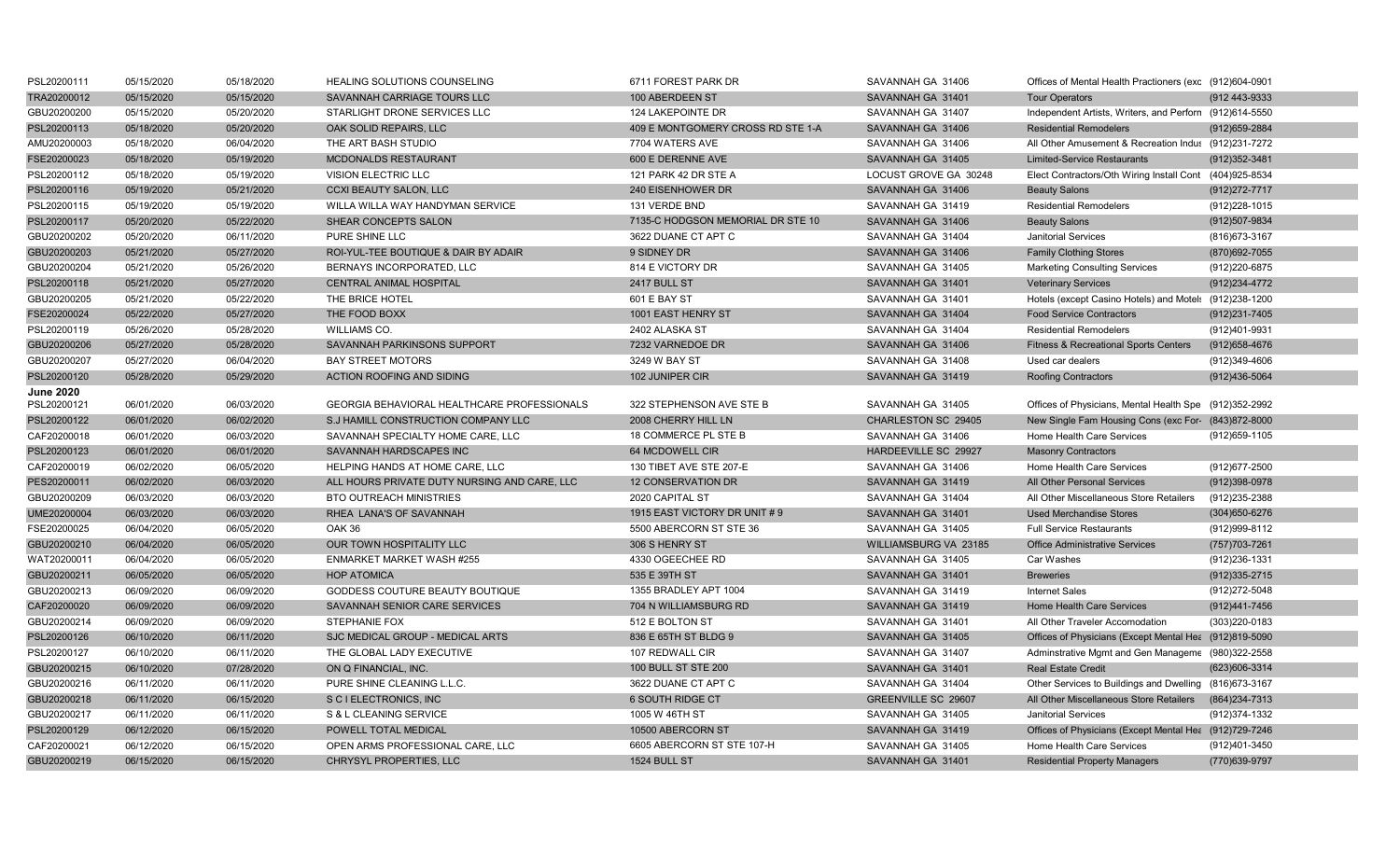| PSL20200130      | 06/16/2020 | 06/16/2020 | SQUAD 3 ELECTRIC LLC                               | 2149 VERMONT AVE                         | SAVANNAH GA 31404     | Elect Contractors/Oth Wiring Install Cont (973)970-8077 |                   |
|------------------|------------|------------|----------------------------------------------------|------------------------------------------|-----------------------|---------------------------------------------------------|-------------------|
| PSL20200131      | 06/16/2020 | 06/17/2020 | <b>KD ENTERPRISE</b>                               | 1925 MILLS B LANE BLVD                   | SAVANNAH GA 31405     | <b>Residential Remodelers</b>                           | $(912)208-0153$   |
| GBU20200220      | 06/16/2020 | 06/17/2020 | AN NGUYEN THUY LE STVR OPERATIONS                  | 501 EAST 39TH ST UNIT A                  | SAVANNAH GA 31401     | All Other Traveler Accomodation                         | (361) 929-1192    |
| GBU20200221      | 06/16/2020 | 06/17/2020 | <b>DIGITUS BIOMETRICS</b>                          | <b>25 BULL ST STE 700</b>                | SAVANNAH GA 31401     | Custom Computer Programming Service (912)231-8175       |                   |
| GBU20200222      | 06/16/2020 | 06/17/2020 | <b>EASTERN ENTERPRISES, LLC</b>                    | 503 MORGAN LAKES INDUSTRIAL BLVD STE 200 | SAVANNAH GA 31407     | <b>Internet Sales</b>                                   | (404)202-9994     |
| GBU20200224      | 06/19/2020 | 06/19/2020 | HOUSE KEEPING SERVICES OF GEORGIA, LLC             | 2101 PRICE ST                            | SAVANNAH GA 31401     | <b>Janitorial Services</b>                              | (912)312-6288     |
| PES20200012      | 06/19/2020 | 06/19/2020 | THRIVE SKIN STUDIO. LLC                            | 1100 EISENHOWER DR STE 15 STUDIO# 23     | SAVANNAH GA 31406     | Other Personal Care Services (Baths, ste (912)220-8668  |                   |
| FSE20200047      | 06/19/2020 | 09/17/2020 | <b>BURGER KING #521</b>                            | 7923 WHITE BLUFF RD                      | SAVANNAH GA 31406     | <b>Limited-Service Restaurants</b>                      |                   |
| GBU20200223      | 06/20/2020 | 06/19/2020 | EL CHEAPO STATION                                  | 902 PENNSYLVANNIA AVE                    | SAVANNAH GA 31404     | Convenience Store w/Gas Station                         | (912) 503-8484    |
| PSL20200132      | 06/20/2020 | 06/26/2020 | <b>VERNA HARDEN-BAKER CPA</b>                      | 125 PARK OF COMMERCE DR STE 114          | SAVANNAH GA 31405     | <b>Other Accounting Services</b>                        | (912) 352-8484    |
| PSL20200133      | 06/22/2020 | 06/24/2020 | <b>HELLO GORGEOUS STUDIO</b>                       | 8400 ABERCORN ST STE 103                 | SAVANNAH GA 31406     | <b>Beauty Salons</b>                                    | (770)790-1995     |
| PSL20200134      | 06/22/2020 | 06/26/2020 | KIDZ R US THERAPY, LLC                             | 508 ATKINSON AVE                         | SAVANNAH GA 31404     | Offices of Phys Occup & Speech Ther & (912)401-4105     |                   |
| GBU20200225      | 06/22/2020 | 06/23/2020 | THE HIVE                                           | 120 WEST 37TH ST                         | SAVANNAH GA 31401     | All Other Traveler Accomodation                         | (316)308-2391     |
| FSE20200026      | 06/22/2020 | 06/22/2020 | CHEEZEN LLC                                        | 205 TELEVISION DR                        | SAVANNAH GA 31406     | <b>Mobile Food Services</b>                             | (899) 239-7415    |
| PSL20200135      | 06/23/2020 | 06/26/2020 | <b>TOTAL TRIM, LLC</b>                             | 3110 KENDALL DR                          | FLORENCE AL 35630     | <b>Finish Carpentry Contractors</b>                     | (920)491-8234     |
| GBU20200226      | 06/23/2020 | 06/24/2020 | <b>PURIFLY</b>                                     | 101 BESSELIEU CT                         | BLUFFTON SC 29910     | <b>Janitorial Services</b>                              | (912) 200-1434    |
| PSL20200137      | 06/24/2020 | 06/24/2020 | BRAID BOSS & CO HAIR STUDIO                        | 310 EAST MONTGOMERY CROSS RD STE 19      | SAVANNAH GA 31406     | <b>Beauty Salons</b>                                    | (777)430-0477     |
| FSE20200027      | 06/25/2020 | 06/25/2020 | <b>KIS CAFE</b>                                    | 714 MALL BLVD STE 8 A                    | SAVANNAH GA 31406     | <b>Mobile Food Services</b>                             | (912)246-6040     |
| PSL20200138      | 06/25/2020 | 06/25/2020 | HAIR BY EMILY STANLEY INC                          | 7135 HODGSON MEMORIAL DR STE C           | STUDIO 4              | <b>Beauty Salons</b>                                    | (912) 341-9174    |
| GBU20200227      | 06/25/2020 | 06/25/2020 | TOPNOTCH COMMERCIAL & RESIDENTIAL CLEANING SERVICE | 1515 BENTON BLVD APT 1716                | SAVANNAH GA 31407     | <b>Janitorial Services</b>                              | (912) 507-3750    |
| GBU20200228      | 06/25/2020 | 06/25/2020 | <b>WHEATON BP</b>                                  | 1300 WHEATON ST                          | SAVANNAH GA 31404     | Convenience Store w/Gas Station                         | (760)267-1724     |
| GBU20200229      | 06/25/2020 | 06/25/2020 | COTTAGE B AT SANCTUARY PLACE                       | 206 WEST DUFFY ST UNIT B                 | SAVANNAH GA 31401     | All Other Traveler Accomodation                         | (336) 346-7643    |
| PSL20200157      | 06/25/2020 | 07/20/2020 | SUPERIOR MANAGEMENT SYSTEMS, LLC                   | 311 WOODLEY RD                           | SAVANNAH GA 31419     | Adminstrative Mgmt and Gen Manageme (912)658-9715       |                   |
| PSL20200140      | 06/26/2020 | 06/29/2020 | <b>BANKABLE ENTERPRISES</b>                        | <b>100 BULL ST STE 200</b>               | SAVANNAH GA 31401     | Offices of Real Estate Agents and Broker (646)225-0870  |                   |
| PSL20200139      | 06/26/2020 | 07/01/2020 | VANTOSH REALTY GROUP LLC                           | 1702 BULL ST                             | SAVANNAH GA 31401     | Offices of Real Estate Agents and Broker (912)349-5226  |                   |
| FSE20200028      | 06/26/2020 | 06/26/2020 | <b>KIS CAFE</b>                                    | 714 MALL BLVD STE 8 A                    | SAVANNAH GA 31406     | <b>Limited-Service Restaurants</b>                      | $(912)246-6040$   |
| PSL20200141      | 06/26/2020 | 06/29/2020 | PROFESSIONAL HANDYMAN SERVICES                     | 1711 E 60TH ST                           | SAVANNAH GA 31404     | <b>Residential Remodelers</b>                           | (912)441-4288     |
| FSE20200029      | 06/29/2020 | 06/30/2020 | <b>MADAME BUTTERFLY</b>                            | 110 W CONGRESS ST                        | SAVANNAH GA 31401     | <b>Full Service Restaurants</b>                         | $(912)604 - 8636$ |
| PSL20200142      | 06/30/2020 | 07/01/2020 | REGISTER ROOFING & SHEET METAL. INC.               | 4632 SUB CHASER CT                       | JACKSONVILLE FL 32244 | <b>Roofing Contractors</b>                              | (904)215-8533     |
| GBU20200233      | 06/30/2020 | 07/01/2020 | <b>WRGO RADIO, LLC</b>                             | 9100 WHITE BLUFF RD STE 601              | SAVANNAH GA 31406     | <b>Media Representatives</b>                            | (912)369-1047     |
| GBU20200234      | 06/30/2020 | 07/01/2020 | <b>GRANNY L'S GOODIES</b>                          | 1015 W 50TH ST                           | SAVANNAH GA 31405     | <b>Internet Sales</b>                                   | (336)831-7096     |
| GBU20200231      | 06/30/2020 | 07/02/2020 | COASTAL COMMERICAL CLEANING CO                     | 2414 NEW YORK AVE                        | SAVANNAH GA 31404     | <b>Janitorial Services</b>                              | (912) 596-9410    |
| GBU20200232      | 06/30/2020 | 07/10/2020 | <b>BMD CONVENIENCE STORE</b>                       | 3830 OGEECHEE RD                         | SAVANNAH GA 31405     | <b>Convenience Stores</b>                               | (912) 224-5561    |
| <b>July 2020</b> |            |            |                                                    |                                          |                       |                                                         |                   |
| GBU20200235      | 07/01/2020 | 07/02/2020 | <b>VISION CLEANING SERVICES</b>                    | 3 WOODCOCK RD UNIT 2112                  | SAVANNAH GA 31404     | <b>Janitorial Services</b>                              | (912) 737-1944    |
| GBU20200236      | 07/01/2020 | 07/01/2020 | AMAZINGLY TORRES BOUTIQUE, LLC                     | 515 PENNSYLVANIA AVE APT 1202            | SAVANNAH GA 31404     | <b>Internet Sales</b>                                   | (912) 373-6717    |
| PSL20200143      | 07/01/2020 | 07/09/2020 | LRB FILE REVIEW, LLC                               | <b>118 QUEENS RETREAT</b>                | SAVANNAH GA 31419     | Adminstrative Mgmt and Gen Manageme (912)704-5256       |                   |
| FSE20200030      | 07/01/2020 | 07/02/2020 | TAQUERIA EL SAN LUIS, LLC                          | 7094 HODGSON MEMORIAL DR                 | SAVANNAH GA 31406     | Limited-Service Restaurants                             | (912)495-5415     |
| PSL20200144      | 07/02/2020 | 07/08/2020 | TEMPLE DAY SPA                                     | 1522 BULL ST                             | SAVANNAH GA 31401     | <b>Beauty Salons</b>                                    | (803)606-2449     |
| PSL20200145      | 07/06/2020 | 07/07/2020 | HOMESTEAD ARCHITECTURE, LLC                        | 605 E 57TH ST                            | SAVANNAH GA 31405     | <b>Architectural Services</b>                           | (912) 656-6876    |
| GBU20200237      | 07/06/2020 | 07/07/2020 | VALERIE EDGEMON STVR OPERATIONS                    | 110 W TAYLOR ST                          | SAVANNAH GA 31401     | All Other Traveler Accomodation                         | (912)507-4991     |
| PSL20200147      | 07/07/2020 | 07/08/2020 | RLG CONSULTANT AGENCY                              | 33 QUAIL FOREST DR                       | SAVANNAH GA 31419     | Adminstrative Mgmt and Gen Manageme (912)328-8870       |                   |
| GBU20200238      | 07/07/2020 | 08/03/2020 | <b>BOATRIGHT CO. INC.</b>                          | 2303 A STAFFORD ST                       | MONROE NC 28110       | Comm/Ind Mach/Equipm Repair and Mai (704)283-1916       |                   |
| PSL20200146      | 07/07/2020 | 08/19/2020 | <b>FLOURISH SALON</b>                              | 1100 EISENHOWER DR STE 15                | SAVANNAH GA 31404     | <b>Beauty Salons</b>                                    | (912) 656-1043    |
| CAF20200023      | 07/07/2020 | 07/08/2020 | AVANT LEARNING ACADEMY                             | 1728 STALEY AVE                          | SAVANNAH GA 31405     | <b>Child and Youth Services</b>                         | $(912)233 - 5868$ |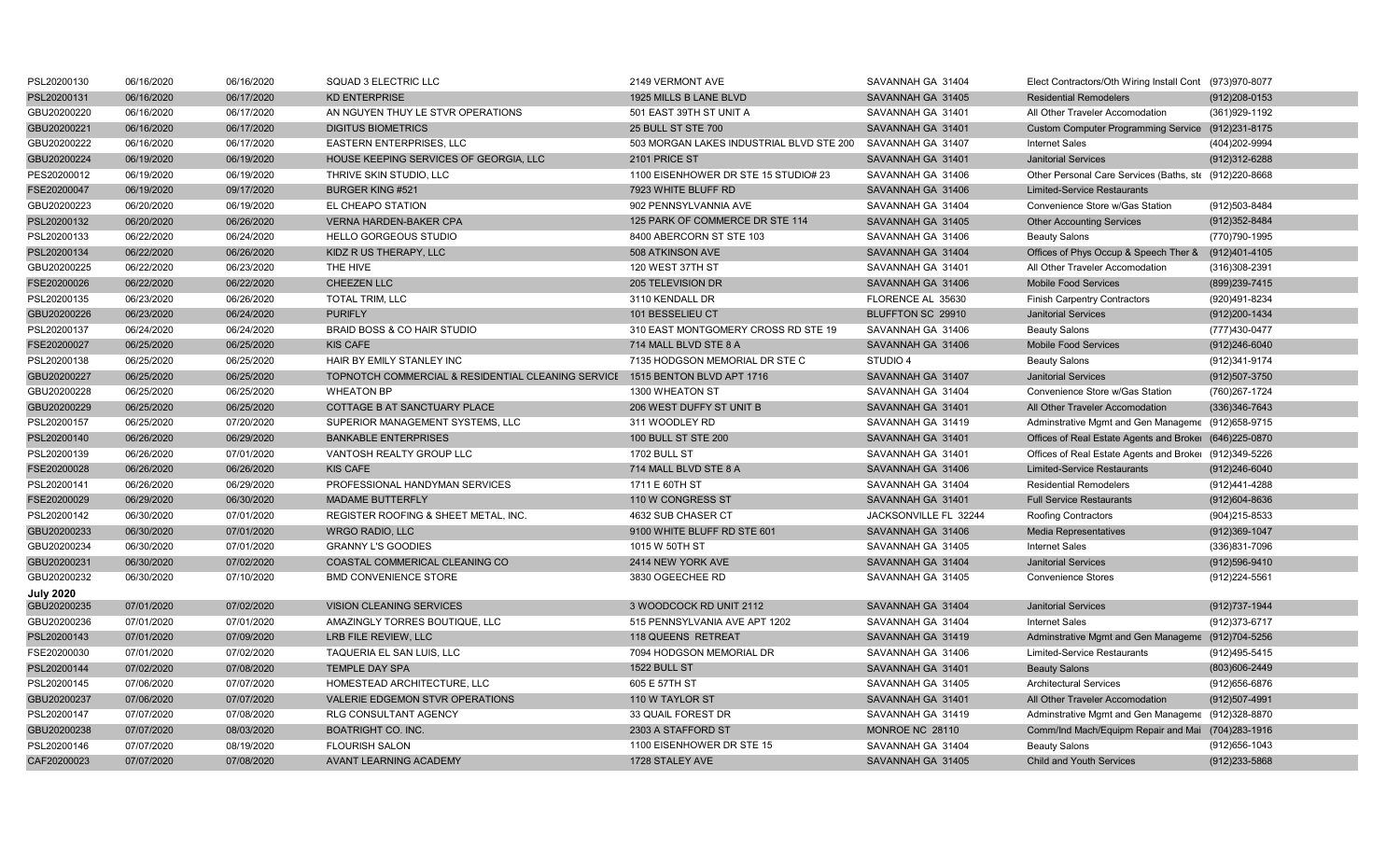| GBU20200239 | 07/08/2020 | 07/09/2020 | DIAMOND PROPERTY SERVICES                 | 1910 SKIDAWAY RD APT 35 B           | SAVANNAH GA 31404     | <b>Janitorial Services</b>                               | (912) 755-3338    |
|-------------|------------|------------|-------------------------------------------|-------------------------------------|-----------------------|----------------------------------------------------------|-------------------|
| PES20200013 | 07/09/2020 | 07/14/2020 | PUFF DYNASTY, LLC                         | 227 W MONTGOMERY XRDS APT 1521      | SAVANNAH GA 31406     | All Other Personal Services                              | (980) 202-3703    |
| PSL20200148 | 07/09/2020 | 07/14/2020 | ELITE TOUCH LLC                           | 9 CARDIFF RD                        | SAVANNAH GA 31419     | Painting & Wall Covering Contractors                     | (912)433-1581     |
| GBU20200240 | 07/09/2020 | 12/01/2020 | "LIFESTEM", "SCREENCOVID"                 | 315 COMMERCIAL DR STE C5            | SAVANNAH GA 31406     | <b>Medical Laboratories</b>                              | $(912)225-0073$   |
| PSL20200149 | 07/10/2020 | 07/13/2020 | DIVISION NINE COMMAERCIAL, INC.           | 1020 COBB INTERNATIONAL BLVD STE K  | KENNESAW GA 30152     | <b>Flooring Contractors</b>                              | (770)919-9941     |
| GBU20200241 | 07/10/2020 | 08/10/2020 | RAISING THE BAR CUSTOMS, LLC              | <b>6 FAIRGREEN ST</b>               | SAVANNAH GA 31407     | <b>Internet Sales</b>                                    | $(917)960 - 6007$ |
| GBU20200242 | 07/10/2020 | 07/13/2020 | ACADEMY MORTGAGE CORPORATION              | 31 W CONGRESS ST FL 1               | SAVANNAH GA 31401     | <b>Real Estate Credit</b>                                | (843) 705-8021    |
| GBU20200243 | 07/10/2020 | 07/13/2020 | <b>CLASSY LYNNE TRAVELS LLC</b>           | 1018 E 33RD ST                      | SAVANNAH GA 31401     | <b>Travel Agencies</b>                                   | (912)330-4947     |
| GBU20200244 | 07/13/2020 | 07/21/2020 | RON MELANDER, LLC                         | 519 TATTNALL ST                     | SAVANNAH GA 31401     | All Other Traveler Accomodation                          | (912) 236-1894    |
| PSL20200150 | 07/13/2020 | 07/13/2020 | AC HANDYMAN SERVICES                      | 12455 NORTHWOOD RD                  | SAVANNAH GA 31419     | <b>Residential Remodelers</b>                            | (404) 772-2998    |
| GBU20200245 | 07/13/2020 | 07/13/2020 | JW MARRIOTT PLANT RIVERSIDE               | 300-500 W RIVER ST                  | SAVANNAH GA 31401     | Hotels (except Casino Hotels) and Motel: (912)349-1311   |                   |
| PES20200014 | 07/14/2020 | 07/15/2020 | <b>TACTICAL TURF TEAM</b>                 | 207 SAN FERNANDO BLVD               | SAVANNAH GA 31419     | All Other Personal Services                              | (912) 777-8605    |
| GBU20200246 | 07/14/2020 | 08/03/2020 | DOLLSPIN X MISSALTHEDOLL                  | 901 E 39TH ST                       | SAVANNAH GA 31401     | <b>Internet Sales</b>                                    | (912) 996-7040    |
| GBU20200248 | 07/14/2020 | 07/16/2020 | <b>WTOC</b>                               | 1511 CHATHAM CENTER DR              | SAVANNAH GA 31405     | <b>Media Representatives</b>                             | $(912)234 - 1111$ |
| PSL20200151 | 07/14/2020 | 07/16/2020 | ROSS INNOVATIVE EMPLOYMENT SOLUTIONS CORP | 7216 SKIDAWAY RD STE C              | SAVANNAH GA 31406     | Other Individual & Family Services                       | (810)326-4447     |
| GBU20200249 | 07/15/2020 | 07/16/2020 | MCWATERS, INC.                            | 1464 E VICTORY DR                   | SAVANNAH GA 31404     | Office Furniture (except Wood) Manufact (803)256-8303    |                   |
| GBU20200250 | 07/15/2020 | 07/16/2020 | KIRKLAND'S FLOORING                       | 1775 BENTON BLVD STE 100            | SAVANNAH GA 31407     | <b>Floor Covering Stores</b>                             | (706) 650-1905    |
| PSL20200152 | 07/16/2020 | 07/17/2020 | PANTHEON ADC                              | 216 EAST BAY ST                     | SAVANNAH GA 31401     | <b>Architectural Services</b>                            | $(912)376 - 5600$ |
| PSL20200154 | 07/16/2020 | 07/20/2020 | BEN HILL RENOVATIONS, INC                 | 8990 HIGHWAY 5                      | DOUGLASVILLE GA 30134 | Roofing Contractors                                      | (770)949-3514     |
| FSE20200032 | 07/17/2020 | 07/17/2020 | TACOS + TEQUILA BY TEQUILA'S TOWN         | 1611 HABERSHAM ST                   | SAVANNAH GA 31401     | <b>Full Service Restaurants</b>                          | (912)346-2998     |
| GBU20200251 | 07/17/2020 | 07/20/2020 | <b>LABSOURCE</b>                          | 111 TIBET AVE STE C                 | SAVANNAH GA 31406     | All Other Health & Personal Care Stores (912)349-7685    |                   |
| CAF20200024 | 07/17/2020 | 07/20/2020 | IN AND OUT HEALTH CARE                    | 122 GILBERT AVE                     | SAVANNAH GA 31408     | Home Health Care Services                                | (954) 780-6073    |
| PSL20200155 | 07/20/2020 | 07/20/2020 | JJ CONSTRUCTION HARDSCAPES LLC            | 76 WICK LUMBER SPUR                 | HARDEEVILLE SC 29927  | <b>Residential Remodelers</b>                            | (843)305-9202     |
| PSL20200156 | 07/20/2020 | 07/20/2020 | QUIET CONFIDENCE, LLC                     | 3025 BULL ST STE 225                | SAVANNAH GA 31405     | <b>Family Planning Centers</b>                           | (912) 272-4861    |
| GBU20200253 | 07/20/2020 | 07/21/2020 | FIRST CLASS SPIN & DRY LAUNDRY            | 2114 OGEECHEE RD                    | SAVANNAH GA 31415     | Coin Operated Laundries and Drycleaner (912)695-5837     |                   |
| GBU20200254 | 07/21/2020 | 07/22/2020 | <b>I THEE FILM</b>                        | 2414 DESOTO AVE                     | SAVANNAH GA 31401     | Independent Artists, Writers, and Perforn (912)308-0224  |                   |
| GBU20200255 | 07/21/2020 | 07/22/2020 | BEDAZZLED EVENT PLANNING                  | 2102 NEW YORK AVE                   | SAVANNAH GA 31404     | <b>Party Planning Service</b>                            | (912)441-9272     |
| GBU20200256 | 07/21/2020 | 07/21/2020 | ANIMAL KINGDOM PET RESORT                 | 362 FORT ARGYLE RD                  | SAVANNAH GA 31419     | Pet Care (ex Vet) Services                               | (912)445-5524     |
| PSL20200162 | 07/21/2020 | 07/22/2020 | DUCERE CONSTRUCTION SERVICES INC.         | 7 E CONGRESS ST STE 715             | SAVANNAH GA 31401     | <b>Residential Remodelers</b>                            | (404) 565-0631    |
| PSL20200158 | 07/21/2020 | 07/22/2020 | <b>ELECTRIC WORLD CORP</b>                | 5708 N 56TH ST                      | <b>TAMPA FL 33610</b> | Elect Contractors/Oth Wiring Install Cont (813)785-5265  |                   |
| PSL20200159 | 07/21/2020 | 07/21/2020 | THE TRADEMARK GROUP / TRADEMARK REALTY    | 7370 HODGSON MEMORIAL DR UNIT F3-F5 | SAVANNAH GA 31406     | Offices of Real Estate Agents and Broker (912)231-7818   |                   |
| PSL20200160 | 07/21/2020 | 07/21/2020 | WILLETT CONSTRUCTION AND DESIGN           | 207 JOHNSTON ST                     | SAVANNAH GA 31405     | New Single Fam Housing Cons (exc For- (910)880-8763      |                   |
| PSL20200161 | 07/22/2020 | 07/23/2020 | ASHLYNN COOPER HAIR STUDIO SALON          | 1735 HODGSON MEMORIAL DR UNIT C     | SAVANNAH GA 31406     | <b>Beauty Salons</b>                                     | (843)214-9763     |
| GBU20200257 | 07/22/2020 | 08/06/2020 | <b>VICKI HARDY PHOTOGRAPHY</b>            | 308 W JULIAN ST STE FNU105          | SAVANNAH GA 31401     | <b>Art Dealers</b>                                       | (615)415-5086     |
| GBU20200258 | 07/22/2020 | 07/22/2020 | REGAL HOME INSPECTIONS                    | 198 OKATIE VILLAGE DR 103-114       | BLUFFTON SC 29909     | <b>Building Inspection Services</b>                      | (843)473-7701     |
| GBU20200259 | 07/22/2020 | 07/22/2020 | <b>DISCOUNT TIRE</b>                      | 11301 ABERCORN ST                   | SAVANNAH GA 31419     | <b>Automotive Tire Dealers</b>                           | $(912)508 - 0298$ |
| GBU20200263 | 07/22/2020 | 07/22/2020 | PRECISION GARAGE DOOR SERVICE             | 1777 BENTON BLVD STE 105            | SAVANNAH GA 31407     | <b>Finish Carpentry Contractors</b>                      | (912) 257-4733    |
| GBU20200262 | 07/22/2020 | 07/23/2020 | WC BEAUTY BY WANDA CHRISTOPHER            | 323 WOODLEY RD                      | SAVANNAH GA 31419     | <b>Internet Sales</b>                                    | (912) 323-9282    |
| GBU20200260 | 07/22/2020 | 07/22/2020 | MARY HAD A LITTLE LAMB CLEANING           | 99 W GATEWAY BLVD UNIT 618          | SAVANNAH GA 31419     | <b>Janitorial Services</b>                               | (912) 663-9271    |
| GBU20200261 | 07/22/2020 | 07/22/2020 | <b>TONY'S CREATION</b>                    | 1699 CHATHAM PKWY APT 123 A         | SAVANNAH GA 31405     | <b>Internet Sales</b>                                    | (912) 661-3577    |
| CAF20200025 | 07/22/2020 | 07/22/2020 | MSP-PERSONAL CARE HOME LLC                | 4020 CAMPBELL ST                    | SAVANNAH GA 31405     | Nursing Care Facilities (Skilled Nursing F (912)232-5425 |                   |
| PSL20200164 | 07/23/2020 | 07/23/2020 | STRICTLY BUSINESS HAIRCUTTING BARBER SHOP | 7090 HODGSON MEMORIAL DR            | SAVANNAH GA 31406     | <b>Barber Shops</b>                                      | (912) 659-0190    |
| WAT20200012 | 07/23/2020 | 07/27/2020 | <b>VENSON LAWN &amp; LANDSCAPES</b>       | 1229 E DUFFY ST                     | SAVANNAH GA 31404     | <b>Landscaping Services</b>                              | (127) 554-4456    |
| AMU20200004 | 07/23/2020 | 07/23/2020 | <b>GAME TIME</b>                          | 544 CHESTNUT ST                     | CHATTANOOGA TN 37402  | Sporting Goods and Supplies Wholesale (423)265-7529      |                   |
| CAF20200027 | 07/23/2020 | 07/24/2020 | <b>GRACE MORNING SCHOOL LLC</b>           | 4107 HEARD ST                       | SAVANNAH GA 31405     | Child Day Care Services                                  | (912)398-7561     |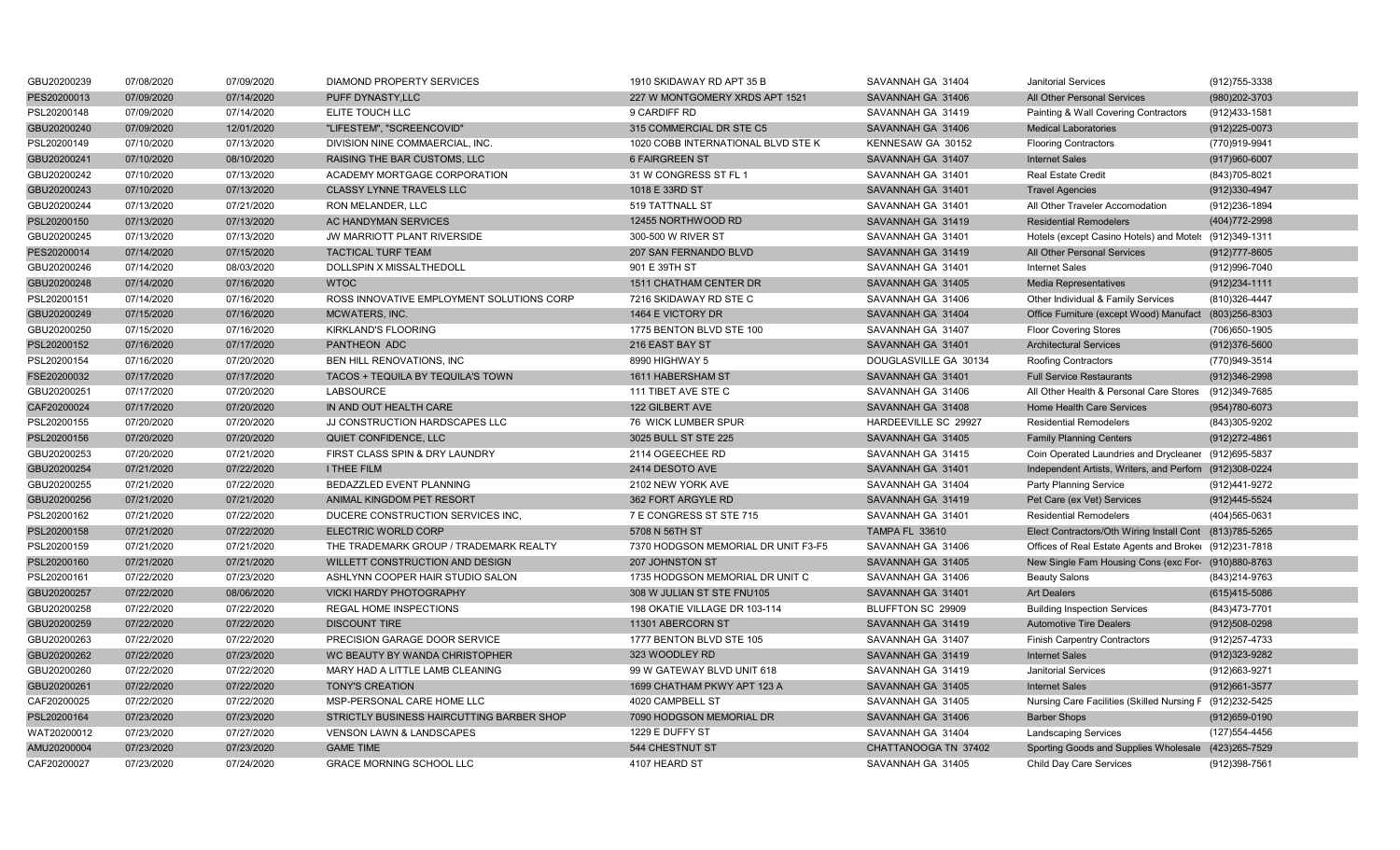| GBU20200264 | 07/24/2020 | 07/24/2020 | <b>ALOFT HOTEL</b>                              | 512 W OGLETHORPE AVE         | SAVANNAH GA 31401   | Hotels (except Casino Hotels) and Motel: (912)421-2003  |                   |
|-------------|------------|------------|-------------------------------------------------|------------------------------|---------------------|---------------------------------------------------------|-------------------|
| PES20200015 | 07/24/2020 | 07/24/2020 | ACHIEVE. SUPPORT                                | 9 WESLEYAN DR                | SAVANNAH GA 31419   | All Other Personal Services                             | $(347)325 - 2106$ |
| GBU20200265 | 07/24/2020 | 07/27/2020 | <b>JANUS RX LLC</b>                             | 836 EAST 65TH ST STE 42      | SAVANNAH GA 31405   | Pharmacies & Drug Stores                                | $(912)355-0549$   |
| GBU20200266 | 07/24/2020 | 07/27/2020 | <b>STOP N STOR</b>                              | 33 W MONTGOMERY CROSS RD     | SAVANNAH GA 31406   | Lessors Of Mini Warehouses and Self-St                  |                   |
| PSL20200165 | 07/24/2020 | 07/27/2020 | AAA PLUMBING SERVICE                            | 3 SILVERSTONE CIR            | SAVANNAH GA 31406   | Plumbing, Heating, A/C Contractors                      | $(912)658 - 0036$ |
| GBU20200267 | 07/27/2020 | 07/27/2020 | <b>INTEGRITY AUTO REPAIR</b>                    | 12125 APACHE AVE             | SAVANNAH GA 31419   | Used car dealers                                        | (912) 235-2401    |
| GBU20200268 | 07/27/2020 | 07/29/2020 | HARDCORE MUSIC GROUP LLC                        | 9 DEL MAR CIR                | SAVANNAH GA 31419   | <b>Sound Recording Studios</b>                          | (912)441-5793     |
| GBU20200269 | 07/28/2020 | 07/29/2020 | <b>COLBY ENTERPRISES INC.</b>                   | 3111 OGEECHEE RD             | SAVANNAH GA 31405   | Corporate Subsidiary and Regional Mana (912)355-7148    |                   |
| PSL20200166 | 07/29/2020 | 08/03/2020 | AYCOCK, W MICHELEE M.ED LPC                     | 7505 WATERS AVE STE C-6      | SAVANNAH GA 31406   | Offices of Mental Health Practioners (exc (912)398-4164 |                   |
| GBU20200270 | 07/29/2020 | 07/30/2020 | <b>IVY RAY LUXE</b>                             | 8 GERALD DR                  | SAVANNAH GA 31406   | <b>Internet Sales</b>                                   | (912) 272-4401    |
| GBU20200271 | 07/29/2020 | 08/03/2020 | AAA PRESSURE WASHING SERVICES                   | 1416 CHESTER ST              | SAVANNAH GA 31415   | Other Services to Buildings and Dwelling (912)438-1898  |                   |
| PED20200017 | 07/29/2020 | 07/30/2020 | LOVIN ME BOUTIQUE LLC                           | 9111 WHITE BLUFF RD APT 90   | SAVANNAH GA 31406   | Other Direct Selling Establishments                     | (229)376-9720     |
| GBU20200272 | 07/30/2020 | 07/31/2020 | HOMES AWAY FROM HOME, INC.                      | 608A LINCOLN ST              | SAVANNAH GA 31401   | <b>Residential Property Managers</b>                    | (912) 472-1408    |
| GBU20200273 | 07/30/2020 | 07/30/2020 | MIKE'S TIME SAVER                               | 3713 MONTGOMERY ST           | SAVANNAH GA 31405   | Convenience Store w/Gas Station                         | (912) 232-2618    |
| GBU20200274 | 07/30/2020 | 08/03/2020 | FAMOUZ WORLD EVENTZ AND DESIGN                  | 59 TIMBER CREST CT           | SAVANNAH GA 31407   | <b>Party Planning Service</b>                           | (912) 228-2864    |
| PSL20200168 | 07/31/2020 | 07/31/2020 | NATURALLY NAILS SALON                           | 1016 CROSBY ST               | SAVANNAH GA 31415   | Nail Salons                                             | (912)509-0817     |
| GBU20200275 | 07/31/2020 |            | COASTAL SANITATION & DISINFECTANT SERVICES      | 246 SWEETWATER STATION DR    | SAVANNAH GA 31419   | <b>Janitorial Services</b>                              | (912)247-9886     |
| GBU20200277 | 07/31/2020 | 07/31/2020 | SLM WAREHOUSING GA2 INC                         | 1315 DEAN FOREST RD          | SAVANNAH GA 31405   | General Warehousing and Storage                         | (912)349-2830     |
| GBU20200278 | 07/31/2020 | 08/03/2020 | ROADMASTER DRIVERS SCHOOL                       | 30 ARTLEY RD                 | SAVANNAH GA 31408   | Other Technical & Trade Schools                         | (727)510-0898     |
| GBU20200276 | 07/31/2020 | 08/03/2020 | A & L AUTO BODY                                 | 7206 WHITE BLUFF RD          | SAVANNAH GA 31406   | Auto Body Paint Interior Repair and Main (912)355-2750  |                   |
| August 2020 |            |            |                                                 |                              |                     |                                                         |                   |
| PSL20200169 | 08/03/2020 | 09/22/2020 | TRUMOVE CHIROPRACTIC WELLNESS                   | 400 MALL BLVD STE 1C         | SAVANNAH GA 31406   | Offices of Chiropractors                                |                   |
| PSL20200170 | 08/03/2020 | 08/14/2020 | <b>SPR</b>                                      | 824 ATLANTA ST               | SAVANNAH GA 31405   | Adminstrative Mgmt and Gen Manageme (912)844-1296       |                   |
| PSL20200171 | 08/03/2020 | 08/04/2020 | OLDE SAVANNAH REALTY LLC                        | 7505 WATERS AVE STE F-3      | SAVANNAH GA 31406   | Offices of Real Estate Agents and Broker                |                   |
| GBU20200281 | 08/03/2020 | 08/04/2020 | SOMETHING FOR EVERYONE GIFTS                    | 407 E RIVER ST               | SAVANNAH GA 31401   | Gift Novelty & Souvenir Stores                          | (843) 683-9991    |
| CAF20200028 | 08/03/2020 | 08/11/2020 | <b>LIVI'S CHILDCARE LLC</b>                     | 1645 GLENRIDGE DR            | SAVANNAH GA 31415   | <b>Child Day Care Services</b>                          | (912) 323-7334    |
| GBU20200280 | 08/03/2020 | 08/04/2020 | PODS ENTERPRISES. LLC                           | 2367 TREMONT RD STE 400      | SAVANNAH GA 31405   | Lessors Of Mini Warehouses and Self-St (727)538-6300    |                   |
| WAT20200013 | 08/03/2020 | 08/04/2020 | <b>B CLEAN CAR WASH</b>                         | 1170 E DERENNE AVE UNIT B    | SAVANNAH GA 31404   | Car Washes                                              | $(912)328 - 7833$ |
| GBU20200283 | 08/03/2020 | 08/05/2020 | <b>BOUTIQUEBYCQ</b>                             | 547 E BOLTON ST              | SAVANNAH GA 31401   | <b>Internet Sales</b>                                   | (912)484-5984     |
| GBU20200282 | 08/03/2020 | 08/04/2020 | WIBG, LLC                                       | 211 E. GWINNETT ST           | SAVANNAH GA 31401   | <b>Residential Property Managers</b>                    | (970)319-1344     |
| GBU20200279 | 08/03/2020 | 08/04/2020 | NATHAN'S CO JEWELERS                            | 5500 ABERCORN ST STE 23 A    | SAVANNAH GA 31405   | Other Personal and Household Goods R (912)354-8137      |                   |
| GBU20200284 | 08/04/2020 | 08/04/2020 | <b>EXOTIC UNDERWORLDS</b>                       | 103 EAST MONTGOMERY CROSS RD | SAVANNAH GA 31406   | Pet & Pet Supplies Stores                               | (912) 921-1718    |
| SSE20200003 | 08/04/2020 |            | BULLY PROTECTION-RECOVERY SUPPORT AGENCY "AGENT | 15 KANDLEWOOD DR UNIT B      | SAVANNAH GA 31406   | <b>Investigation Services</b>                           | (877) 547-5153    |
| CAF20200029 | 08/04/2020 | 08/05/2020 | <b>CHUNK'S LEARNING CENTER</b>                  | 6610 ABERCORN ST             | SAVANNAH GA 31405   | <b>Child Day Care Services</b>                          | (912) 777-6909    |
| GBU20200285 | 08/05/2020 | 08/05/2020 | DOGGY DUTIES, LLC                               | 54 RISTONA DR                | SAVANNAH GA 31419   | Other Waste Collection                                  | (912)224-5904     |
| PSL20200174 | 08/06/2020 | 08/07/2020 | <b>JUS-TRIN CONSULTING SERVICES</b>             | 823 JAMESTOWNE RD            | SAVANNAH GA 31419   | Adminstrative Mgmt and Gen Manageme (912)509-6634       |                   |
| GBU20200286 | 08/06/2020 | 08/07/2020 | MARSH MANAGEMENT SERVICES, LLC                  | 1711 PRICE ST                | SAVANNAH GA 31401   | <b>Residential Property Managers</b>                    | (912) 200-8965    |
| PSL20200175 | 08/06/2020 | 08/07/2020 | COASTAL DEVELOPMENT PARTNERS, LLC               | 1711 PRICE ST                | SAVANNAH GA 31401   | New Single Fam Housing Cons (exc For- (912)220-8593     |                   |
| PED20200018 | 08/06/2020 | 08/06/2020 | MEGALO CREATION & DESIGN LLC                    | 128 HAMPSTEAD AVE            | SAVANNAH GA 31405   | Other Direct Selling Establishments                     | (912)509-4628     |
| PSL20200173 | 08/06/2020 | 08/06/2020 | KIMLEY-HORN AND ASSOCIATES, INC.                | <b>100 BULL ST STE 200</b>   | SAVANNAH GA 31401   | <b>Engineering Services</b>                             | (912)421-8638     |
| CAF20200030 | 08/07/2020 | 08/07/2020 | <b>BROWNIE'S DAYCARE</b>                        | 4213 WORTH ST                | SAVANNAH GA 31405   | <b>Child Day Care Services</b>                          | (912)800-3819     |
| PSL20200176 | 08/07/2020 | 08/10/2020 | THE STEVENS FIRM, P.C.                          | 317 WEST YORK ST             | SAVANNAH GA 31401   | Offices of Lawyers                                      | (912)417-4597     |
| CAF20200031 | 08/07/2020 | 08/10/2020 | AFTERDISASTER                                   | 2606 PHOENIX DR BLDG 7       | GREENSBORO NC 27404 | <b>Emergency and Other Relief Services</b>              | (336)294-4321     |
| FSE20200034 | 08/07/2020 | 08/07/2020 | DOC'S                                           | 1525 DELANO ST               | SAVANNAH GA 31415   | Caterers                                                | (912) 944-5592    |
| GBU20200287 | 08/07/2020 | 08/07/2020 | DOC'S                                           | 1525 DELANO ST               | SAVANNAH GA 31415   | <b>Janitorial Services</b>                              | (912) 944-5592    |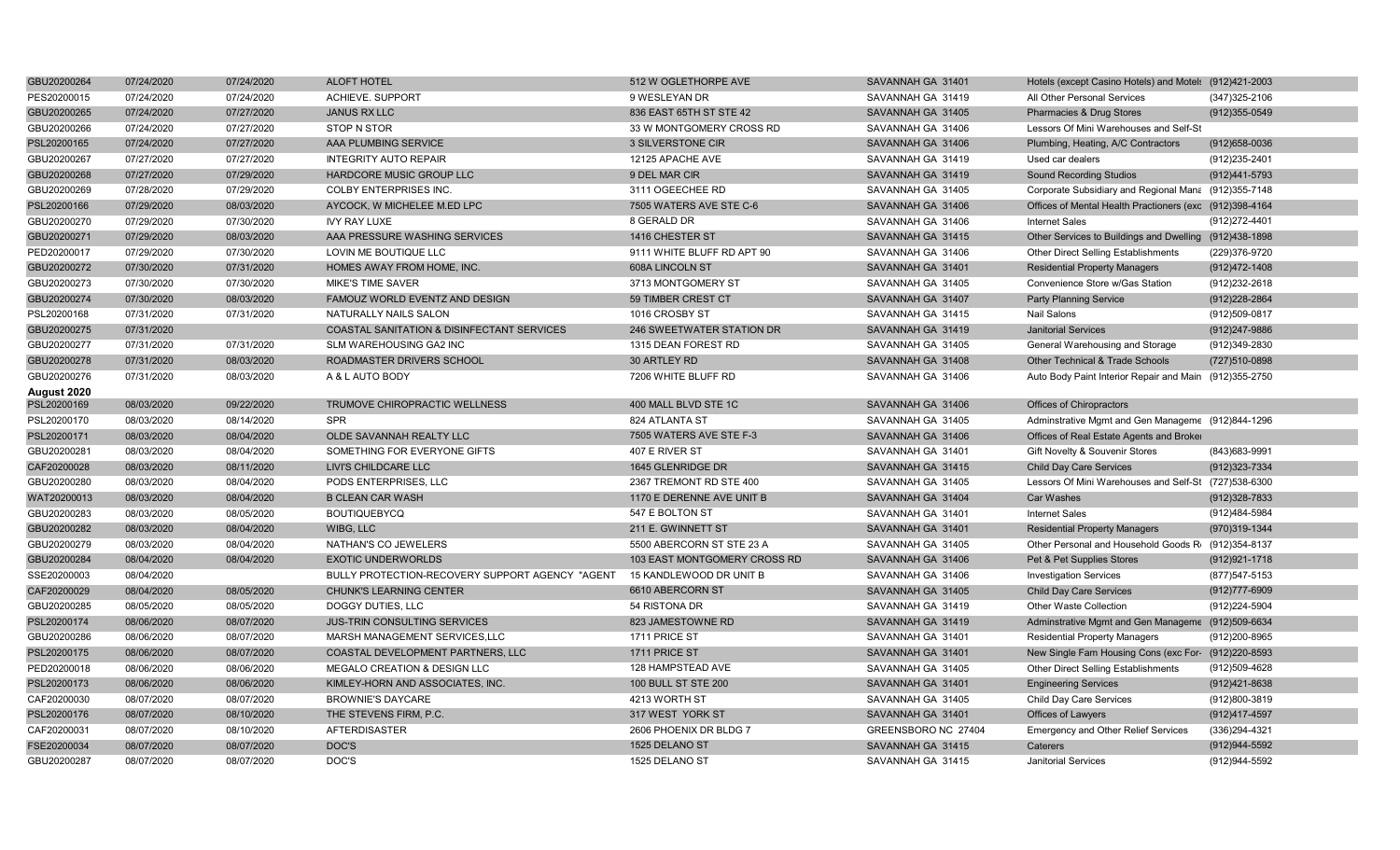| GBU20200289 | 08/07/2020 | 08/10/2020 | <b>SMILING STICKS, LLC</b>                   | 315 WILSHIRE BLVD               | SAVANNAH GA 31419 | <b>Graphic Design Services</b>                          | (760)845-0135     |
|-------------|------------|------------|----------------------------------------------|---------------------------------|-------------------|---------------------------------------------------------|-------------------|
| PSL20200177 | 08/07/2020 | 08/10/2020 | ATLANTIC INVESTORS REAL ESTATE CO            | 5105 PAULSEN ST STE 242-C       | SAVANNAH GA 31405 | Offices of Real Estate Agents and Broker (912)657-0996  |                   |
| GBU20200290 | 08/10/2020 | 08/10/2020 | <b>RUSSELL EQUIPMENT, INC.</b>               | 101 OWENS INDUSTRIAL DR         | SAVANNAH GA 31405 | Lessors Of Mini Warehouses and Self-St (330)405-8300    |                   |
| PSL20200178 | 08/11/2020 | 08/11/2020 | ROYAL TREATMENT BARBER PARLOR                | 1122 E MONTGOMERY XRDS          | SAVANNAH GA 31406 | <b>Barber Shops</b>                                     | (912)541-1589     |
| TRA20200013 | 08/11/2020 | 08/12/2020 | S & P NON-EMERGENCY TRANSIT SERVICES, LLC    | <b>3 MARSHALL CT</b>            | SAVANNAH GA 31406 | All Other Transit and Ground Passenger (912)507-3514    |                   |
| TRA20200014 | 08/11/2020 | 08/12/2020 | <b>LOWE TRUCKING</b>                         | 2170 BENTON BLVD APT 7306       | SAVANNAH GA 31407 | General Freight Trucking, Local                         | (912)547-9262     |
| GBU20200293 | 08/12/2020 | 08/13/2020 | J PARKER LTD                                 | 300 W RIVER ST STE 6C           | SAVANNAH GA 31401 | <b>Family Clothing Stores</b>                           | $(912)335 - 1439$ |
| GBU20200294 | 08/12/2020 | 08/13/2020 | J PARKER LTD.                                | 5500 ABERCORN ST STE 34         | SAVANNAH GA 31406 | <b>Family Clothing Stores</b>                           | (912) 335-1439    |
| PSL20200180 | 08/12/2020 | 08/13/2020 | <b>BLISS SPA</b>                             | 492 JIMMY DELOACH PKWY          | SAVANNAH GA 31407 | Massage Therapist/Masseuse                              | (718) 309-2155    |
| FSE20200035 | 08/12/2020 | 08/13/2020 | <b>BOWLS AND BUBBLES</b>                     | 206 W BROUGHTON ST              | SAVANNAH GA 31401 | <b>Limited-Service Restaurants</b>                      | (912)398-2882     |
| FSE20200036 | 08/13/2020 | 08/13/2020 | TROPICAL SMOOTHIE CAFE                       | 1932 E MONTGOMERY XRDS STE 103  | SAVANNAH GA 31406 | <b>Limited-Service Restaurants</b>                      | (912) 357-5577    |
| GBU20200295 | 08/13/2020 | 08/13/2020 | D & C DIRECTIONAL BORING LLC                 | 401 FAIR ST                     | SAVANNAH GA 31408 | Water Sewer Line & Related Structure C (912)429-4112    |                   |
| GBU20200296 | 08/13/2020 | 08/14/2020 | HONDIE'S AUTO SALES                          | 6605 ABERCORN ST STE 214-C      | SAVANNAH GA 31405 | Used car dealers                                        | (912) 777-6585    |
| GBU20200298 | 08/14/2020 | 08/17/2020 | STAY AT MY PLACE                             | 20 E 37TH ST                    | SAVANNAH GA 31401 | <b>Residential Property Managers</b>                    | (978)502-8624     |
| GBU20200297 | 08/14/2020 | 08/17/2020 | <b>BVSHSSF SAVANNAH, LLC</b>                 | 646 W BAY ST                    | SAVANNAH GA 31401 | <b>Residential Property Managers</b>                    | (312) 324-6082    |
| GBU20200299 | 08/14/2020 | 08/14/2020 | NIGHTINGALE PHARMACY INC                     | 9100 WHITE BLUFF RD STE 604     | SAVANNAH GA 31406 | Pharmacies & Drug Stores                                | (912) 355-6472    |
| GBU20200300 | 08/17/2020 | 08/17/2020 | JOHNNY'S LAWN CARE & POOP PATROL             | 1027 DUTCHTOWN RD               | SAVANNAH GA 31419 | <b>Lawncare Services</b>                                | $(912)271-4065$   |
| GBU20200301 | 08/17/2020 | 10/01/2020 | AMERICAN HEALTH IMAGING OF SAVANNAH          | 30 JANET DR STE 101             | SAVANNAH GA 31405 | <b>Diagnostic Imaging Centers</b>                       | (912) 355-6736    |
| GBU20200302 | 08/18/2020 | 08/20/2020 | THE IVORY AGENCY                             | 7 E CONGRESS ST STE 1001        | SAVANNAH GA 31401 | <b>Employment Placement Agencies</b>                    |                   |
| PSL20200181 | 08/18/2020 | 08/19/2020 | CONSULTING SERVICES LOGISTICS OF GEORGIA     | 25 BULL ST STE 404 LL           | SAVANNAH GA 31401 | Adminstrative Mgmt and Gen Manageme (419)787-7837       |                   |
| GBU20200303 | 08/18/2020 | 08/19/2020 | HOOPMAN & CO. SAVANNAH LLC                   | 12 W HARRIS ST                  | SAVANNAH GA 31401 | All Other Traveler Accomodation                         | (715) 571-0713    |
| GBU20200304 | 08/19/2020 | 08/20/2020 | FASTENING SOLUTIONS, INC.                    | 1775 BENTON BLVD STE 104        | POOLER GA 31322   | Hardware Merchant Wholesalers                           | (912)328-4326     |
| PSL20200182 | 08/19/2020 | 08/20/2020 | RENEW REJUVENATE AESTHETIC MD                | 530 STEPHENSON AVE STE 300      | SAVANNAH GA 31405 | Offices of Physicians (Except Mental Hea (912)220-1579  |                   |
| GBU20200305 | 08/19/2020 | 08/20/2020 | O HOME IMPROVEMENT INC                       | 151 BRIANNA CIR                 | SAVANNAH GA 31419 | <b>Janitorial Services</b>                              | (912) 631-5134    |
| GBU20200307 | 08/19/2020 | 08/20/2020 | PARKER'S #82                                 | 1930 E MONTGOMERY CROSS RD      | SAVANNAH GA 31406 | Convenience Store w/Gas Station                         | (912)231-1001     |
| GBU20200308 | 08/19/2020 | 08/21/2020 | SHADES OF REIGN BEAUTY & CUSTOM APPAREL      | 33 TELFORD ST                   | SAVANNAH GA 31407 | <b>Internet Sales</b>                                   |                   |
| CAF20200043 | 08/19/2020 | 11/05/2020 | <b>FBS SCREENING LLC</b>                     | 130 TIBET AVE STE 203           | SAVANNAH GA 31406 | All Other Misc Ambulatory Health Care S (912)318-2106   |                   |
| GBU20200310 | 08/20/2020 | 08/21/2020 | <b>TLC SAVANNAH</b>                          | 7804 ABERCORN ST                | SAVANNAH GA 31405 | Food (Health) Supplement Stores                         | (912)704-7922     |
| PSL20200183 | 08/20/2020 | 08/21/2020 | <b>B.B.C. DEVELOPMENTS</b>                   | <b>18 MONICA BLVD</b>           | SAVANNAH GA 31419 | <b>Residential Remodelers</b>                           | (912)412-4847     |
| GBU20200309 | 08/20/2020 | 08/21/2020 | OM HOTELS ABERCORN, LLC                      | 11750 ABERCORN ST               | SAVANNAH GA 31419 | Hotels (except Casino Hotels) and Motel: (912)226-7123  |                   |
| GBU20200311 | 08/21/2020 | 08/24/2020 | SIXX TEES AND THANGZ                         | 2135 MISSISSIPPI AVE            | SAVANNAH GA 31404 | <b>Internet Sales</b>                                   | $(912)777 - 5100$ |
| GBU20200312 | 08/24/2020 | 08/24/2020 | <b>GASTON CRUE LIFESTYLE &amp; INTERIORS</b> | 412 WHITAKER ST                 | SAVANNAH GA 31401 | <b>Furniture Stores</b>                                 | $(912)536-0608$   |
| GBU20200313 | 08/24/2020 | 08/24/2020 | <b>BAY ST VENDING, LLC</b>                   | 2901 W BAY ST                   | SAVANNAH GA 31408 | <b>Vending Machine Operators</b>                        | (843) 589-1882    |
| GBU20200314 | 08/25/2020 | 08/26/2020 | DYNAMIC CARE TRANSPORTATION LLC              | 106 DAVIDSON AVE                | SAVANNAH GA 31419 | <b>Office Administrative Services</b>                   | (912) 220-2682    |
| GBU20200315 | 08/25/2020 |            | <b>STAR CHARTER SCHOOL</b>                   | 4815 LaROACH AVE                | SAVANNAH GA 31404 | <b>Educational Support Services</b>                     | $(912)398 - 7150$ |
| CAF20200034 | 08/26/2020 | 08/26/2020 | PURPLE HEART SERVICES, LLC                   | 2301 WALZ DR                    | SAVANNAH GA 31404 | Home Health Care Services                               | (904)566-0228     |
| PSL20200184 | 08/26/2020 | 09/01/2020 | SEAPORT CITY INVESTMENTS ENTERPRISE          | 3201 BURROUGHS ST               | SAVANNAH GA 31405 | Offices of Real Estate Agents and Broker (912)596-0017  |                   |
| GBU20200316 | 08/26/2020 | 08/26/2020 | CELLULAR SOLUTIONS                           | 14045 ABERCORN ST unit K-203    | SAVANNAH GA 31419 | Wireless Telecom Carriers (exc Satellite) (912)925-9204 |                   |
| CAF20200033 | 08/26/2020 | 08/26/2020 | TUMBLING TODDLERS LEARNING CENTER            | 601 E MONTGOMERY XRDS           | SAVANNAH GA 31406 | <b>Child Day Care Services</b>                          | (912) 777-2865    |
| GBU20200317 | 08/27/2020 | 08/28/2020 | VALVOLINE INSTANT OIL CHANGE                 | 7209 WATERS AVE                 | SAVANNAH GA 31406 | Automotive Oil Change and Lubrication 5 (912)450-1166   |                   |
| GBU20200318 | 08/27/2020 | 09/10/2020 | SAVANNAH MOSS COMPANY LLC                    | 18 WINSLOW CIR                  | SAVANNAH GA 31407 | <b>Internet Sales</b>                                   | (931)216-5325     |
| GBU20200320 | 08/28/2020 | 08/28/2020 | APEX FINE JEWELRY, LLC                       | 2362 WILEMERE DR                | SAVANNAH GA 31404 | <b>Internet Sales</b>                                   | (912)308-8423     |
| GBU20200319 | 08/28/2020 | 08/28/2020 | UPSCALE SEWING & ALTERATIONS                 | 11 E STILLWOOD CIR              | SAVANNAH GA 31419 | Cut and Sew Apparel Contractors                         | $(912)777 - 7530$ |
| PSL20200185 | 08/31/2020 | 09/01/2020 | CAROLINA PEACH HAIR RESTORATION              | 7370 HODGSON MEMORIAL DR STE D3 | SAVANNAH GA 31406 | Adminstrative Mgmt and Gen Manageme (912)777-2517       |                   |
| GBU20200321 | 08/31/2020 | 09/01/2020 | <b>LAQUINTA INN &amp; SUITES MIDTOWN</b>     | 8484 ABERCORN ST                | SAVANNAH GA 31406 | Hotels (except Casino Hotels) and Motel: (912)927-7660  |                   |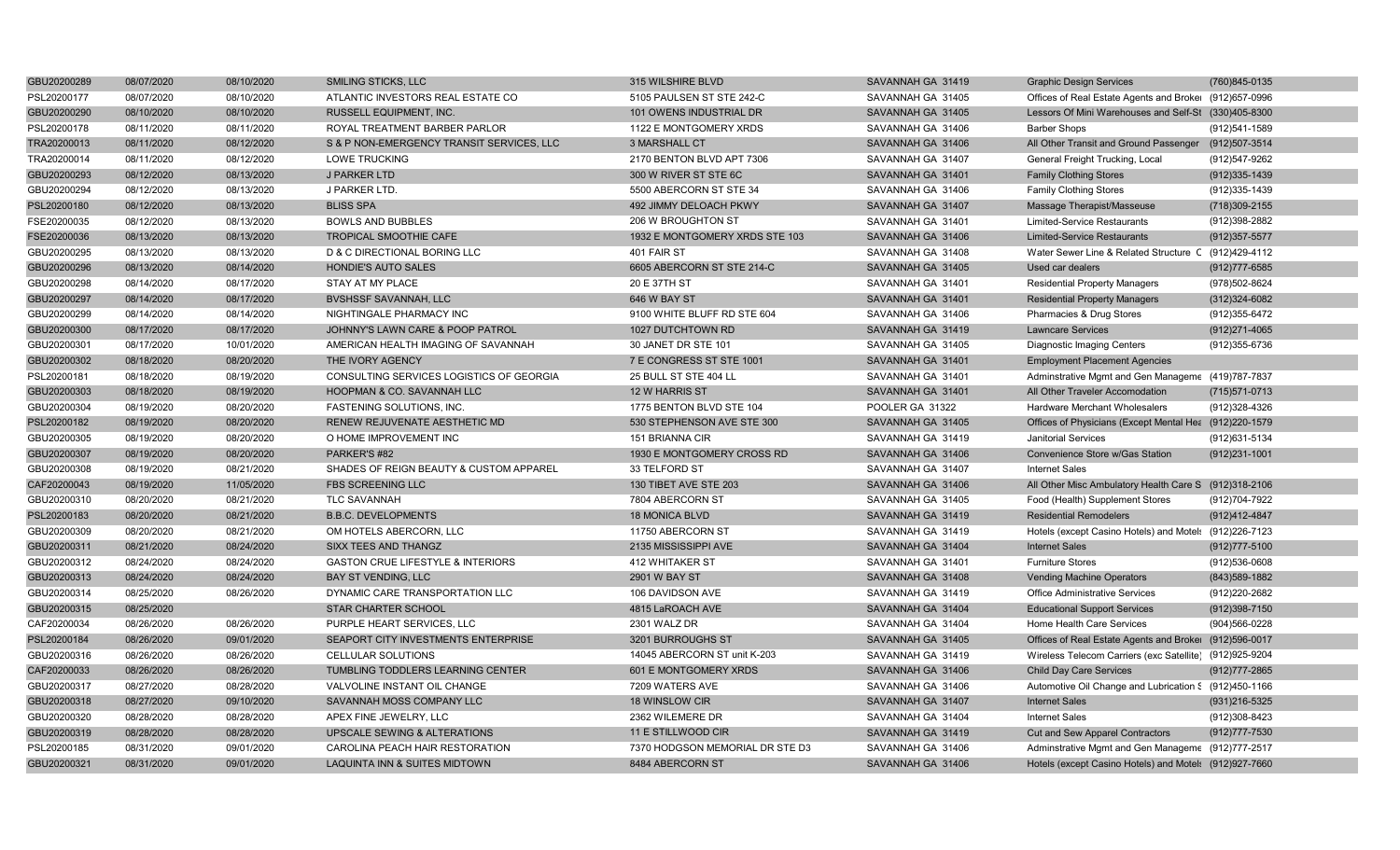| PSL20200186    | 08/31/2020 | 09/01/2020 | NETPLANNER SYSTEMS, INC.                       | 7001 CHATHAM CENTER DR STE 100                             | SAVANNAH GA 31405 | Power & Communication Line & Related                    |                   |
|----------------|------------|------------|------------------------------------------------|------------------------------------------------------------|-------------------|---------------------------------------------------------|-------------------|
| GBU20200322    | 08/31/2020 |            | <b>MONSTA MARKETING</b>                        | 7243 SKIDAWAY RD APT A                                     | SAVANNAH GA 31406 | <b>Marketing Consulting Services</b>                    |                   |
| GBU20200323    | 08/31/2020 | 09/01/2020 | K & C HEALTHY LIFESTYLE                        | 6100 WATERS AVE APT 17                                     | SAVANNAH GA 31406 | <b>Internet Sales</b>                                   | (912)507-8934     |
| September 2020 |            |            |                                                |                                                            |                   |                                                         |                   |
| FSE20200037    | 09/01/2020 | 09/02/2020 | <b>CHURCHILL'S</b>                             | 13 W BAY ST                                                | SAVANNAH GA 31401 | <b>Full Service Restaurants</b>                         | (912)232-8501     |
| GBU20200324    | 09/01/2020 | 09/08/2020 | THE MARK AT CHATHAM                            | 1475 CHATHAM PKWY                                          | SAVANNAH GA 31405 | <b>Residential Property Managers</b>                    | (678)540-9963     |
| GBU20200325    | 09/01/2020 | 09/02/2020 | <b>WRIGHT AT YOUR SERVICE</b>                  | 828 E 41ST ST                                              | SAVANNAH GA 31401 | Gift Novelty & Souvenir Stores                          | $(912)656 - 0045$ |
| FSE20200038    | 09/01/2020 | 09/02/2020 | <b>CHECKERS</b>                                | 2510 SKIDAWAY RD                                           | SAVANNAH GA 31404 | <b>Limited-Service Restaurants</b>                      | (678)940-3100     |
| FSE20200039    | 09/01/2020 | 09/02/2020 | <b>CHECKERS</b>                                | 100 W DERENNE AVE                                          | SAVANNAH GA 31405 | <b>Limited-Service Restaurants</b>                      | (678) 940-3100    |
| PSL20200190    | 09/03/2020 | 09/28/2020 | EDEN LUXE BEAUTY BAR SALON, LLC                | 7135 HODGSON MEMORIAL DR UNIT C                            | SAVANNAH GA 31406 | <b>Beauty Salons</b>                                    | (912)290-6605     |
| WAT20200014    | 09/03/2020 | 09/04/2020 | NO ENVY LAWNCARE SERVICE                       | 1628 W GWINNETT ST                                         | SAVANNAH GA 31404 | <b>Landscaping Services</b>                             | (912) 220-7620    |
| PED20200019    | 09/03/2020 | 09/04/2020 | <b>F&amp;J AUTO BROKERS LLC</b>                | 6205 ABERCORN ST STE 210                                   | SAVANNAH GA 31405 | Wholesale Trade Agents And Brokers                      | (912) 777-4277    |
| GBU20200327    | 09/03/2020 | 09/03/2020 | JET MARKETING GROUP                            | <b>100 BULL ST STE 200</b>                                 | SAVANNAH GA 31401 | <b>Marketing Consulting Services</b>                    | (912) 721-8890    |
| GBU20200326    | 09/03/2020 | 09/03/2020 | THE LINGER EXPERIENCE                          | 47 DUNNOMAN DR                                             | SAVANNAH GA 31419 | Other Similar Organizations (except Busi (912)713-0768  |                   |
| PSL20200187    | 09/03/2020 | 09/03/2020 | DEEP REACH CONSULTING GROUP                    | <b>47 DUNNOMAN DR</b>                                      | SAVANNAH GA 31419 | Other Management Consulting Services (912)713-0768      |                   |
| PSL20200188    | 09/03/2020 | 09/03/2020 | JERELS CONSTRUCTION PROFESSIONALS, LLC         | 2112 GREENWOOD ST                                          | SAVANNAH GA 31404 | <b>Residential Remodelers</b>                           |                   |
| PSL20200189    | 09/03/2020 | 09/03/2020 | MyEyeDr OPTOMETRY OF GEORGIA LLC               | 7230 HODGSON MEMORIAL DR STE A                             | SAVANNAH GA 31406 | <b>Offices of Optometrists</b>                          | (703)847-8899     |
| GBU20200328    | 09/04/2020 | 09/04/2020 | LOCK, TWIST & GROW                             | 2219 BARTLETT DR                                           | SAVANNAH GA 31404 | Cosmetics, Beauty Supplies, and Perfum (912)678-1495    |                   |
| GBU20200329    | 09/04/2020 | 09/04/2020 | CHIA & HON PHOTOGRAPHY                         | 215 STUART ST                                              | SAVANNAH GA 31405 | Independent Artists, Writers, and Perforn (912)484-4650 |                   |
| GBU20200330    | 09/04/2020 | 09/04/2020 | AYB HAIRLINE                                   | 6 LORWOOD DR                                               | SAVANNAH GA 31406 | <b>Internet Sales</b>                                   | (912)604-2378     |
| PES20200017    | 09/04/2020 | 09/04/2020 | <b>KAVITA</b>                                  | 8400 ABERCORN ST STE 108A                                  | SAVANNAH GA 31406 | Diet and Weight Reducing Centers                        | (912) 373-0404    |
| GBU20200331    | 09/04/2020 | 09/04/2020 | TIRE REVOLUTION LLC                            | 176 GREENBRIAR CT                                          | SAVANNAH GA 31419 | All Other Automotive Repair and Mainten (912)800-1087   |                   |
| PSL20200191    | 09/04/2020 | 09/04/2020 | <b>J &amp; J CONSULTING</b>                    | 1004 CARVER ST                                             | SAVANNAH GA 31415 | All Other Support Services                              | (912)231-7454     |
| GBU20200332    | 09/04/2020 | 09/08/2020 | THE SHERWIN-WILLIAMS COMPANY                   | 1851 CHATHAM PKWY                                          | SAVANNAH GA 31405 | Paint and Wallpaper Store                               | (912)239-9795     |
| PSL20200192    | 09/04/2020 |            | ASSURANCE RECONCILIATION SERVICE ANALYSTS, LLC | <b>11 TEAL LAKE DR</b>                                     | SAVANNAH GA 31405 | <b>Other Accounting Services</b>                        |                   |
| GBU20200333    | 09/08/2020 | 09/08/2020 | EDWARDS COASTAL CONSTRUCTION                   | 4 DELTA CIR                                                | SAVANNAH GA 31406 | Other Building Finishing Contractors                    | (912)224-9508     |
| FSE20200040    | 09/08/2020 | 09/22/2020 | <b>LIBERTY MART</b>                            | 2006 MILLS B LN                                            | SAVANNAH GA 31405 | <b>Convenience Stores</b>                               | (912)401-2065     |
| PSL20200194    | 09/08/2020 | 09/09/2020 | SEAPORT CONSTRUCTION CO.                       | 1230 E. 39TH ST                                            | SAVANNAH GA 31404 | Poured Concrete Foundation & Structure (678)347-0261    |                   |
| PSL20200193    | 09/08/2020 | 09/08/2020 | <b>WE FIX THINGS</b>                           | 118 PARADISE DR                                            | SAVANNAH GA 31406 | <b>Residential Remodelers</b>                           | (912) 677-7475    |
| AMU20200005    | 09/09/2020 | 09/09/2020 | <b>B.J. &amp; J OUTDOOR CINEMAS</b>            | 318 BRIARCLIFF CIR                                         | SAVANNAH GA 31419 | All Other Amusement & Recreation Indus (912)441-9305    |                   |
| PSL20200195    | 09/09/2020 | 09/10/2020 | <b>TRADEMARK AUTO MALL</b>                     | 7370 HODGSON MEMORIAL DR STE F3                            | SAVANNAH GA 31406 | <b>Used Car Dealers</b>                                 | $(912)303 - 8266$ |
| GBU20200334    | 09/09/2020 | 09/09/2020 | MPLOY NETWORK, LLC.                            | 9 BUXTON ST                                                | SAVANNAH GA 31407 | <b>Employment Placement Agencies</b>                    | (912) 655-4279    |
| FSE20200041    | 09/10/2020 | 09/15/2020 | <b>BELLA NAPOLI SAVANNAH</b>                   | <b>18 E STATE ST</b>                                       | SAVANNAH GA 31401 | <b>Full Service Restaurants</b>                         | $(902)355 - 5555$ |
| PSL20200197    | 09/10/2020 | 09/11/2020 | MCMANAMY JACKSON HOLLIS, LLC                   | 415 EISENHOWER DR STE 1                                    | SAVANNAH GA 31406 | Offices of Lawyers                                      | (912)691-0943     |
| GBU20200336    | 09/10/2020 | 09/11/2020 | <b>CRISP &amp; CLEAN</b>                       | 608 E 40TH ST                                              | SAVANNAH GA 31401 | <b>Janitorial Services</b>                              | (912) 272-5530    |
| PSL20200196    | 09/10/2020 | 09/15/2020 | TIFFANY E. CARON. LLC                          | 414 E 44TH ST                                              | SAVANNAH GA 31405 | Offices of Lawyers                                      | (330)718-7094     |
| PSL20200198    | 09/11/2020 | 09/16/2020 | SECRET TRESSES WIGS LLC                        | 7135 HODGSON MEMORIAL DR STE 6 STUDIO# 9 SAVANNAH GA 31406 |                   | <b>Beauty Salons</b>                                    | (912) 484-2315    |
| PSL20200199    | 09/11/2020 | 09/11/2020 | SHE'S A GOAL DIGGER                            | 318 BRIARCLIFF CIR                                         | SAVANNAH GA 31419 | Adminstrative Mgmt and Gen Manageme (912)844-1709       |                   |
| TRA20200015    | 09/11/2020 | 10/02/2020 | <b>LAUGHING TOURS LLC</b>                      | <b>100 BULL ST STE 200</b>                                 | SAVANNAH GA 31405 | <b>Tour Operators</b>                                   | (912)600-1102     |
| GBU20200337    | 09/11/2020 | 09/15/2020 | GEOMETRICS ENVIRONMENTAL, LLC                  | 110 E 54TH ST                                              | SAVANNAH GA 31405 | <b>Enviromental Consulting Services</b>                 | (912)695-3803     |
| PSL20200200    | 09/14/2020 | 09/21/2020 | SIMPLE ARTISTRY LLC                            | 7135 C HODGSON MEMORIAL DR                                 | STUDIO #8         | <b>Beauty Salons</b>                                    | (912)412-4000     |
| GBU20200338    | 09/14/2020 | 09/14/2020 | <b>PARKSIDE LAWNS</b>                          | 1226 E 51ST ST                                             | SAVANNAH GA 31404 | <b>Lawncare Services</b>                                | (912)231-7043     |
| GBU20200339    | 09/14/2020 | 09/14/2020 | CREATIVE TOUCH BY JANICE LLC                   | 415 EMMIT ST                                               | SAVANNAH GA 31405 | Gift Novelty & Souvenir Stores                          | (912) 354-4944    |
| FSE20200045    | 09/14/2020 | 09/15/2020 | <b>JIMMY JOHNS</b>                             | 11615 ABERCORN ST                                          | SAVANNAH GA 31419 | <b>Limited-Service Restaurants</b>                      | (912)234-8788     |
| GBU20200340    | 09/14/2020 | 09/14/2020 | <b>SAVANNAH MART</b>                           | 2810 SKIDAWAY RD                                           | SAVANNAH GA 31404 | <b>Convenience Stores</b>                               | (912)481-2684     |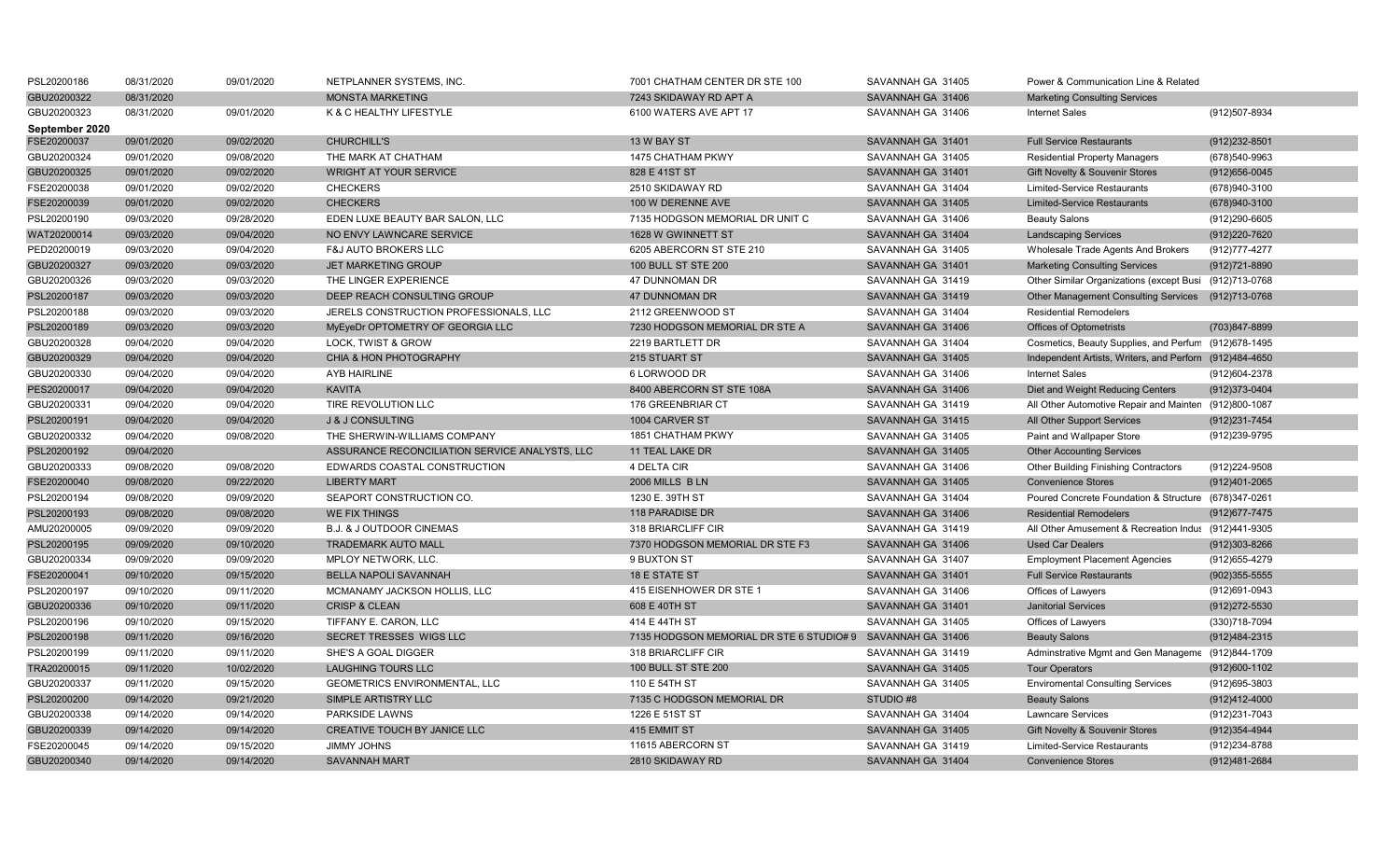| FSE20200046 | 09/15/2020 | 09/15/2020 | <b>MAC ATTACK FOOD SERVICES</b>            | 5 DUTTON ST                         | SAVANNAH GA 31415   | <b>Mobile Food Services</b>                             | (912) 272-1697    |
|-------------|------------|------------|--------------------------------------------|-------------------------------------|---------------------|---------------------------------------------------------|-------------------|
| GBU20200341 | 09/15/2020 | 09/15/2020 | <b>URBAN POPPY LLC</b>                     | 400 W RIVER ST STE 1                | SAVANNAH GA 31401   | <b>Florists</b>                                         | (912)429-3298     |
| PSL20200202 | 09/15/2020 | 09/16/2020 | BAKER MCCULLOUGH HODGSON                   | 7415 HODGSON MEMORIAL DR            | SAVANNAH GA 31406   | Funeral Homes & Funeral Services                        | (912) 927-1999    |
| PSL20200203 | 09/15/2020 | 09/16/2020 | BONAVENTURE FUNERAL HOME                   | 2520 BONAVENTURE RD                 | SAVANNAH GA 31404   | Funeral Homes & Funeral Services                        | $(912)355 - 8506$ |
| GBU20200342 | 09/15/2020 | 09/21/2020 | SAVANNAH'S CANDY KITCHEN                   | 242 E LATHROP AVE                   | SAVANNAH GA 31415   | General Warehousing and Storage                         | (912)232-2639     |
| PSL20200201 | 09/15/2020 | 09/16/2020 | <b>CNC</b>                                 | 22 OLMSTED ST                       | BIRMINGHAM AL 35242 | Elect Contractors/Oth Wiring Install Cont (205)940-3400 |                   |
| WAT20200016 | 09/16/2020 | 09/16/2020 | ALL EYES ON ME CAR WASH                    | 1301 W GWINNETT ST                  | SAVANNAH GA 31415   | Car Washes                                              |                   |
| GBU20200343 | 09/16/2020 | 09/16/2020 | <b>BESS GM SERVICES, LLC</b>               | 1537 SPALDING RD                    | SAVANNAH GA 31406   | <b>Janitorial Services</b>                              | (912)210-6486     |
| FSE20200051 | 09/16/2020 | 09/21/2020 | <b>BURGER KING #322</b>                    | 601 MARTIN LUTHER KING JR BLVD      | SAVANNAH GA 31405   | <b>Limited-Service Restaurants</b>                      | (912)234-9906     |
| FSE20200052 | 09/16/2020 | 09/21/2020 | BURGER KING #15760                         | 4268 OGEECHEE RD                    | SAVANNAH GA 31405   | <b>Limited-Service Restaurants</b>                      | (912)443-9676     |
| GBU20200344 | 09/16/2020 | 09/25/2020 | <b>HILLCREST ABBEY EAST</b>                | 1600 WHEATON ST                     | SAVANNAH GA 31404   | <b>Cemeteries &amp; Crematories</b>                     | (912) 233-3557    |
| FSE20200050 | 09/16/2020 | 09/21/2020 | BURGER KING #23049                         | 496 JIMMY DELOACH PKWY              | SAVANNAH GA 31407   | <b>Limited-Service Restaurants</b>                      | (912) 231-3631    |
| GBU20200345 | 09/16/2020 | 09/21/2020 | TNR GROUP, LLC                             | 35 BARNARD ST STE 318               | SAVANNAH GA 31401   | <b>Masonry Contractors</b>                              | (404) 922-7356    |
| GBU20200346 | 09/17/2020 | 10/07/2020 | UNIVERSAL SAFETY SOLUTIONS OF SAVANNAH     | 42 W MONTGOMERY XRDS UNIT I         | SAVANNAH GA 31406   | All Other Miscellaneous Store Retailers                 | (912) 655-8422    |
| PSL20200204 | 09/17/2020 | 09/17/2020 | GLOBAL BUSINESS DEVELOPMENT STRATEGIST LLC | 100 BULL ST STE 241                 | SAVANNAH GA 31401   | Adminstrative Mgmt and Gen Manageme (912)980-2414       |                   |
| PSL20200205 | 09/17/2020 | 09/18/2020 | <b>RENEWAL MD, PC</b>                      | 900 MOHAWK ST                       | SAVANNAH GA 31419   | Offices of Physicians (Except Mental Hea (912)920-2090  |                   |
| PSL20200206 | 09/17/2020 | 09/17/2020 | RENEWAL ASC, LLC                           | 900 MOHAWK ST                       | SAVANNAH GA 31419   | Offices of Physicians (Except Mental Hea (912)920-2090  |                   |
| PED20200020 | 09/17/2020 | 09/21/2020 | <b>S&amp;S AUTOMOTIVE SALES</b>            | 6605 ABERCORN ST STE 101 L          | SAVANNAH GA 31405   | Wholesale Trade Agents And Brokers                      | (912)660-5913     |
| PSL20200207 | 09/18/2020 | 09/21/2020 | THRIVE THERAPY, LLC                        | 511 E. 63RD ST                      | SAVANNAH GA 31405   | Offices of Physicians (Except Mental Hea (404)565-2266  |                   |
| PSL20200208 | 09/18/2020 | 10/13/2020 | <b>HAUSE OF HUE SALON</b>                  | 7135 HODGSON MEMORIAL DR STE 6      | SAVANNAH GA 31406   | <b>Beauty Salons</b>                                    | (912)800-5932     |
| GBU20200347 | 09/18/2020 | 09/29/2020 | <b>MINI MART</b>                           | 5208 WATERS AVE                     | SAVANNAH GA 31404   | <b>Convenience Stores</b>                               | (267)407-2719     |
| PSL20200209 | 09/21/2020 | 09/29/2020 | MAJOR TAX & ACCOUNTING SOLUTIONS, LLC      | 4307 OGEECHEE RD UNIT 205           | SAVANNAH GA 31405   | <b>Other Accounting Services</b>                        | $(912)660 - 5002$ |
| GBU20200348 | 09/21/2020 | 09/22/2020 | <b>GUNSTOCK, LLC</b>                       | 5 MONTGOMERY CROSS RD               | SAVANNAH GA 31416   | <b>Sporting Goods Stores</b>                            | (912) 925-0799    |
| FSE20200053 | 09/21/2020 | 09/21/2020 | <b>TAQUERIA LOS COMPAS</b>                 | 4307 OGEECHEE RD UNIT 105           | SAVANNAH GA 31405   | <b>Full Service Restaurants</b>                         | (912)441-1821     |
| PSL20200210 | 09/21/2020 | 10/22/2020 | <b>SELVIN ALAS</b>                         | 2332 BREVARD CIR                    | SAVANNAH GA 31404   | Painting & Wall Covering Contractors                    | (912) 963-8963    |
| TRA20200016 | 09/22/2020 | 09/22/2020 | HEARTS TRANSPORTATION OF SAV, LLC          | 2720 RYALS ST                       | SAVANNAH GA 31405   | Special Needs Transportation                            | (912)239-7999     |
| PSL20200211 | 09/22/2020 | 09/23/2020 | HUNTER T. HALL CONSULTING LLC              | 201 E GASTON ST                     | SAVANNAH GA 31401   | Adminstrative Mgmt and Gen Manageme                     |                   |
| FSE20200054 | 09/22/2020 | 09/22/2020 | ROLY POLY SAVANNAH                         | 114 BANARD ST                       | SAVANNAH GA 31401   | <b>Full Service Restaurants</b>                         | (912) 233-8222    |
| TRA20200017 | 09/22/2020 | 09/22/2020 | A GLIMPSE OF SAVANNAH                      | 10603 GRAY FOX WAY                  | SAVANNAH GA 31406   | <b>Tour Operators</b>                                   | (478) 227-9556    |
| GBU20200351 | 09/22/2020 | 09/23/2020 | <b>G SMITH WOODWORK</b>                    | 408 EAST 66TH ST                    | SAVANNAH GA 31405   | Wood Kitchen Cabinet and Countertop N (912)308-6609     |                   |
| PES20200018 | 09/22/2020 | 09/22/2020 | <b>RIVERSIDE TATTOO</b>                    | <b>2405 BULL ST</b>                 | SAVANNAH GA 31401   | Other Personal Care Services (Baths, ste (912)349-7393  |                   |
| GBU20200349 | 09/22/2020 | 09/22/2020 | COASTAL VIDEOGRAPHY, LLC                   | 3 EAST 65TH STREET APT #2           | SAVANNAH GA 31405   | Motion Picture and Video Production                     | (201) 615-5449    |
| GBU20200350 | 09/22/2020 | 09/23/2020 | MODERN DAY SANITIZER SOLUTION              | 2207 REFLECTION WAY                 | SAVANNAH GA 31407   | <b>Janitorial Services</b>                              | (912)695-0046     |
| PSL20200212 | 09/23/2020 | 09/23/2020 | FERRILL STREET BARBERSHOP                  | 34 FERRILL ST                       | SAVANNAH GA 31401   | <b>Barber Shops</b>                                     | (912) 441-7577    |
| GBU20200352 | 09/23/2020 | 09/25/2020 | RML CLEANING & JANITORIAL SERVICE'S        | 1712 EAST 60TH ST                   | SAVANNAH GA 31404   | <b>Janitorial Services</b>                              | (912)713-5612     |
| GBU20200353 | 09/23/2020 | 09/29/2020 | <b>STONELORDS</b>                          | <b>415 WHITAKER ST</b>              | SAVANNAH GA 31401   | <b>Family Clothing Stores</b>                           | (912) 777-5932    |
| FSE20200055 | 09/24/2020 | 09/25/2020 | <b>BAILEYS BURGERS AND DOGS</b>            | 2115 EAST GWINNETT ST STE A         | SAVANNAH GA 31404   | Mobile Food Services                                    | (912)660-5826     |
| PSL20200213 | 09/24/2020 | 10/14/2020 | M B KAHN CONSTRUCTION CO INC               | <b>100 BULL ST STE 200</b>          | SAVANNAH GA 31401   | Commercial and Industrial Building Cons (803)736-2950   |                   |
| GBU20200355 | 09/24/2020 | 09/25/2020 | T Z B TRAILBLAZING LLC                     | 1115 WEST BROAD CT APT A            | SAVANNAH GA 31415   | Telemarketing Bureaus & Other Contact (912)844-0755     |                   |
| GBU20200354 | 09/24/2020 | 09/25/2020 | LADY DEE'S BATH & BODY LLC                 | 121 ALBION ST                       | SAVANNAH GA 31408   | <b>Internet Sales</b>                                   | $(912)$ 657-7128  |
| TRA20200018 | 09/24/2020 | 09/25/2020 | TRU-RESULTS TRUCKING, LLC                  | 10540 GRAY FOX CIR                  | SAVANNAH GA 31406   | General Freight Trucking, Local                         | (912)438-9366     |
| GBU20200356 | 09/24/2020 | 09/25/2020 | HEMPIRE HUT CBD DISPENSARY LLC             | 526 MARTIN LUTHER KING JR BLVD      | SAVANNAH GA 31401   | <b>Tobacco Stores</b>                                   | (912) 224-3339    |
| GBU20200357 | 09/25/2020 | 09/28/2020 | INN AT 101 LLC                             | 101 E 40TH ST                       | SAVANNAH GA 31401   | Bed and Breakfast Inns                                  | (912)712-2661     |
| GBU20200358 | 09/25/2020 | 09/25/2020 | SPA LUCE                                   | 4511 HABERSHAM ST STE 201           | SAVANNAH GA 31405   | Cosmetics, Beauty Supplies, and Perfum (912)777-7306    |                   |
| GBU20200359 | 09/25/2020 | 09/25/2020 | <b>EXPRESS WIRELESS</b>                    | 310 EAST MONTGOMERY CROSS RD STE 11 | SAVANNAH GA 31406   | Wireless Telecom Carriers (exc Satellite) (912)272-5796 |                   |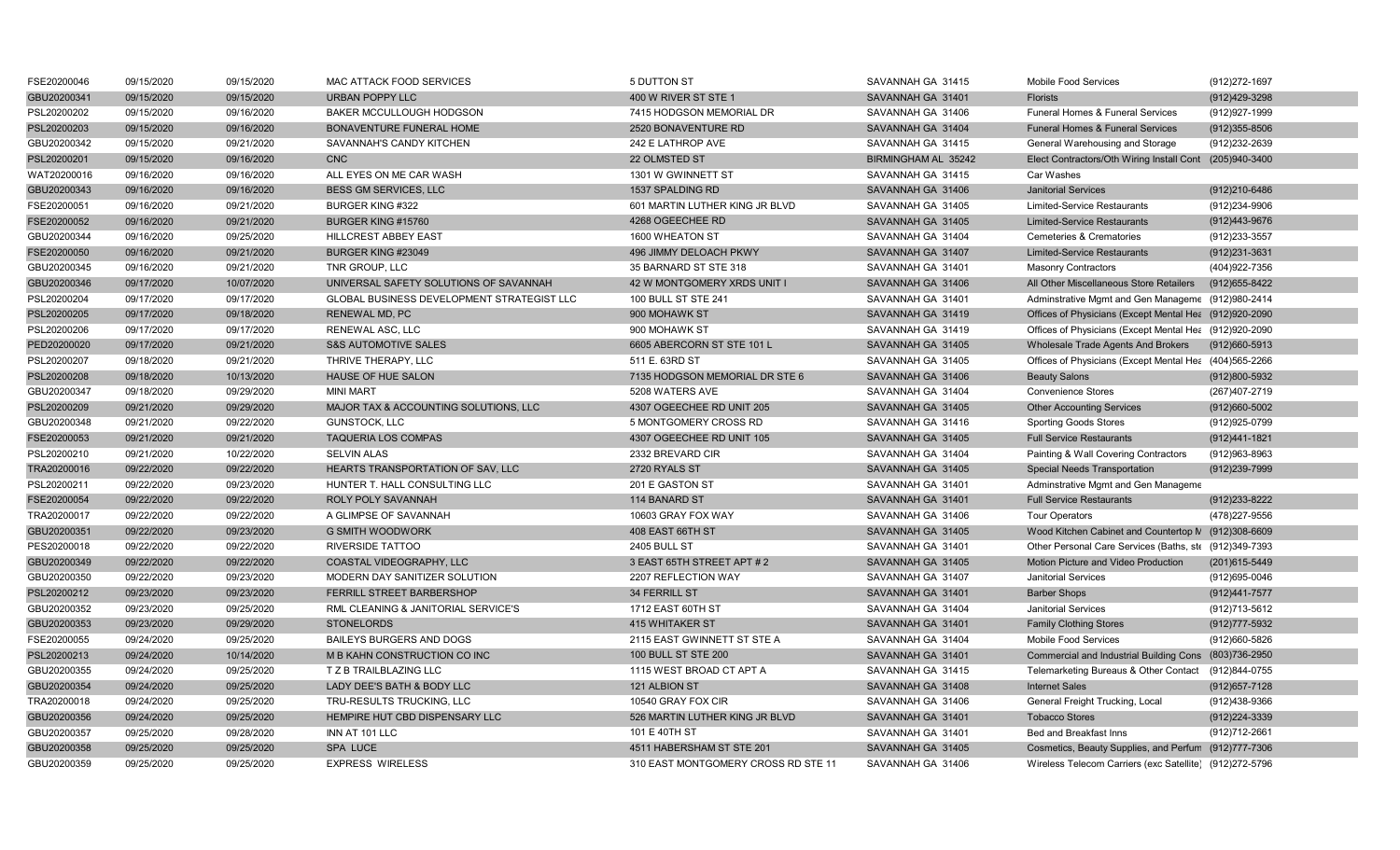| GBU20200360  | 09/25/2020 | 09/25/2020 | SOUTHEAST HEARING                               | 130 STEPHENSON AVE STE 102         | SAVANNAH GA 31405    | All Other Health & Personal Care Stores (843)707-1305  |                   |
|--------------|------------|------------|-------------------------------------------------|------------------------------------|----------------------|--------------------------------------------------------|-------------------|
| FSE20200056  | 09/28/2020 | 09/28/2020 | LIAISONS RESTAURANT AND BAR LLC                 | 3718 OGEECHEE RD                   | GARDEN CITY GA 31405 | <b>Full Service Restaurants</b>                        | (912) 572-5510    |
| TRA20200019  | 09/28/2020 | 09/29/2020 | <b>UPMOST HAULING LLC</b>                       | 2109 VICKSBURG DR                  | SAVANNAH GA 31404    | Other Support Activities for Road Transp (912)398-7442 |                   |
| FSE20200057  | 09/28/2020 | 10/01/2020 | BAILEYS BURGERS AND DOGS                        | 2115 E GWINNETT ST                 | SAVANNAH GA 31404    | <b>Limited-Service Restaurants</b>                     | (912)330-5826     |
| PSL20200214  | 09/28/2020 | 09/29/2020 | FORM & FREEDOM LLC                              | 819 EAST 66TH ST                   | SAVANNAH GA 31405    | Massage Therapist/Masseuse                             | (912)704-6345     |
| CAF20200036  | 09/28/2020 | 09/29/2020 | T.I.P. ORGANIZATION INC.                        | 4412 LIBERTY PKWY                  | SAVANNAH GA 31405    | <b>Other Residential Care Facilities</b>               | (912)441-4954     |
| GBU20200361  | 09/28/2020 | 09/29/2020 | YOUR SPACE                                      | 214 EAST. 32ND ST                  | SAVANNAH GA 31401    | All Other Traveler Accomodation                        | (202)239-9731     |
| GBU20200365  | 09/28/2020 | 10/01/2020 | VAVIA LOW COUNTRY                               | 175 HARDEEVILLE INDUSTRIAL PARK RD | HARDEEVILLE SC 29927 | Other Waste Collection                                 | (843) 781-2822    |
| GBU20200362  | 09/29/2020 | 10/01/2020 | NEW AMERICAN FUNDING                            | 200 STEPHENSON AVE STE 101         | SAVANNAH GA 31405    | Mortgage and Non-Mortgage Loan Broke (800)450-2010     |                   |
| GBU20200363  | 09/29/2020 | 10/12/2020 | SONJA ROBINSON                                  | 309 W ST. JULIAN ST                | GALLERY 11           | <b>Art Dealers</b>                                     | (314) 368-8869    |
| GBU20200364  | 09/29/2020 | 10/01/2020 | ARDENT INDUSTRIAL EQUIPMENT, LLC                | 101 OWENS INDUSTRIAL DR            | SAVANNAH GA 31405    | Lessors Of Mini Warehouses and Self-St (330)405-8300   |                   |
| FSE20200058  | 09/29/2020 | 09/30/2020 | <b>SCAD-VICTORY MARKET</b>                      | 1 W VICTORY DR                     | SAVANNAH GA 31405    |                                                        | (704)328-4000     |
| GBU20200366  | 09/30/2020 | 10/01/2020 | CANINE PALACE AT HOWL                           | <b>2805 BULL ST</b>                | SAVANNAH GA 31405    | Pet & Pet Supplies Stores                              | (912) 344-8782    |
| GBU20200367  | 09/30/2020 | 10/01/2020 | BEAUTY AND BODY IMAGES BY MELL                  | 225 SWEETWATER STATION DR          | SAVANNAH GA 31419    | Internet Sales                                         | (912)421-9005     |
| GBU20200368  | 09/30/2020 | 10/01/2020 | COAST TO COAST CONSTRUCTION SERVICES            | 129 COUNTRY WALK CIR               | SAVANNAH GA 31419    | <b>Masonry Contractors</b>                             | $(912)659-6533$   |
| October 2020 |            |            |                                                 |                                    |                      |                                                        |                   |
| FSE20200059  | 10/01/2020 | 10/01/2020 | G.B. LOBSTER                                    | 518 MARTIN LUTHER KING JUNIOR BLVD | SAVANNAH GA 31401    | <b>Limited-Service Restaurants</b>                     | (323)481-4053     |
| PSL20200215  | 10/01/2020 | 10/02/2020 | <b>NEW LEVEL LLC</b>                            | 123 E MONTGOMERY XRDS              | SAVANNAH GA 31406    | <b>Beauty Salons</b>                                   | (678) 500-4124    |
| GBU20200369  | 10/01/2020 | 10/02/2020 | WE MEAN TO CLEAN                                | 1517 DELL ST                       | SAVANNAH GA 31415    | <b>Janitorial Services</b>                             | (912)844-4962     |
| GBU20200370  | 10/02/2020 | 10/02/2020 | TBG DESIGN & ILLUSTRATION                       | 410 E 49TH ST                      | SAVANNAH GA 31405    | <b>Graphic Design Services</b>                         | (770)380-9272     |
| GBU20200371  | 10/05/2020 | 10/06/2020 | AARON'S SALES & LEASE OWNERSHIP                 | 8912 WHITE BLUFF RD STE C          | SAVANNAH GA 31406    | <b>Furniture Stores</b>                                | (912) 925-7545    |
| FSE20200060  | 10/05/2020 | 10/06/2020 | SAGE@ CALVARY DAY SCHOOL                        | 4625 WATERS AVE                    | SAVANNAH GA 31404    | <b>Food Service Contractors</b>                        | (410)339-3950     |
| GBU20200372  | 10/05/2020 | 10/06/2020 | E & G CLEANING SERVICES                         | 1318 EAST PARK AVE                 | SAVANNAH GA 31404    | <b>Janitorial Services</b>                             | (912)436-5449     |
| PSL20200220  | 10/06/2020 | 10/08/2020 | LOW COUNTRY CANCER CARE ASSOCIATES              | 225 CANDLER DR STE 201             | SAVANNAH GA 31405    | Offices of Physicians (Except Mental Hea (239)785-3200 |                   |
| CAF20200038  | 10/06/2020 |            | COASTAL CARE PARTNERS, LLC                      | 7070 HODGSON MEMORIAL DR           | SAVANNAH GA 31406    | Home Health Care Services                              | (912) 598-6312    |
| CAF20200037  | 10/06/2020 | 10/15/2020 | MY NURSE NOW, LLC                               | 7070 HODGSON MEMORIAL DR           | SAVANNAH GA 31406    | <b>Home Health Care Services</b>                       | (912) 598-6322    |
| GBU20200373  | 10/06/2020 | 10/08/2020 | THE STAR NEWSPAPER                              | 713 WINDSOR RD                     | SAVANNAH GA 31419    | Newspapers Publishers                                  | (612)707-0602     |
| GBU20200374  | 10/07/2020 | 10/09/2020 | <b>TROPICO TRADING</b>                          | 502 E RIVER ST BLDG 2              | SAVANNAH GA 31401    | <b>Variety Stores</b>                                  | (850) 240-8595    |
| GBU20200375  | 10/07/2020 | 10/08/2020 | FRANK REUBEL FINE JEWELRY                       | 300 W RIVER ST STE 110             | SAVANNAH GA 31401    | Jewelry Stores                                         | (386) 761-6945    |
| GBU20200376  | 10/07/2020 | 10/08/2020 | SAVION FINE ART GALLERY                         | 300 W RIVER ST UNIT 109            | SAVANNAH GA 31405    | <b>Jewelry Stores</b>                                  | (386) 931-2877    |
| GBU20200377  | 10/08/2020 | 10/09/2020 | MISSION COMPLETE LANDSCAPE AND SERVICES LLC     | 1308 ROGERS ST                     | SAVANNAH GA 31415    | <b>Lawncare Services</b>                               | (912)398-0253     |
| CAF20200039  | 10/08/2020 | 10/09/2020 | HUG ME -N- LUV ME CHILDREN LEARNING CENTER INC. | 126 HAMPSTEAD AVE                  | SAVANNAH GA 31405    | <b>Child Day Care Services</b>                         | (912)507-2250     |
| GBU20200378  | 10/09/2020 | 10/12/2020 | <b>TRIUMPHANT EXPRESSIONS, LLC</b>              | <b>122 AUSTIN WAY</b>              | SAVANNAH GA 31419    | <b>Party Planning Service</b>                          | (912)373-4607     |
| GBU20200380  | 10/10/2020 | 10/09/2020 | SMILE DIRECT CLUB, LLC                          | 7804 ABERCORN EXT                  | SAVANNAH GA 31406    | Diagnostic Imaging Centers                             | (615) 601-1347    |
| GBU20200381  | 10/12/2020 | 10/12/2020 | MASTERMIND RECORDS LLC                          | 1912 GREENWOOD ST                  | SAVANNAH GA 31404    | Promoters of Performing Arts, Sports, w. (912)484-6890 |                   |
| GBU20200382  | 10/12/2020 | 10/12/2020 | <b>TACKL</b>                                    | 20 E 56TH ST                       | SAVANNAH GA 31405    | Medical, Dental & Hospital Equip/Supplie (912)373-7751 |                   |
| GBU20200383  | 10/12/2020 | 10/12/2020 | ADVANCED BUSINESS SOLUTIONS                     | 1901 KINGSTOWN DR APT 114          | SAVANNAH GA 31401    | Custom Computer Programming Service (229)412-9923      |                   |
| GBU20200384  | 10/13/2020 | 10/13/2020 | CASEY JONES PHOTOGRAPHY, LLC                    | 309 W ST JULIAN ST                 | GALLERY #9           | Photography Studios, Portrait                          | (912)433-0694     |
| GBU20200385  | 10/13/2020 | 10/13/2020 | <b>BENNETT MAE MANAGEMENT</b>                   | 310 W. BROUGHTON ST UNIT 3009      | SAVANNAH GA 31401    | All Other Traveler Accomodation                        | (443)540-3502     |
| GBU20200386  | 10/13/2020 | 10/14/2020 | <b>NEAT CLEAN-FREAK LLC</b>                     | 10600 ABERCORN ST APT 5C           | SAVANNAH GA 31419    | <b>Janitorial Services</b>                             | (912)210-0829     |
| CAF20200040  | 10/13/2020 | 10/15/2020 | SUCCESSFUL BEGINNINGS CHILDCAR CENTER LLC       | 4210 RAYBUN ST                     | SAVANNAH GA 31405    | <b>Child Day Care Services</b>                         | (912) 335-1672    |
| GBU20200387  | 10/13/2020 | 10/14/2020 | DIAMOND DELUXE CLEANING SERVICES                | 1828 GREENVILLE ST                 | SAVANNAH GA 31404    | <b>Janitorial Services</b>                             | $(912)503 - 3216$ |
| PSL20200221  | 10/14/2020 | 10/14/2020 | SJC MG - ENDOCRINOLOGY                          | 4849 PAULSEN ST STE 105            | SAVANNAH GA 31405    | Offices of Physicians (Except Mental Hea (912)819-3944 |                   |
| FSE20200061  | 10/14/2020 | 10/21/2020 | KOOL VIBES PIZZA & WINGS                        | 4501 MONTGOMERY ST                 | SAVANNAH GA 31405    | <b>Limited-Service Restaurants</b>                     | (912)507-1489     |
| GBU20200388  | 10/14/2020 | 10/14/2020 | LUXE HOUSE BOUTIQUE                             | 30 ASHLEIGH LN                     | SAVANNAH GA 31407    | <b>Internet Sales</b>                                  | $(912)293-0406$   |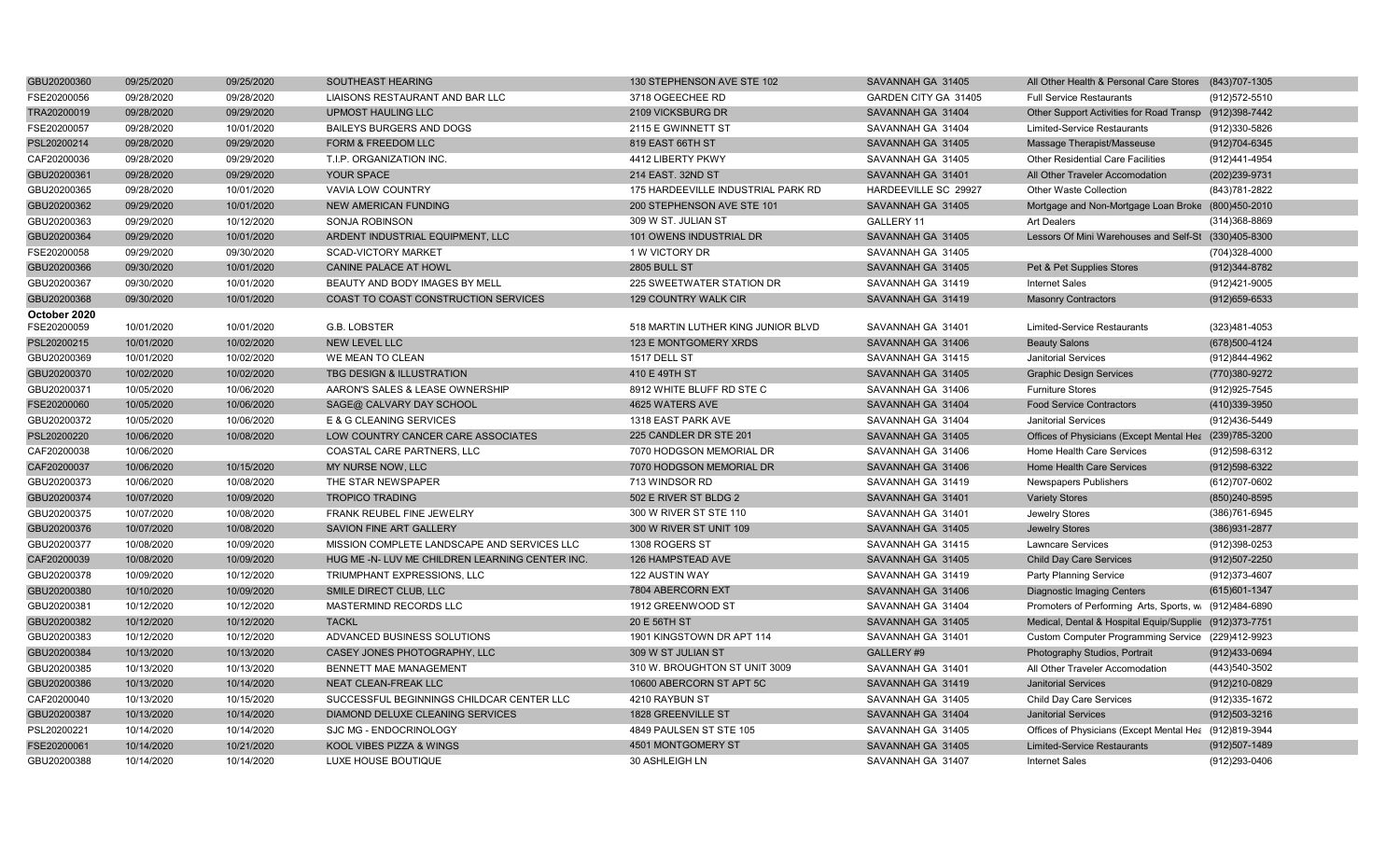| GBU20200389   | 10/14/2020 | 10/14/2020 | JOSEPHINE'S COUTURE HOUSE             | 322 W PARK AVE                   | SAVANNAH GA 31401  | All Other Traveler Accomodation                          | (201)704-7628     |
|---------------|------------|------------|---------------------------------------|----------------------------------|--------------------|----------------------------------------------------------|-------------------|
| GBU20200390   | 10/14/2020 | 10/23/2020 | PRIMAL BEHAVIOR SUPPORT SERVICES, LLC | 7505 WATERS AVE UNIT F-2         | SAVANNAH GA 31406  | Outpatient Mental Health and Substance                   | (912)335-2391     |
| GBU20200391   | 10/14/2020 | 10/14/2020 | THE SHUGA BUSH SPA & BOUTIQ           | 8408 MARCUS PL STE B             | SAVANNAH GA 31406  | Women's/Girl's Clothing Store                            | (912)433-9190     |
| PSL20200223   | 10/16/2020 | 10/16/2020 | SECURE CARE CHECK, LLC                | 734 E PARK AVE                   | SAVANNAH GA 31406  | Adminstrative Mgmt and Gen Manageme (833)772-2432        |                   |
| FSE20200062   | 10/19/2020 | 10/19/2020 | <b>KREOLE KITCHEN LLC</b>             | 1800 EAST VICTORY DR UNIT F      | SAVANNAH GA 31404  | <b>Limited-Service Restaurants</b>                       | (912) 777-5884    |
| GBU20200393   | 10/19/2020 | 11/12/2020 | SAM-JAY SERVICES, INC                 | 6555 ABERCORN ST STE 122         | SAVANNAH GA 31405  | <b>Lawncare Services</b>                                 | (912)239-4908     |
| AMU20200006   | 10/19/2020 | 10/19/2020 | <b>RAWLS DISTRIBUTING CO.</b>         | 560 TELFAIR RD                   | SAVANNAH GA 31415  | <b>Vending Machine Operators</b>                         | (912)233-5200     |
| GBU20200395   | 10/19/2020 | 10/20/2020 | RTJC PROPERTIES LLC                   | 1108 NE 36TH ST                  | SAVANNAH GA 31404  | <b>Residential Property Managers</b>                     | (912)236-0675     |
| TRA20200022   | 10/19/2020 | 10/23/2020 | QS TOWING LLC                         | 9614 DUNWOODY DR                 | SAVANNAH GA 31406  | <b>Motor Vehicle Towing</b>                              | (912)436-2921     |
| GBU20200394   | 10/19/2020 | 10/20/2020 | CORPORATE ENVIRONMENTS OF GA, INC     | 2 EAST BRYAN ST STE 403          | SAVANNAH GA 31401  | Home Furnishing Merchant Wholesalers                     | (404)679-8999     |
| WAT20200017   | 10/19/2020 | 10/27/2020 | LANDSCAPE SERVICES, INC.              | 204 RIVER HILLS DR               | NASHVILLE TN 37210 | <b>Landscaping Services</b>                              | (615)391-3434     |
| PSL20200225   | 10/20/2020 |            | ANDERSON CONSTRUCTION                 | 123 LINDEN DR                    | SAVANNAH GA 31405  | <b>Residential Remodelers</b>                            | (912)306-9985     |
| GBU20200397   | 10/20/2020 | 10/27/2020 | ROYAL AFFAIRS BANQUET & SERVICES      | 4307 OGEECHEE RD UNIT 207        | SAVANNAH GA 31405  | All Other Consumer Goods Rental                          | (912) 228-4710    |
| GBU20200396   | 10/20/2020 | 10/20/2020 | THE CAR DOCTOR TOTAL CAR CARE LLC     | 3620 OGEECHEE RD                 | SAVANNAH GA 31405  | General Automotive Repair                                | (912) 236-8275    |
| PSL20200224   | 10/20/2020 | 10/20/2020 | WEICHERT, REALTORS-COASTAL PROPERTIES | 1711 PRICE ST                    | SAVANNAH GA 31401  | Offices of Real Estate Agents and Broker (912)356-0010   |                   |
| GBU20200398   | 10/20/2020 | 11/12/2020 | <b>SLL CLEANING SERVICE</b>           | 304 DYCHES DR                    | SAVANNAH GA 31406  | <b>Janitorial Services</b>                               | (912)346-9569     |
| FSE20200063   | 10/21/2020 | 10/22/2020 | SAVANNAH SQUARE POPS                  | 300 WEST RIVER ST                | SAVANNAH GA 31405  | Snack and Non-Alcoholic Beverage Bars (912)999-7078      |                   |
| GBU20200399   | 10/22/2020 | 10/27/2020 | TWO Bs JANITORIAL SERVICES            | 367 COFFEE BLUFF VILLA RD        | SAVANNAH GA 31419  | <b>Janitorial Services</b>                               | (912) 224-8094    |
| GBU20200400   | 10/22/2020 | 10/27/2020 | 8000 WATERS                           | 8000 WATERS AVE                  | SAVANNAH GA 31406  | Lessors of Residential Bldgs & Dwellings (912)354-2662   |                   |
| GBU20200401   | 10/22/2020 | 10/23/2020 | KA INVESTMENT GROUP, LLC              | 130 TIBET AVE STE 107            | SAVANNAH GA 31406  | <b>Residential Property Managers</b>                     | (912)844-8600     |
| GBU20200402   | 10/23/2020 | 10/23/2020 | <b>GSK REAL ESTATE, LLC</b>           | 2 E BRYAN ST FL 4                | SAVANNAH GA 31401  | <b>Residential Property Managers</b>                     | (912)376-9868     |
| PSL20200227   | 10/26/2020 | 10/27/2020 | WINDSOR TECHINCAL SERVICES LLC        | <b>15 CANTERBURY CIR</b>         | SAVANNAH GA 31419  | Elect Contractors/Oth Wiring Install Cont (912)346-7618  |                   |
| GBU20200403   | 10/26/2020 | 10/27/2020 | <b>CHRISGINA INVESTMENTS</b>          | 111 EDGEWATER RD APT 201         | SAVANNAH GA 31406  | Miscellaneous Financial Investment Activ (757)309-2930   |                   |
| GBU20200404   | 10/26/2020 | 10/28/2020 | SEPTEMBER'S CLOSET                    | 300 W RIVER ST UNIT 3            | SAVANNAH GA 31401  | Women's/Girl's Clothing Store                            | (912)298-6678     |
| CAF20200041   | 10/26/2020 |            | UNIQUE ORIGINS LLC                    | 1532 BRADLEY BLVD                | SAVANNAH GA 31419  | Nursing Care Facilities (Skilled Nursing F (912)657-2894 |                   |
| GBU20200405   | 10/26/2020 | 10/27/2020 | AGGREGATED ESSENTIALS                 | 1158 YAMACRAW VILLAGE            | SAVANNAH GA 31401  | <b>Masonry Contractors</b>                               | (832) 887-0437    |
| PES20200019   | 10/26/2020 | 11/02/2020 | CANDICHANEL BODY BAR LLC              | 409 E MONTGOMERY XRDS            | SAVANNAH GA 31406  | Diet and Weight Reducing Centers                         | $(912)695 - 0599$ |
| GBU20200406   | 10/26/2020 | 10/27/2020 | MARIA KATSAROS STVR OPERATIONS        | 204 W BROUGHTON ST APT 301       | SAVANNAH GA 31401  | All Other Traveler Accomodation                          | (203) 550-0537    |
| GBU20200407   | 10/28/2020 | 10/28/2020 | JACKIE BLESSED HANDS/ONLINE           | 1036 DUTCHTOWN RD APT E-4        | SAVANNAH GA 31419  | <b>Internet Sales</b>                                    | (912) 596-8207    |
| PED20200021   | 10/28/2020 | 10/28/2020 | COASTAL CAR-MART LLC                  | 7002 HODGSON MEMORIAL DR STE 104 | SAVANNAH GA 31406  | Wholesale Trade Agents And Brokers                       | (912) 228-8947    |
| GBU20200408   | 10/28/2020 | 10/29/2020 | THE HUB                               | 4402 MONTGOMERY ST               | SAVANNAH GA 31405  | <b>Convenience Stores</b>                                | (912)401-4587     |
| GBU20200409   | 10/29/2020 | 10/30/2020 | JOENELL CARES                         | 208 W 55TH ST                    | SAVANNAH GA 31405  | <b>Internet Sales</b>                                    | (912)704-5422     |
| CAF20200042   | 10/29/2020 | 11/02/2020 | FRESH FROM THE START CHILD CARE LLC   | 1813 EAST 58TH ST                | SAVANNAH GA 31404  | <b>Child Day Care Services</b>                           | (912) 272-7498    |
| PSL20200228   | 10/29/2020 | 12/08/2020 | SDG, CONSTRUCTION SERVICES            | 809 E 40TH ST                    | SAVANNAH GA 31401  | Commercial and Industrial Building Cons (912)695-5189    |                   |
| TRA20200023   | 10/30/2020 | 10/30/2020 | LIVE OAK HISTORIC TOURS, LLC          | 701 E 52ND ST                    | SAVANNAH GA 31405  | <b>Tour Operators</b>                                    | $(912)655 - 4014$ |
| GBU20200411   | 10/30/2020 | 10/30/2020 | <b>CONJURE</b>                        | 35 MONTGOMERY ST                 | SAVANNAH GA 31401  | Gift Novelty & Souvenir Stores                           | (912) 224-1971    |
| FSE20200064   | 10/30/2020 | 10/30/2020 | PEACE RIVER CONCESSIONS               | 7804 ABERCORN ST                 | <b>PARKING LOT</b> | <b>Mobile Food Services</b>                              |                   |
| November 2020 |            |            |                                       |                                  |                    |                                                          |                   |
| PSL20200230   | 11/02/2020 | 11/04/2020 | LA DELL ORGANICS                      | 1902 MARTIN LUTHER KING JR BLVD  | SAVANNAH GA 31415  | Other Management Consulting Services                     | (912)216-2640     |
| PSL20200231   | 11/02/2020 | 11/03/2020 | LA DELL ORGANICS, LLC                 | 284 PENNSYLVANIA AVE             | SAVANNAH GA 31404  | Other Management Consulting Services (912)216-2640       |                   |
| PED20200022   | 11/03/2020 | 11/03/2020 | SAVANNAH AUTO SALES, INC.             | 3103 SKIDAWAY RD                 | SAVANNAH GA 31404  | Wholesale Trade Agents And Brokers                       | (912)436-6121     |
| PSL20200232   | 11/04/2020 | 11/05/2020 | <b>BOSS SISSY'S SISTERHOOD</b>        | 7370 HODGSON MEMORIAL DR STE A-2 | SAVANNAH GA 31406  | Adminstrative Mgmt and Gen Manageme (912)412-2213        |                   |
| GBU20200419   | 11/04/2020 | 11/05/2020 | <b>GET GIFTY WITH IT, LLC</b>         | 502 E RIVER ST                   | <b>BOOTH 117</b>   | Gift Novelty & Souvenir Stores                           | (912) 228-6553    |
| FSE20200065   | 11/04/2020 | 11/05/2020 | <b>KRYSTAL RESTAURANTS LLC</b>        | 10003 ABERCORN ST                | SAVANNAH GA 31406  | <b>Limited-Service Restaurants</b>                       | (912)352-9029     |
| FSE20200066   | 11/04/2020 | 11/05/2020 | KRYSTAL RESTAURANTS LLC               | 5405 ABERCORN ST                 | SAVANNAH GA 31405  | <b>Limited-Service Restaurants</b>                       | (912)352-9029     |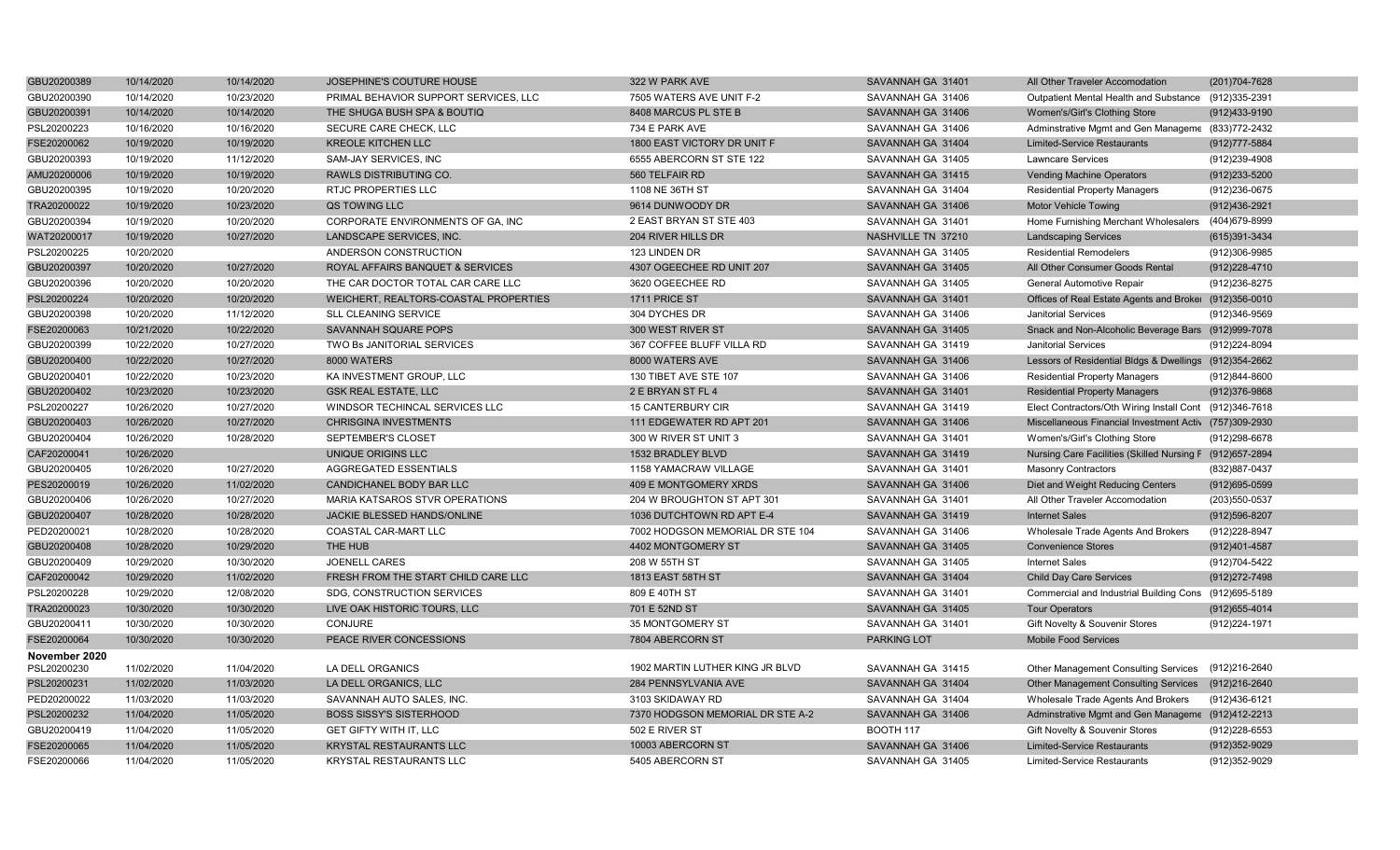| FSE20200067   | 11/04/2020 | 11/05/2020 | KRYSTAL RESTAURANTS LLC                  | 2804 BEE RD                         | SAVANNAH GA 31401        | <b>Limited-Service Restaurants</b>                      | (912) 352-4598    |
|---------------|------------|------------|------------------------------------------|-------------------------------------|--------------------------|---------------------------------------------------------|-------------------|
| GBU20200420   | 11/04/2020 | 11/05/2020 | ALLEGIANCE ROOFING & EXTERIORS           | 2170 BENTON BLVD APT 8307           | SAVANNAH GA 31407        | Roofing Contractors                                     | (912) 388-1176    |
| GBU20200421   | 11/05/2020 | 11/19/2020 | <b>SENSES SKIN LOUNGE</b>                | 21 E BROUGHTON ST                   | SAVANNAH GA 31401        | Cosmetics, Beauty Supplies, and Perfum (352)353-7035    |                   |
| PSL20200233   | 11/05/2020 | 11/06/2020 | <b>FADE MASTERS</b>                      | 1104 MONTGOMERY ST                  | SAVANNAH GA 31401        | <b>Beauty Salons</b>                                    | (912)596-3269     |
| GBU20200445   | 11/06/2020 | 12/02/2020 | COASTAL MEDICAL BILLING                  | 1934 E MONTGOMERY XRDS              | SAVANNAH GA 31406        | Data Processing, Hosting and Related S( (912) 355-8188  |                   |
| GBU20200422   | 11/06/2020 | 11/06/2020 | <b>G'S PRESSURE WASHING</b>              | 1466 CHEVY CHASE RD                 | SAVANNAH GA 31415        | Other Services to Buildings and Dwelling (912)508-8333  |                   |
| GBU20200423   | 11/06/2020 | 11/18/2020 | SUITE AS HONEY, LLC                      | 510 NICOLL ST                       | SAVANNAH GA 31401        | All Other Traveler Accomodation                         | (302) 229-4552    |
| GBU20200424   | 11/06/2020 | 11/16/2020 | <b>TIGERCO MARKETING</b>                 | 3219 COLLEGE ST                     | HOWARD JORDAN OFFICE #12 | <b>Advertising Agencies</b>                             | (912) 574-3343    |
| FSE20200068   | 11/06/2020 | 11/10/2020 | HAN SUSHI, LLC                           | 4607 HABERSHAM ST                   | SAVANNAH GA 31405        | <b>Limited-Service Restaurants</b>                      | (912) 547-0159    |
| PSL20200234   | 11/06/2020 | 11/10/2020 | CARRILLO FAMILY FLOORING LLC             | 4 SAN ANTON DR                      | SAVANNAH GA 31419        | <b>Flooring Contractors</b>                             | (912) 272-7506    |
| GBU20200425   | 11/09/2020 | 11/10/2020 | <b>TWINKLE SAVANNAH</b>                  | 33 JEFFERSON ST                     | SAVANNAH GA 31401        | Gift Novelty & Souvenir Stores                          | $(912)234 - 1001$ |
| GBU20200426   | 11/10/2020 | 11/10/2020 | ELECTRO SAN LLC                          | 118 QUENS RETREAT                   | SAVANNAH GA 31419        | <b>Janitorial Services</b>                              | (912) 272-2048    |
| GBU20200427   | 11/10/2020 | 11/10/2020 | SALUT BEAUTE' BEAUTY BAR                 | 7506 WHITE BLUFF RD UNIT B          | SAVANNAH GA 31406        | Cosmetics, Beauty Supplies, and Perfum (404)602-2679    |                   |
| FSE20200069   | 11/10/2020 | 11/16/2020 | CHATHAM CHARWTERIE                       | 233 APPLEWOOD LN                    | VIRGINIA BEACH VA 23452  | Caterers                                                | (248) 881-9640    |
| GBU20200429   | 11/12/2020 | 11/12/2020 | HOME 2 SUITES BY HILTON SAVANNAH-MIDTOWN | 46 LEE BLVD                         | SAVANNAH GA 31405        | Hotels (except Casino Hotels) and Motel: (912)298-1570  |                   |
| TRA20200024   | 11/12/2020 | 11/12/2020 | THE WITCHING HOUR PARANORMAL GHOST TOUR  | 100 BULL ST                         | SAVANNAH GA 31401        | <b>Tour Operators</b>                                   | (912)428-4490     |
| GBU20200428   | 11/12/2020 | 11/12/2020 | BRITT ESTATE PROPERTIES LLC              | 723 MAUPAS AVE                      | SAVANNAH GA 31401        | Lessors of Other Real Estate Property                   | (912)323-1260     |
| TRA20200026   | 11/13/2020 | 11/17/2020 | OLD TOWN TROLLEY OF SAVANNAH             | 300 W RIVER ST                      | SAVANNAH GA 31401        | Scenic and Sightseeing Transportation, L (912)233-0083  |                   |
| TRA20200025   | 11/13/2020 | 11/17/2020 | C.L. SERVICES, INC                       | 41 PARK OF COMMERCE WAY             | SAVANNAH GA 31405        | <b>Freight Transportation Arrangement</b>               | $(678)538 - 2608$ |
| GBU20200430   | 11/16/2020 | 11/17/2020 | TOTI GROUP INC.                          | 7804 ABERCORN ST                    | <b>SPACE #5516</b>       | <b>Tobacco Stores</b>                                   | (912) 323-3439    |
| GBU20200432   | 11/16/2020 | 11/17/2020 | ACE CONVENIENCE STORE                    | 11410 ABERCORN ST                   | SAVANNAH GA 31419        | <b>Convenience Stores</b>                               | (912) 217-7102    |
| FSE20200070   | 11/16/2020 | 11/17/2020 | IHOP #3264                               | 1800 E VICTORY DR BLDG B            | SAVANNAH GA 31404        | <b>Full Service Restaurants</b>                         | (843) 673-7399    |
| GBU20200431   | 11/16/2020 | 11/16/2020 | A FEW PIECES BOUTIQUE                    | 132 CUMBERLAND WAY                  | SAVANNAH GA 31407        | <b>Internet Sales</b>                                   | (229) 347-7179    |
| GBU20200434   | 11/17/2020 | 11/17/2020 | SERVICE MANAGEMENT SYSTEMS, INC          | 4700 WATERS AVE                     | SAVANNAH GA 31404        | <b>Janitorial Services</b>                              | (615)399-1839     |
| TRA20200027   | 11/17/2020 | 11/17/2020 | CARGOLOOP, LLC                           | 2817 TREMONT RD                     | SAVANNAH GA 31405        | All Other Transit and Ground Passenger (912)660-4540    |                   |
| SSE20200004   | 11/17/2020 | 11/18/2020 | ADS SECURITY LLC                         | 27 CHATHAM CTR S STE B              | SAVANNAH GA 31404        | Security Systems Services (exc Locksmit (615)269-4382   |                   |
| FSE20200071   | 11/17/2020 | 11/18/2020 | MCDONALDS RESTURANT                      | 6740 WATERS AVE                     | SAVANNAH GA 31406        | <b>Limited-Service Restaurants</b>                      | $(912)356-1219$   |
| GBU20200433   | 11/17/2020 |            | KENNEDY MANAGMENT SAVANNAH LLC           | 129 E LIBERTY ST                    | SAVANNAH GA 31401        | <b>Residential Property Managers</b>                    | (912)414-6443     |
| PSL20200236   | 11/17/2020 | 11/18/2020 | CLIFF MURSE REALTY LLC                   | 129 E LIBERTY ST                    | SAVANNAH GA 31401        | Offices of Real Estate Agents and Broker                |                   |
| GBU20200435   | 11/17/2020 | 11/18/2020 | VOGUE FURNITURE DIRECT INC.              | 2367 TREMONT RD BLDG B              | SAVANNAH GA 31405        | <b>Furniture Merchant Wholesalers</b>                   | (909)628-8806     |
| PSL20200238   | 11/18/2020 | 11/24/2020 | SOLO ALG 350 HODGSON COURT               | 350 HODGSON CT STE B & C            | SAVANNAH GA 31406        | <b>Vocational Rehabilitation Services</b>               |                   |
| PSL20200237   | 11/18/2020 | 11/18/2020 | KTHOMPSON ELECTRIC LLC                   | 6 LONG BERRY LN                     | SAVANNAH GA 31419        | Elect Contractors/Oth Wiring Install Cont (912)313-0895 |                   |
| PSL20200239   | 11/18/2020 | 11/19/2020 | ZELHAM, INC                              | 5257 W FAIRVIEW AVE                 | <b>BOISE ID 83706</b>    | <b>Finish Carpentry Contractors</b>                     | (208) 658-1700    |
| CAF20200045   | 11/19/2020 | 12/02/2020 | <b>WESSIE'S IN HOME CARE</b>             | 11 PALM AVE                         | SAVANNAH GA 31404        | Home Health Care Services                               | (912)495-5197     |
| CAF20200046   | 11/19/2020 | 11/23/2020 | KAT'S LITTLE ANGELS LLC                  | 1140 SHANNON AVE                    | SAVANNAH GA 31406        | <b>Child Day Care Services</b>                          | $(912)$ 235-2534  |
| PSL20200241   | 11/20/2020 | 11/20/2020 | THE BLOOD CONNECTION                     | 1915 E VICTORY DR STE 2A/2B         | SAVANNAH GA 31404        | Blood and Organ Banks                                   | (864) 751-3091    |
| GBU20200436   | 11/20/2020 | 11/20/2020 | <b>JKOO COLLECTION LLC</b>               | 7062 HODGSON MEMORIAL DR            | SAVANNAH GA 31406        | <b>Clothing Accessories Stores</b>                      | (912) 328-9281    |
| PSL20200242   | 11/20/2020 | 12/04/2020 | RICHMOND HILL ORAL SURGERY               | 343 COMMERCIAL DR                   | SAVANNAH GA 31406        | Offices of Dentists                                     | (912)445-2903     |
| GBU20200437   | 11/20/2020 | 11/23/2020 | <b>COINTECHSITE LLC</b>                  | 1030 SHAWNEE ST APT 318             | SAVANNAH GA 31419        | <b>Internet Sales</b>                                   | (912) 758-2811    |
| TRA20200028   | 11/23/2020 | 11/24/2020 | FLAG BRIDGE LOGISTICS, LLC               | 2 EAST BRYAN ST FL 4TH              | SAVANNAH GA 31401        | Couriers and Express Delivery Services                  | (757)504-7600     |
| TRA20200029   | 11/23/2020 | 11/24/2020 | TWIN SHOWER LLC                          | 7002 HODGSON MEMORIAL DR STE 206 F3 | SAVANNAH GA 31405        | Couriers and Express Delivery Services                  | (912)219-3648     |
| GBU20200438   | 11/23/2020 | 12/03/2020 | <b>GRACIE GRAY CONTRACTORS INC</b>       | 102 ROBERTS WAY                     | CANTON GA 30114          | Highway, Bridge, and Street Constructior (706)288-4428  |                   |
| GBU20200440   | 11/30/2020 | 11/30/2020 | SOUTH BOUND                              | 5859 ABERCORN ST                    | BLDG #2 SUITE #3         | Used car dealers                                        | (912) 200-3426    |
| December 2020 |            |            |                                          |                                     |                          |                                                         |                   |
| FSE20200072   | 12/01/2020 | 12/02/2020 | <b>COMMON THREAD</b>                     | 122 E 37TH ST                       | SAVANNAH GA 31401        | <b>Full Service Restaurants</b>                         | (912)398-2741     |